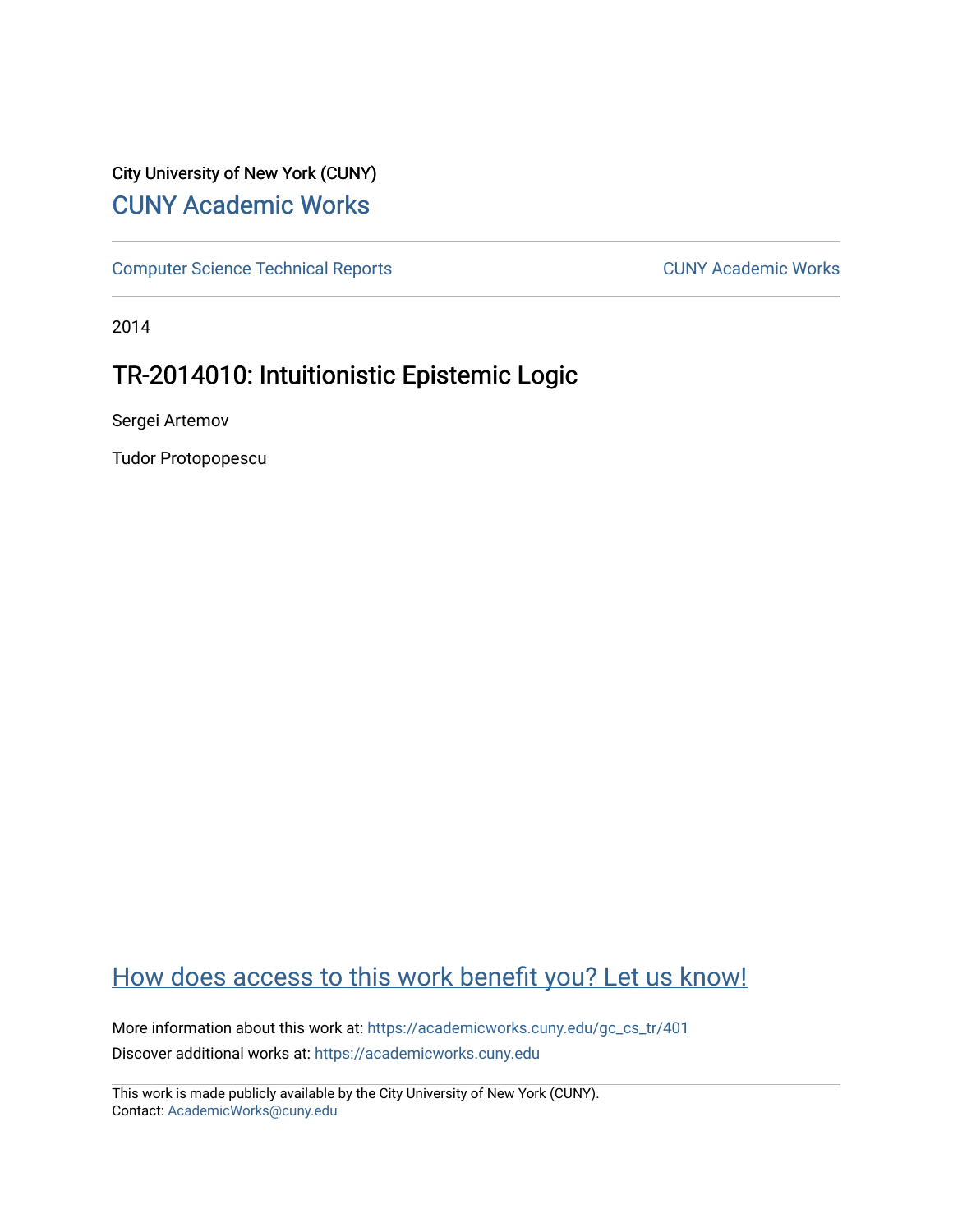# <span id="page-1-0"></span>Intuitionistic Epistemic Logic

Sergei Artemov & Tudor Protopopescu

The CUNY Graduate Center 365 Fifth Avenue, rm. 4329 New York City, NY 10016, USA

June 5, 2014

#### Abstract

We outline an intuitionistic view of knowledge which maintains the original Brouwer-Heyting-Kolmogorov semantics of intuitionism and is consistent with Williamson's suggestion that intuitionistic knowledge be regarded as the result of verification. We argue that on this view co-reflection  $A \to \mathbf{K}A$  is valid and reflection  $\mathbf{K}A \to A$ is not; the latter is a distinctly classical principle, too strong as the intuitionistic truth condition for knowledge which can be more adequately expressed by other modal means, e.g.  $\neg A \rightarrow \neg \mathbf{K}A$  "false is not known." We introduce a system of intuitionistic epistemic logic, IEL, codifying this view of knowledge, and support it with an explanatory possible worlds semantics. From this it follows that previous outlines of intuitionistic knowledge are insufficiently intuitionistic: by endorsing  $KA \rightarrow A$  they implicitly adopt a classical view of knowledge, by rejecting  $A \rightarrow KA$ they reject the constructivity of truth. Within the framework of IEL, the knowability paradox is resolved in a constructive manner which, as we hope, reflects its intrinsic meaning.

## 1 Introduction

Our goal is to outline an intuitionistic view of knowledge which is faithful to the intrinsic semantics of intuitionistic logic: the Brouwer-Heyting-Kolmogorov (BHK) semantics. This view regards knowledge as the product of verification, as suggested by Williamson [\[77\]](#page-36-0). While the standard domain of our theory is the same as that of BHK – mathematical statements, proofs and verifications – we aim to show that BHK and the resulting intuitionistic epistemic logic, IEL, also yields principles of constructive epistemic reasoning which apply in more general settings; specifically, in settings where the notion of a conclusive and checkable verification makes sense. The resulting framework also offers a natural constructive/intuitionistic resolution of the Church-Fitch knowability paradox.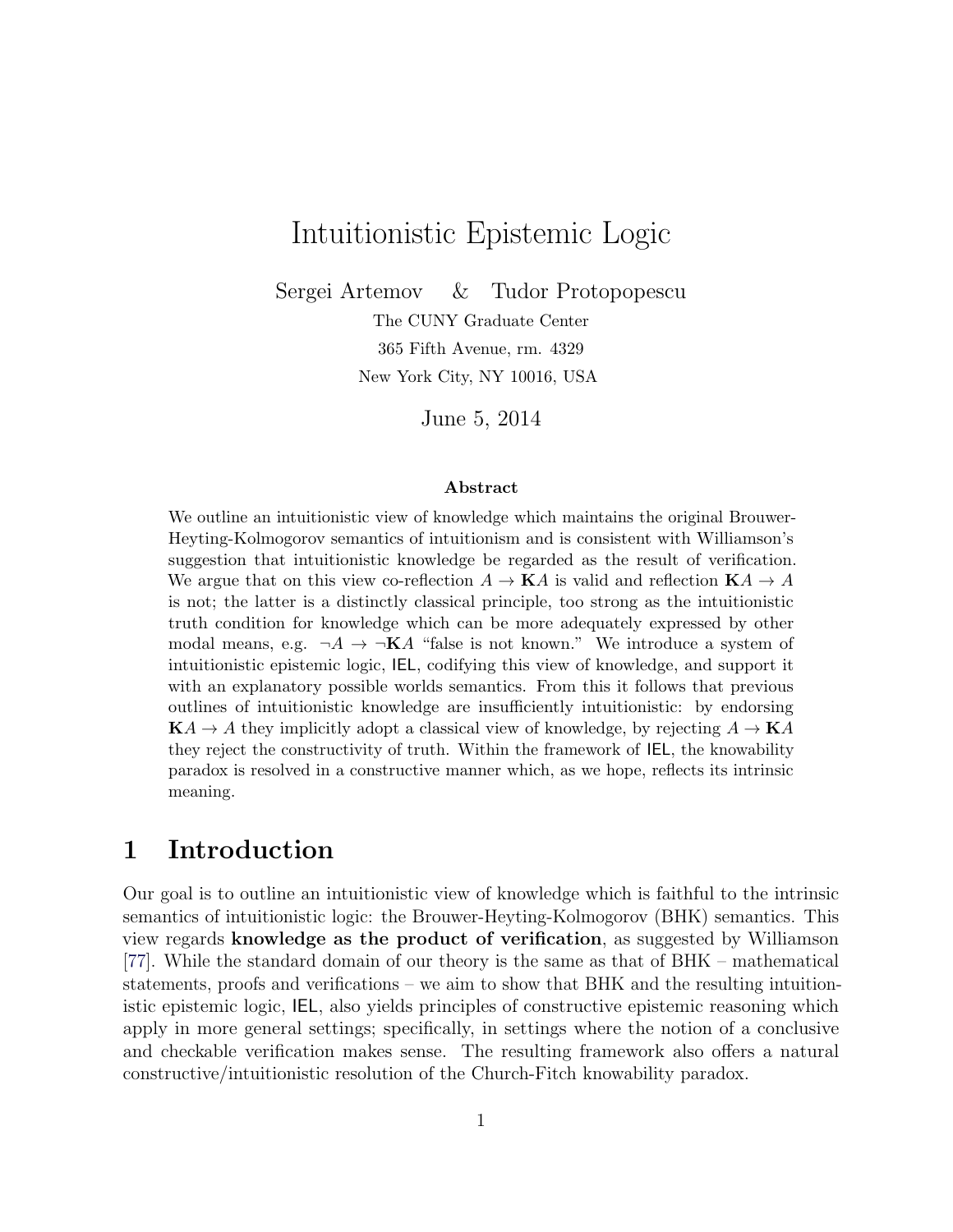According to the BHK semantics a proposition is true if proved, yet we allow that justifications weaker than proof can be adequate for knowledge, e.g. verification by trusted means which do not necessarily produce explicit proofs of what is verified. This distinguishes knowledge from constructive truth, since the requirements for the latter are more stringent than for the former. Whereas the classical truth of a proposition is only necessary, but not sufficient, for it to be known, e.g. it must also be believed on the basis of adequate justification, the intuitionistic truth of a proposition is sufficient for knowledge, because every proof is also a verification. Consequently, we have the following contrast between the classical and the intuitionistic universes: in the classical case the following relation between knowledge and truth holds,

$$
Classical Knowledge \Rightarrow Classical Truth
$$

while intuitionistically,

$$
In tuitionistic\; Truth \;\Rightarrow\; Intuitionistic\; Knowledge.
$$

This insight is fundamental to the nature of intuitionistic reasoning about knowledge, and how it differs from classical epistemic reasoning. Intuitionistically the principle of the constructivity of truth, a.k.a co-reflection:

$$
A \to \mathbf{K}A \tag{CT}
$$

is a truism about intuitionistic knowledge – for the aforementioned reason that all proofs are verifications. Classically, of course, it is invalid because it asserts a form of omniscience, that all classical truths are classically known.

Classically the principle of the factivity of knowledge, a.k.a reflection

$$
\mathbf{K}A \to A \tag{FK}
$$

is constitutive of the conception of knowledge. Intuitionistically, however, it is too strong and is not a valid epistemic principle, because not every verification yields a BHK-compliant proof.

Extending the BHK semantics with the notion of verification, and conceiving of intuitionistic knowledge as a result of it, yields an intuitionistic epistemic logic, IEL, which validates CT and falsifies FK.

We begin with a general discussion of these epistemic principles within the BHK and classical frameworks and give an account of intuitionistic, verification-based, knowledge (section [2\)](#page-3-0). Since, classically, FK expresses the truth condition on knowledge – that falsehoods cannot be known – our discussion also involves considering intuitionistically valid alternative expressions of the truth condition, (section [2.2,](#page-7-0) appendix [B\)](#page-31-0). On this basis we construct the system of intuitionistic epistemic logic, IEL, formalizing this view of knowledge and epistemic reasoning (sections [3](#page-9-0) and [4\)](#page-12-0). We prove soundness and completeness, and derive some notable epistemic principles (section [5\)](#page-14-0).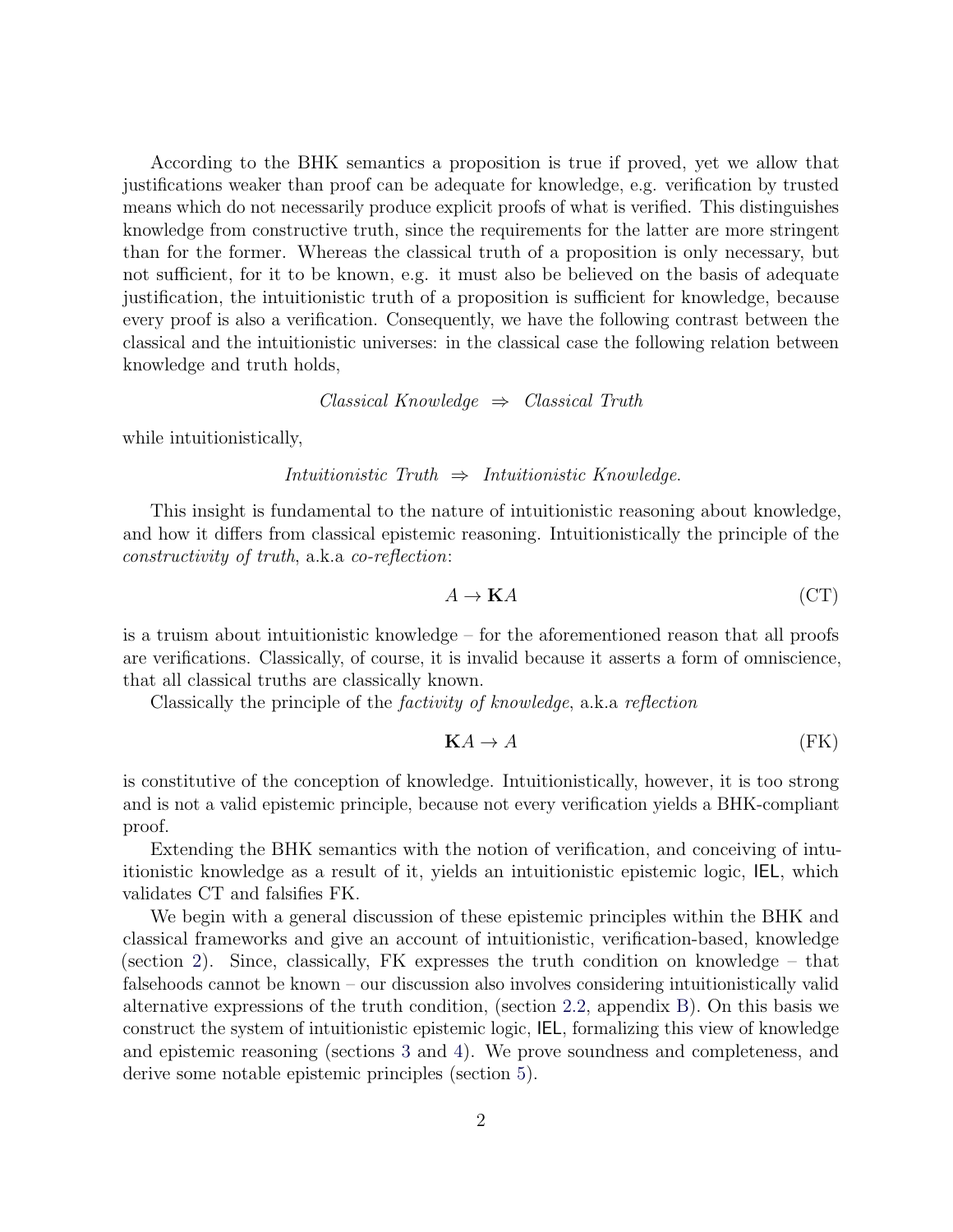<span id="page-3-2"></span>Another justification for the correctness of our approach is given by the fact that IEL can be embedded in classical modal logic via the Gödel translation. Just like intuitionistic logic embeds into S4 considered as a classical provability calculus, IEL embeds into S4 extended with a verification modality, **S4V** (section [6\)](#page-18-0).

Finally, we compare IEL to other approaches to intuitionistic knowledge, specifically in relation to intuitionistic responses to the knowability paradox (section [7\)](#page-22-0). We argue that previous formulations of intuitionistic epistemic reasoning have not been intuitionistic enough, and that IEL offers a natural constructive resolution of the knowability paradox.

# <span id="page-3-0"></span>2 The Brouwer-Heyting-Kolmogorov Semantics and Knowledge

The Brouwer-Heyting-Kolmogorov semantics for intuitionistic logic (cf. [\[14\]](#page-33-0)) holds that a proposition, A, is true if there is a proof of it, and false if we can show that the assumption that there is a proof of A leads to a contradiction. Truth for the logical connectives is defined by the following clauses:

- a proof of  $A \wedge B$  consists in a proof of A and a proof of B;
- a proof of  $A \vee B$  consists in giving either a proof of A or a proof B;
- a proof of  $A \rightarrow B$  consists in a construction which given a proof of A returns a proof of  $B$ ;
- $\neg A$  is an abbreviation for  $A \to \bot$ , and  $\bot$  is a proposition that has no proof.

Our question is: if we add an epistemic (knowledge) operator  $\bf{K}$  to our language, what should be the intended semantics of a proposition of the form  $K\mathcal{A}$ ? To answer we need to clarify what counts as intuitionistic knowledge, and its relation to proof.

That intuitionistic knowledge can be gained from strict proofs is obvious, the question is whether it can be gained by less strict means also? We propose that intuitionistic knowledge is the result of verification. We can think of intuitionistic verifications as a generalisation of the notion of proof.<sup>[1](#page-3-1)</sup> Intuitionistically the conception of proof has two salient features.

<span id="page-3-1"></span>1. Proofs are conclusive of the truth they establish;

<sup>&</sup>lt;sup>1</sup>In particular, but not exclusively, canonical verification as a generalization of canonical proof, see e.g. [\[12,](#page-32-0) [15,](#page-33-1) [20,](#page-33-2) [22,](#page-33-3) [23,](#page-33-4) [24,](#page-33-5) [26,](#page-33-6) [52,](#page-35-0) [56,](#page-35-1) [60,](#page-35-2) [62,](#page-36-1) [63,](#page-36-2) [70,](#page-36-3) [71,](#page-36-4) [73,](#page-36-5) [74\]](#page-36-6). See [\[78\]](#page-37-0) for some discussion of the nature of verification and its relation to a generalised intuitionism. Note that a verification in our sense does not have to be canonical or even a means for acquiring a canonical verification, consider the examples in section [2.1.2.](#page-6-0) In a more formal intuitionistic setting Williamson reads  $\bf{K}$  in this fashion in his proposal for an intuitionistic epistemic logic, see [\[77\]](#page-36-0).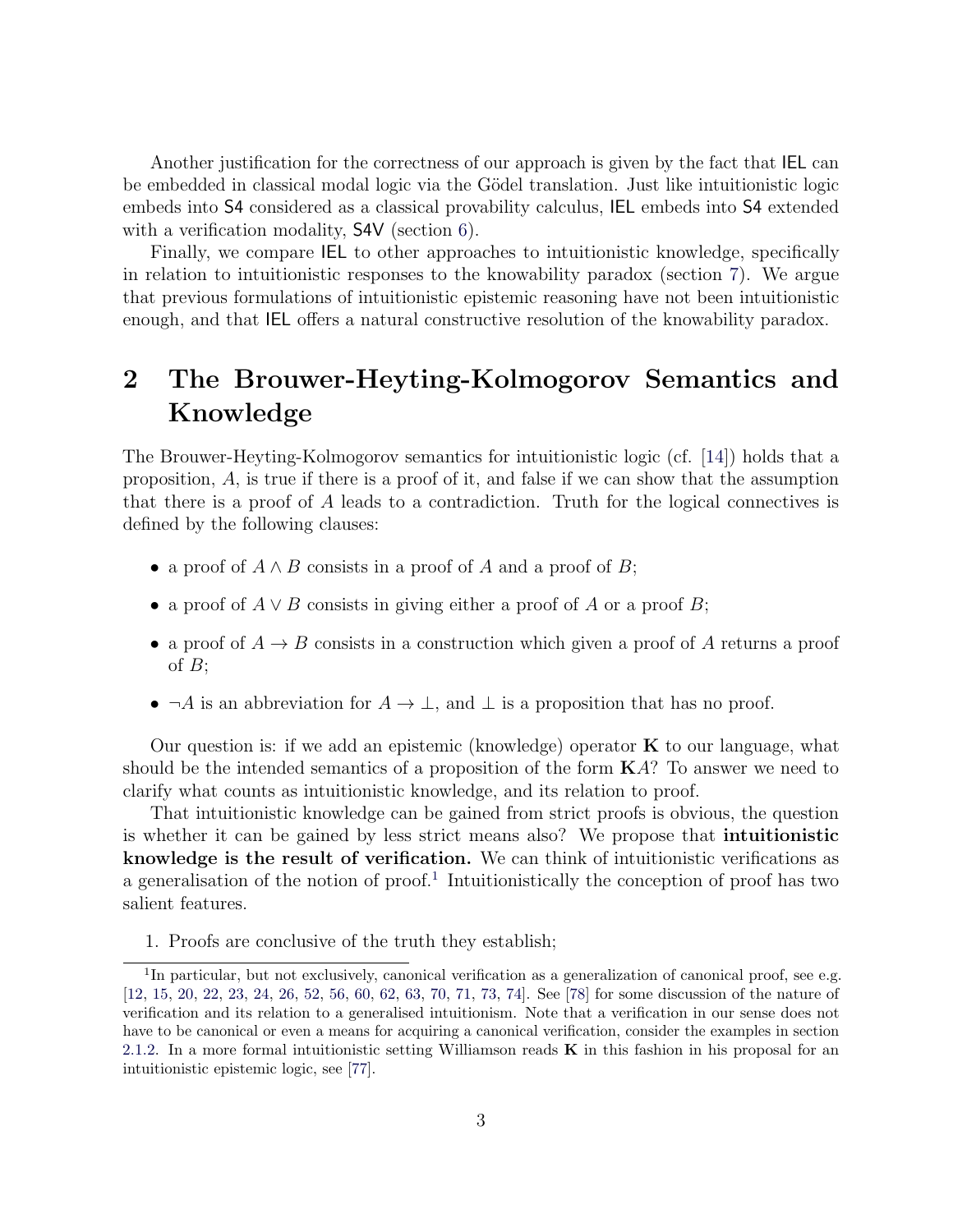<span id="page-4-2"></span>2. Proofs should be checkable – that something is a proof is itself capable of proof.

The appropriate generalisation of this idea, hence, holds that

- 1. verifications are procedures that establish as conclusively as possible the truth of the proposition in question, and
- 2. verifications are checkable in the weak sense of being public and repeatable, i.e. are available to anyone appropriately situated, and support counter-factuals that were the verification repeated it would yield the same result.<sup>[2](#page-4-0)</sup>

Structurally, proof-based knowledge behaves differently from verification-based knowledge. For example, with strict proof-based knowledge, knowing (having a proof of)  $A \vee B$ yields knowing A or knowing B, whereas for verification-based knowledge,  $K(A \vee B)$  does not necessarily yield that  $KA$  holds or  $KB$  holds (this will be shown below, Theorem [10,](#page-16-0) once the model theory of IEL is developed). A possible (but not the only) way of thinking about this example is as follows:  $\mathbf{K}(A \vee B)$  states that there is a proof of disjunction  $A \vee B$ , but does not actually produce such a proof, or even a means for constructing such a proof. In contrast, to state that  $A \vee B$  is constructively true, one has to assume a specific proof of  $A \vee B$ , which should yield a proof of one of the disjuncts.

Intuitionists, hence, are faced with a choice to either,

- allow knowledge as the result of conclusive reliable verifications that do not necessarily provide comprehensive constructive proofs, or
- to deny in principle the possibility of such knowledge.

We see no principled reasons for such an a priori denial. Indeed, such a denial yields too strict a view of constructive knowledge where a proposition is known only when it has been proved. This view of knowledge is too restrictive; it validates  $A \leftrightarrow \mathbf{K}A$  and hence trivializes the notion of intuitionistic knowledge. Moreover, as the examples in [2.1](#page-5-0) show, non-proof verifications are around and they are used to obtain knowledge; intuitionistic epistemic reasoning would not be complete without an account incorporating them.

A further question to consider is whether a proposition is intuitionistically true only if an agent is aware of a proof, or whether the possibility of such awareness is enough? Traditionally, intuitionism assumes that proofs are available to the agent. For Brouwer and Heyting proofs are mental constructions,<sup>[3](#page-4-1)</sup> and so the existence of a proof requires its actual construction. This position is the traditional one adopted by verificationists, see e.g. [\[22,](#page-33-3) [24,](#page-33-5) [27\]](#page-33-7).

<span id="page-4-0"></span><sup>2</sup>E.g. verification by perception; one cannot perceive that a perception is indeed a perception, all one can do to check a perception is to repeat it and ask others to have it.

<span id="page-4-1"></span><sup>3</sup>Brouwer [\[6\]](#page-32-1) considered intuitionistic mathematics to be "an essentially languageless activity of the mind." Heyting [\[42,](#page-34-0) p.2] says "In the study of mental mathematical constructions 'to exist' must be synonymous with 'to be constructed.'" See also [\[40,](#page-34-1) [41\]](#page-34-2)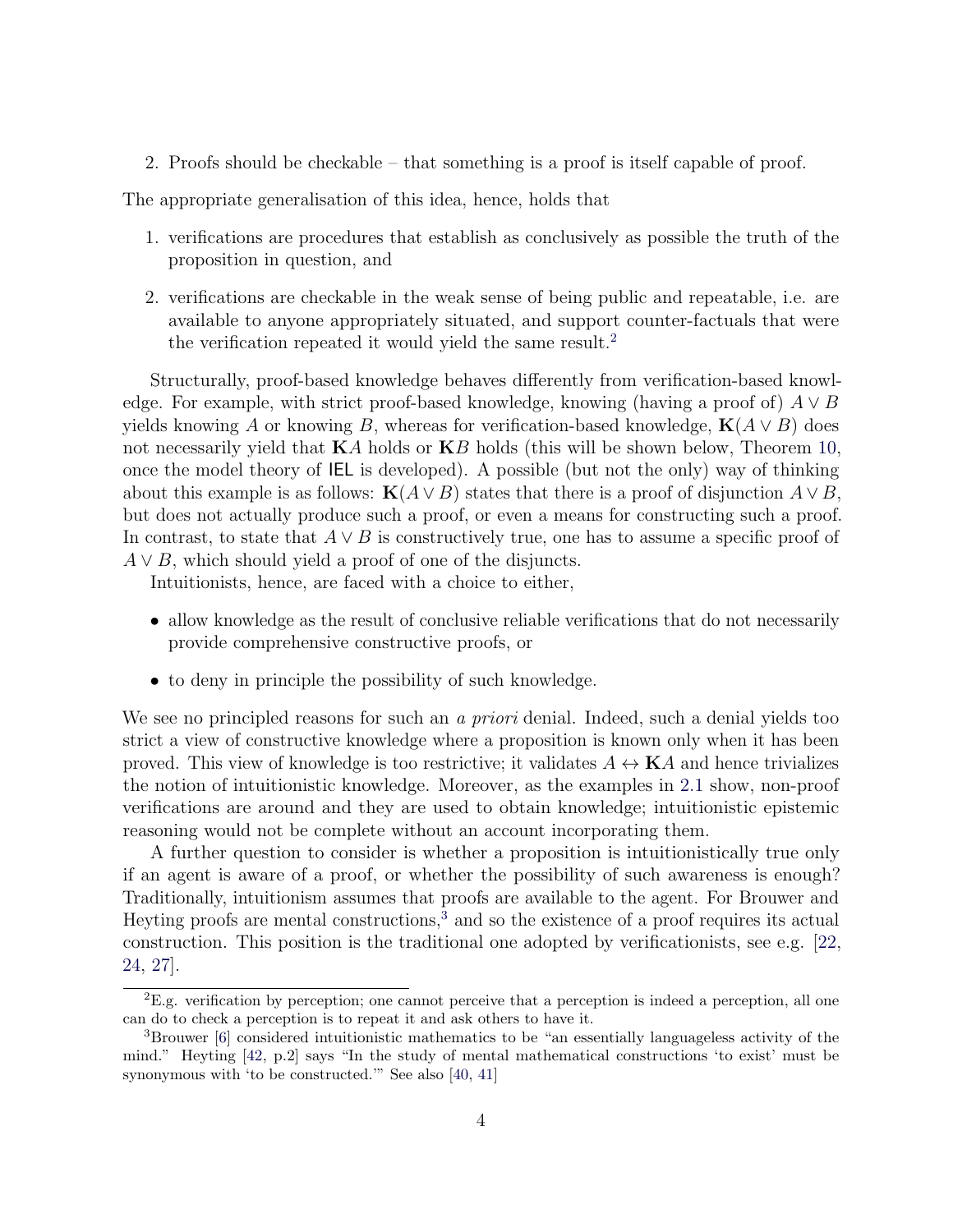<span id="page-5-4"></span>On the other hand some verificationists e.g. Prawitz [\[56,](#page-35-1) [57,](#page-35-3) [58,](#page-35-4) [59,](#page-35-5) [60,](#page-35-2) [61\]](#page-36-7) and Martin-Löf  $[50, 51, 52]$  $[50, 51, 52]$  $[50, 51, 52]$  $[50, 51, 52]$ , consider proofs to be timeless entities, and that intuitionistic truth consists in the existence of such proofs, and their potential to be constructed.

The principles of intuitionistic knowledge we discuss below are compatible with either of these positions. Hence, if BHK proofs are assumed to be available to the agent, then  $KA$ can be read as "A is known." If proofs are platonic entities, not necessarily available to the knower, then  $\mathbf{K}A$  is read as "A can be known under appropriate conditions." To keep things simple, in our exposition we follow the former, more traditional, understanding. So to claim KA is true is to claim that the agent is aware of a verification of A.

### <span id="page-5-0"></span>2.1 Principles of Intuitionistic Knowledge

Given the assumption that intuitionistic knowledge is the result of verification, CT and FK may be seen as expressing two informal principles about the relationship between truth and verification-based knowledge:

- 1. proof yields verification-based knowledge;
- 2. verification-based knowledge yields proof.

A BHK-compliant view of knowledge accepts 1 and rejects 2.

#### <span id="page-5-3"></span>2.1.1 Proof yields knowledge

The principle that proof yields verification is practically constitutive of the concept of proof,<sup>[4](#page-5-1)</sup> precisely because proofs are a special and most strict kind of verification, and immediately justifies the validity of the formal principle CT.

That proofs are taken to be verifications is a matter of the ordinary usage of the term which understands a proof as "an argument that establishes the validity of a proposition" [\[65\]](#page-36-8). It is also a fairly universal view in mathematics (cf. [\[7,](#page-32-2) [66,](#page-36-9) [72\]](#page-36-10)). Within computer science this concept is the cornerstone of a big and vibrant area in which one of the key purposes of computer-aided proofs is for the verification of the propositions in question,[\[10,](#page-32-3) [11\]](#page-32-4). Amongst intuitionists the idea of a constructive proof is often treated as simply synonymous with verification [\[21,](#page-33-8) [25,](#page-33-9) [44\]](#page-35-8). Hence CT should be read as expressing the constructive nature of intuitionistic truth, which itself being a strict verification yields verification-based knowledge.<sup>[5](#page-5-2)</sup>

<span id="page-5-1"></span><sup>&</sup>lt;sup>4</sup>Though not common in mainstream epistemology there are, or have been, mathematical skeptics. Perhaps the best known mathematical skeptical argument is the one Descartes puts forward in [\[18\]](#page-33-10), see also [\[30,](#page-34-3) [31,](#page-34-4) [32\]](#page-34-5). See also [\[33\]](#page-34-6) and [\[45\]](#page-35-9) who both discuss the skeptical consequences of empiricism regarding mathematical knowledge.

<span id="page-5-2"></span><sup>&</sup>lt;sup>5</sup>Martino and Usberti seem to have the informal principle that proof yields knowledge in mind when they say, [\[53\]](#page-35-10): "...[CT] can be interpreted only according to the intuitionistic meaning of implication, so that it expresses the trivial observation that, as soon as a proof of A is given, A becomes known."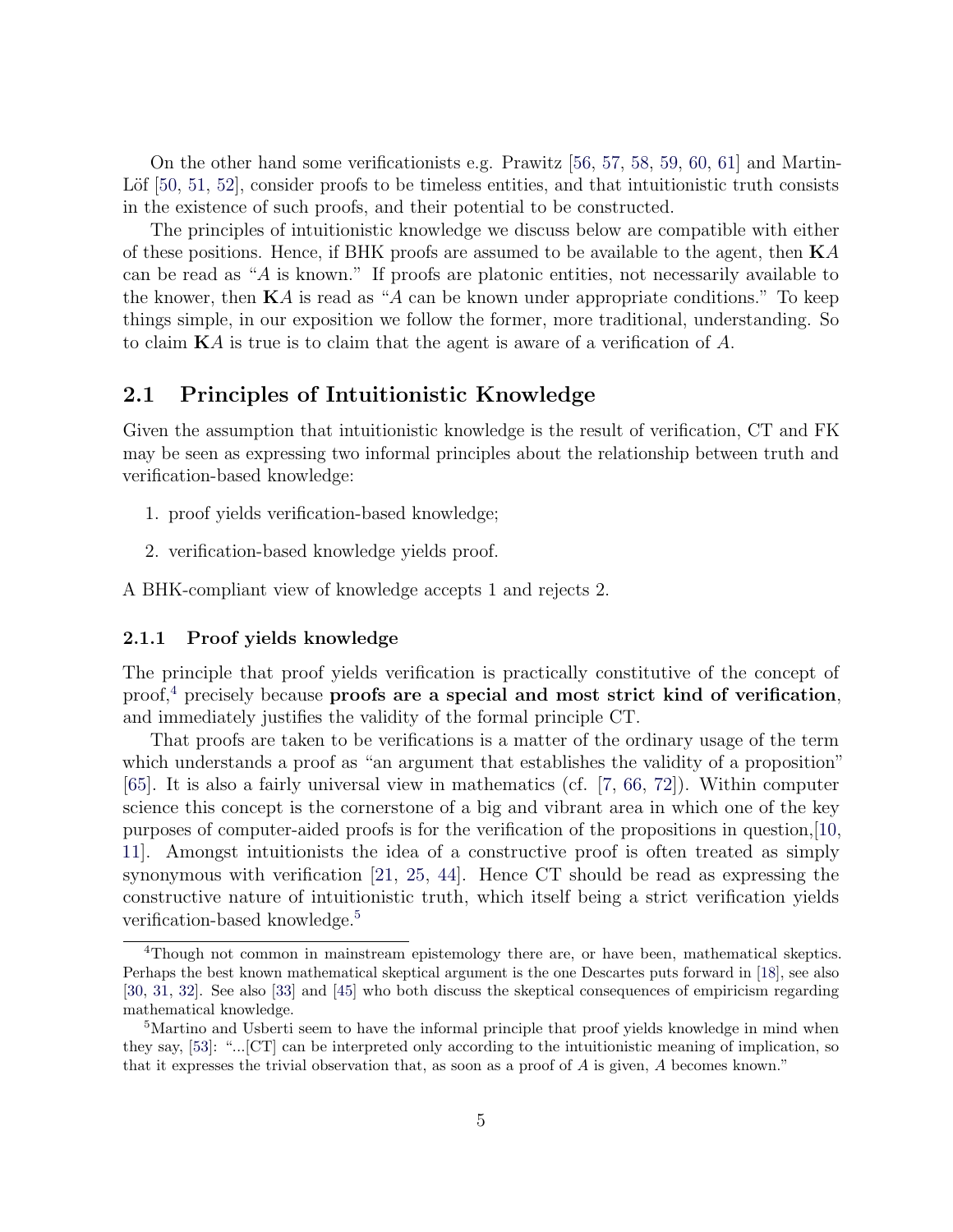<span id="page-6-3"></span>According to the BHK reading of intuitionistic implication CT states that given a proof of A one can always construct a proof of KA. Is such a construction always possible? Indeed, it is well established that proof-checking is a valid operation on proofs,<sup>[6](#page-6-1)</sup> so if x is a proof of A then it can be proof-checked and hence produce a proof  $p(x)$  of 'x is a proof of A.' Having checked a proof we have a proof that the proposition is proved, hence verified, hence known. In whatever sense we consider a proof to be possible, or to exist, CT states that the proof-checking of this proof is always possible, or exists, in the same sense. So, by the principle that proof yields verification we have that a proof of A yields knowledge of A, and by proof-checking we obtain a proof of KA.

We are not, of course, the first to outline arguments that an intuitionistic conception of truth validates CT, see for instance  $[17, 37, 46, 53, 54, 55, 75, 76, 79]$  $[17, 37, 46, 53, 54, 55, 75, 76, 79]$  $[17, 37, 46, 53, 54, 55, 75, 76, 79]$  $[17, 37, 46, 53, 54, 55, 75, 76, 79]$  $[17, 37, 46, 53, 54, 55, 75, 76, 79]$  $[17, 37, 46, 53, 54, 55, 75, 76, 79]$  $[17, 37, 46, 53, 54, 55, 75, 76, 79]$  $[17, 37, 46, 53, 54, 55, 75, 76, 79]$  $[17, 37, 46, 53, 54, 55, 75, 76, 79]$  $[17, 37, 46, 53, 54, 55, 75, 76, 79]$  $[17, 37, 46, 53, 54, 55, 75, 76, 79]$  $[17, 37, 46, 53, 54, 55, 75, 76, 79]$  $[17, 37, 46, 53, 54, 55, 75, 76, 79]$  $[17, 37, 46, 53, 54, 55, 75, 76, 79]$  $[17, 37, 46, 53, 54, 55, 75, 76, 79]$  $[17, 37, 46, 53, 54, 55, 75, 76, 79]$ . Our contention is that this principle, when properly understood in line with the intended BHK semantics, is a fairly immediate consequence of uncontroversially intuitionistic views about truth, and should therefore be endorsed as part of a properly intuitionistic conception of knowledge.

#### <span id="page-6-0"></span>2.1.2 Knowledge does not yield proof

If not all verifications are BHK-compliant proofs then it follows that verification-based knowledge does not yield proof, and consequently that FK is not a valid intuitionistic epistemic principle. It is possible to have knowledge of a proposition without it being intuitionistically true, i.e. proved.[7](#page-6-2)

FK is a distinctly classical epistemic principle, because classical truth is "verificationtranscendent." Since a proposition can be true even if it is not in principle possible to know it, if it is classically known then it must be classically true. On the other hand, for FK to be BHK valid there should be a uniform procedure which given a proof of  $KA$ returns a proof of A itself. Since we allow that  $\mathbf{K}A$  does not necessarily produce specific proofs this requirement cannot be met. What uniform procedure is there that can take any adequate, non-proof, verification of A and return a proof of  $A$ ? There is no such construction. Consider the following counter-examples:

Zero-knowledge protocols A class of cryptographic protocols, normally probabilistic, by which the prover can prove to the verifier that a given statement is true, without conveying any additional information apart from the fact that that statement is true.

Testimony of an authority Even concerning mathematical knowledge FK fails. Take Fermat's Last Theorem. For the educated mathematician it is credible to claim that it is known, but most mathematicians could not produce a proof of it. Indeed, more generally,

<span id="page-6-1"></span> $^{6}[1, 36, 43, 48]$  $^{6}[1, 36, 43, 48]$  $^{6}[1, 36, 43, 48]$  $^{6}[1, 36, 43, 48]$  $^{6}[1, 36, 43, 48]$  $^{6}[1, 36, 43, 48]$  $^{6}[1, 36, 43, 48]$  $^{6}[1, 36, 43, 48]$ . Moreover, proof-checking is generally a feasible operation, routinely implemented in a standard computer-aided proof package.

<span id="page-6-2"></span> $7^{\omega}$ ... K requires more than warranted assertion. However, it does not follow that K requires strict proof; that would not be a reasonable requirement when  $\bf{K}$  is applied to empirical statements...", [\[77,](#page-36-0) p.68].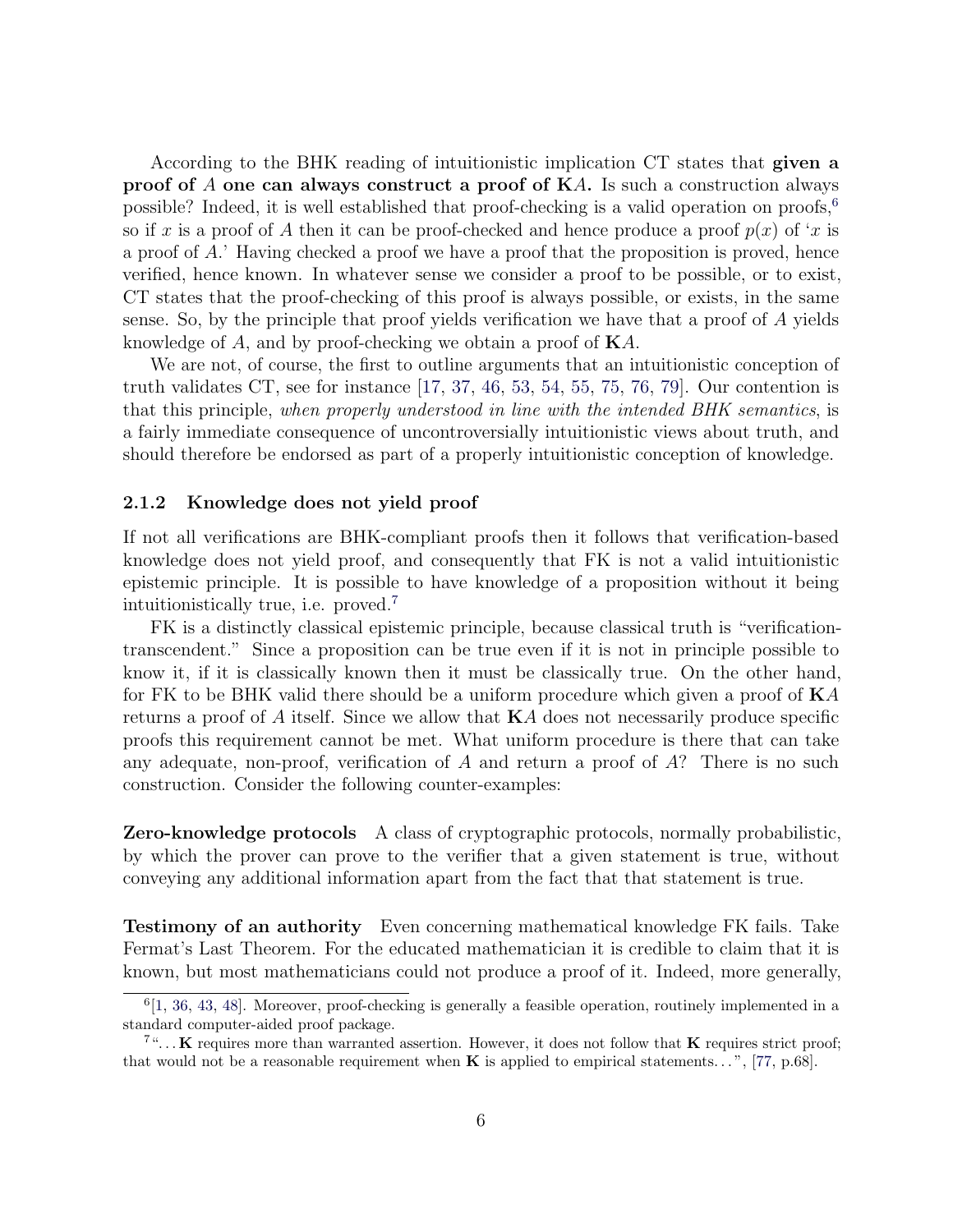<span id="page-7-1"></span>any claim to mathematical knowledge based on the authority of mathematical experts is not intuitionistically factive. It is legitimate to claim to know a theorem when one understands its content, and can use it in one's reasoning, without being in a position to produce or recite the proof.

Highly probable truth Suppose there is a computerized probabilistic verification procedure, which is constructive in nature, that supports a proposition A with a cosmologically small probability of error, so its result satisfies the strictest conceivable criteria for truth. Then any reasonable agent accepts this certification as adequate justification of A, hence A is known. Moreover, observing the computer program to terminate with success, we have a proof that  $\mathbf{K}A$ . However, we do not have a proof of A in the sense required by the BHK clause for implication.

Existential generalisation Somebody stole your wallet in the Rome subway. You have all the evidence for this: the wallet is gone, your backpack has a cut in the corresponding pocket, but you have no idea who did it. You definitely know that "there is a person who stole my wallet" (in logical form,  $\exists x S(x)$ , where  $S(x)$  stands for "x stole my wallet") so you have a justification p of  $\mathbf{K}(\exists x S(x))$ . If  $\mathbf{K}(\exists x S(x)) \rightarrow \exists x S(x)$  held intuitionistically, you would have a constructive proof q of  $\exists x S(x)$ . However, a constructive proof of the existential sentence  $\exists x S(x)$  requires a witness a for x and a proof b that  $S(a)$  holds. You are nowhere near meeting this requirement. So,  $\mathbf{K}(\exists x S(x)) \rightarrow \exists x S(x)$  does not hold intuitionistically.

Classified sources In a social situation, imagine a statement of A coming from a most reliable source but with a classified origin. So, there is no access to the "strict proof" of A. Should we abstain from reasoning about  $A$  as something known unless we gain full access to the strict proof. This is not how society works. We treat  $KA$  as weaker than  $A$ , and keep reasoning constructively without drawing the conclusion that A.

Perceptual Knowledge Under optimal lighting conditions with all my cognitive faculties working normally I hold up a hand before me and perceive that there is a hand before me. For all practical purposes this perception is a verification of this fact, so  $K$ (there is a hand before me) holds, but there is no reason to claim having a natural BHK-compliant proof of this.

If we allow that knowledge may be gained by any of the methods above then FK is not valid according to the BHK semantics.

### <span id="page-7-0"></span>2.2 Knowledge and Falsity

Nevertheless FK is taken to be practically definitive of knowledge, especially from a constructive standpoint. For instance, Williamson [\[77\]](#page-36-0), in outlining his system of intuitionistic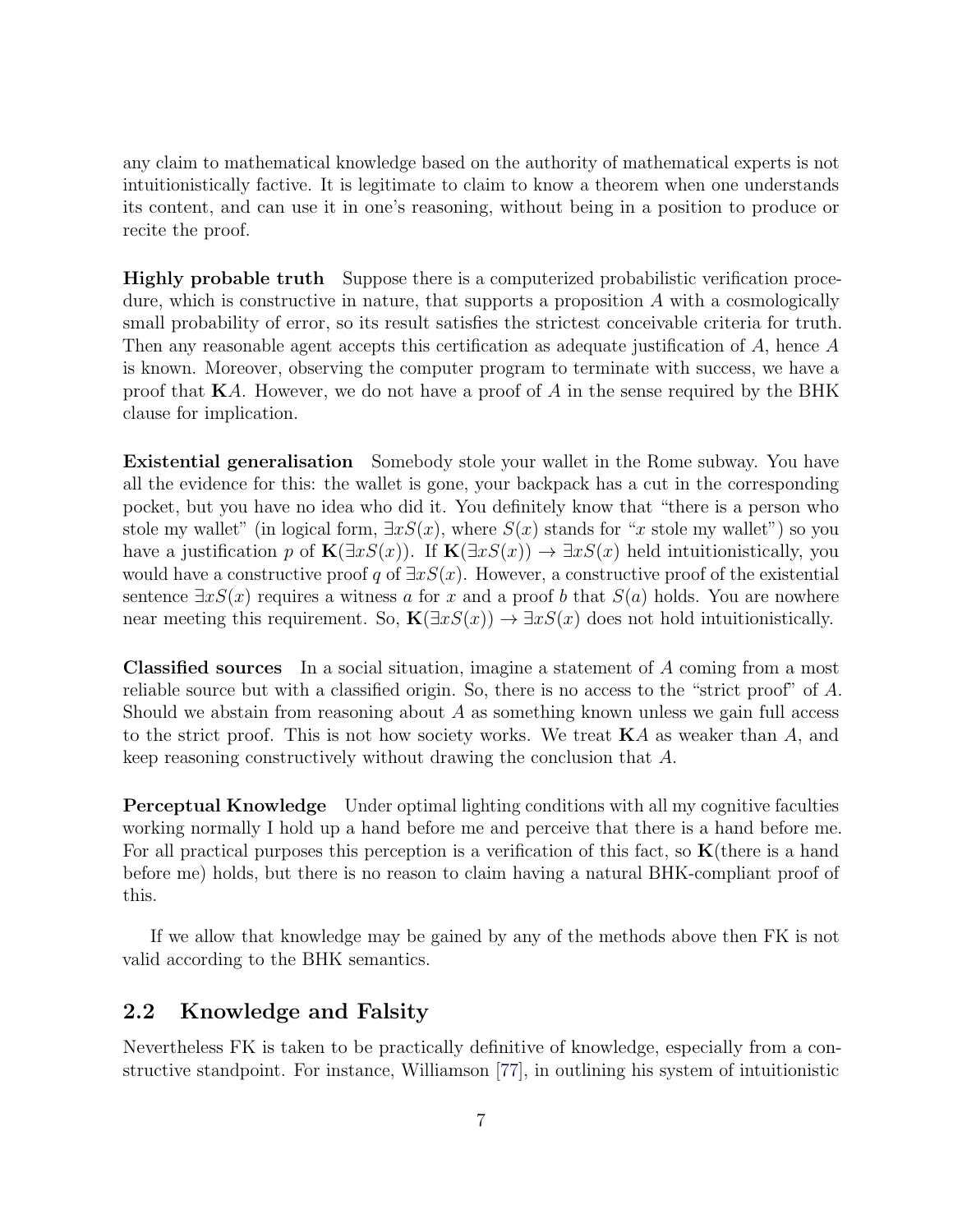<span id="page-8-3"></span>epistemic logic affirms that  $KA \rightarrow A$  holds. Similarly Proietti, [\[64\]](#page-36-13), argues that knowledge is factive in his system of intuitionistic epistemic logic. Wright states that an operator could not be a knowledge operator if it were not factive  $[81]$  $[81]$  $[81]$ <sup>8</sup>. More generally still the principle  $KA \rightarrow A$  is probably the only principle about knowledge that has not been seriously contested.<sup>[9](#page-8-1)</sup> And, of course, it is implied by virtually every extant definition of knowledge. Must not our arguments above be wrong in some fashion? Are we not arguing the intuitionist is committed to holding that false propositions can be known? No, such a predicament would hold only if FK failed classically.

Every analysis of knowledge agrees that only true propositions can be known and that false propositions cannot be known. Apart from FK, there are natural logical ways to express these:

- 1.  $\neg(KA \land \neg A);$
- 2.  $\neg A \rightarrow \neg KA;$
- 3. KA  $\rightarrow \neg\neg A$ ;
- 4.  $\neg\neg(KA \rightarrow A);$
- $5. \neg K \bot.$

Intuitionistically 1, 2 and 5 can be considered as saying that knowledge of falsehood is impossible. 3 expresses that knowledge is stronger than classical truth, and 4 that FK is a distinctly classical principle.[10](#page-8-2)

Principles  $1 - 4$  are classically equivalent to FK, and all  $1 - 5$  are intuitionistically strictly weaker (see section [3\)](#page-9-0). In this way the intuitionist maintains the impossibility of knowing false propositions, while holding that knowledge is not factive in the sense of FK.

Which of principles  $1 - 5$  best expresses the truth condition on knowledge? Any of them will do, as in the presence of CT all  $1-5$  are equivalent, (see theorem [2\)](#page-11-0); so we pick 5 as being the simplest.

<span id="page-8-0"></span><sup>8</sup>"I take this to be a non-negotiable feature of the concept of knowledge. If a theory takes a view of something which it purports to regard as knowledge, but which lacks this feature, it is not a theory of knowledge" [\[81,](#page-37-2) p.242].

<span id="page-8-1"></span><sup>9</sup>Hazlett's [\[38,](#page-34-10) [39\]](#page-34-11) would seem to be the only such challenge. However Hazlett challenges the view that utterances of 'S knows  $A'$  imply  $A$ . Put another way he challenges the idea that the truth of  $A$  is necessary for the truth of the utterance 'S knows A'; utterances of 'S knows A' may be true even if A is false. He is careful to distinguish this challenge from the claim that it is possible to know false propositions – that he does not challenge. Hazlett's arguments do not appear to be relevant to our concerns since we are not occupied with the truth conditions of utterances of knowledge ascriptions, but the logical analysis of the epistemic operator.

<span id="page-8-2"></span><sup>&</sup>lt;sup>10</sup>This follows from the double negation translation of intuitionistic logic into classical logic and Glivenko's Theorem.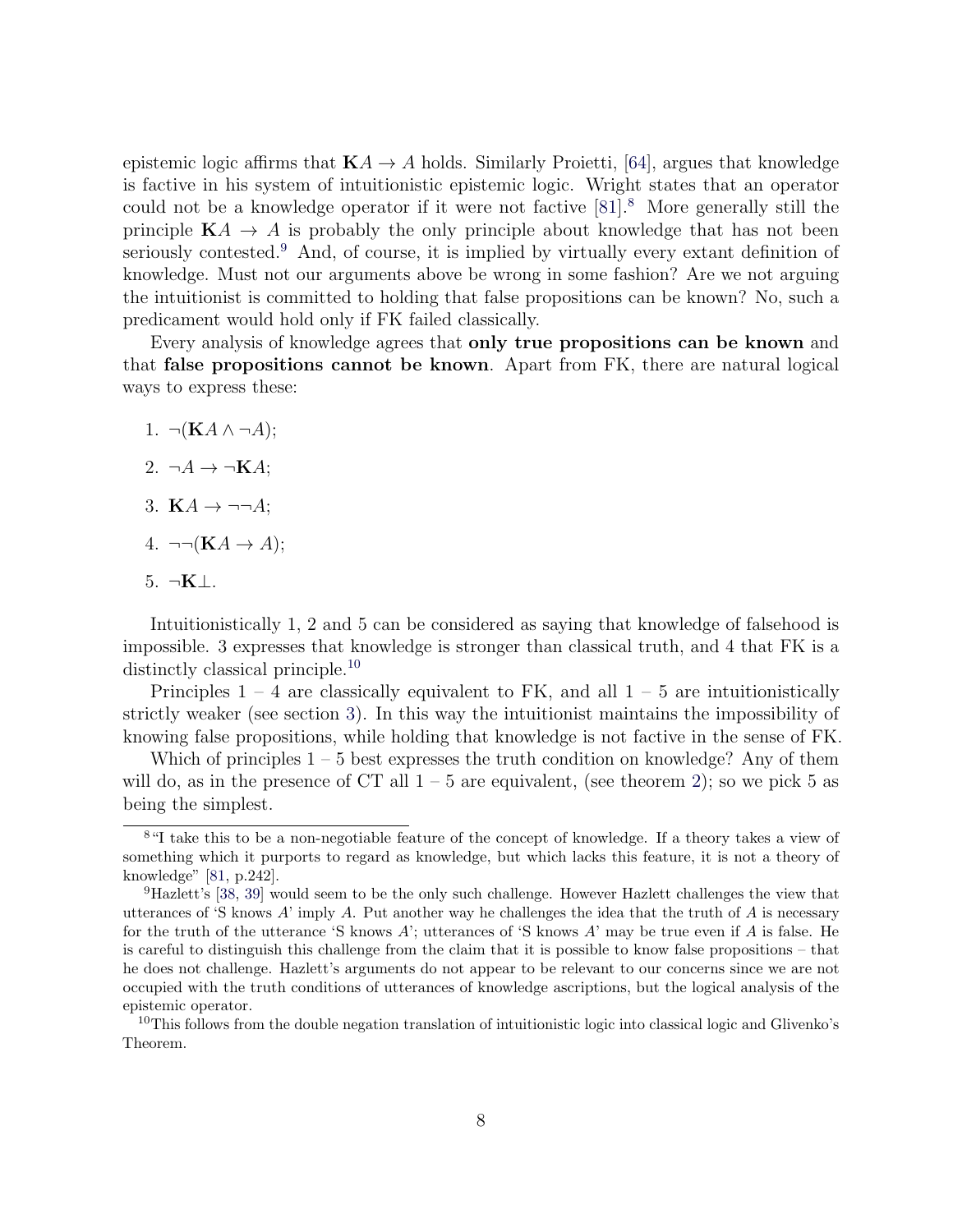# <span id="page-9-0"></span>3 Intuitionistic Epistemic Logic (IEL)

We are now in a position to define a system of intuitionistic epistemic logic which, we argue, respects the intended BHK meaning of intuitionism and which incorporates a reasonable verification-based knowledge operator.

IEL is the system of Intuitionistic Epistemic Logic. The language is that of intuitionistic propositional logic augmented with the propositional operator K.

#### Axioms

- 1. Axioms of propositional intuitionistic logic.
- 2.  $K(A \rightarrow B) \rightarrow (KA \rightarrow KB)$
- 3.  $A \rightarrow \mathbf{K}A$
- 4. ¬K⊥

#### Rules

Modus Ponens

#### Proposition 1 In IEL

- 1. The rule of **K**-necessitation,  $\vdash A \mid \vdash \mathbf{K}A$ , is derivable.
- 2. IEL is a normal modal logic.
- 3. The Deduction Theorem holds.
- 4. Uniform Substitution holds.
- 5. Positive and Negative Introspection hold;  $\vdash$  KP  $\rightarrow$  KKP,  $\vdash$   $\neg$ KP  $\rightarrow$  K $\neg$ KP.

#### Proof.

- 1. Assume  $\vdash A$ . By axiom  $A \to \mathbf{K}A$  it follows that  $\vdash \mathbf{K}A$ .
- 2. By definition IEL contains all propositional intuitionistic validities and all instances of  $K(A \rightarrow B) \rightarrow (KA \rightarrow KB)$ , and is closed under modus ponens; by 1, IEL is closed under K-necessitation.
- 3. From 1, and the fact that intuitionistic propositional logic validates the deduction theorem.
- 4. By induction on the complexity of formulas.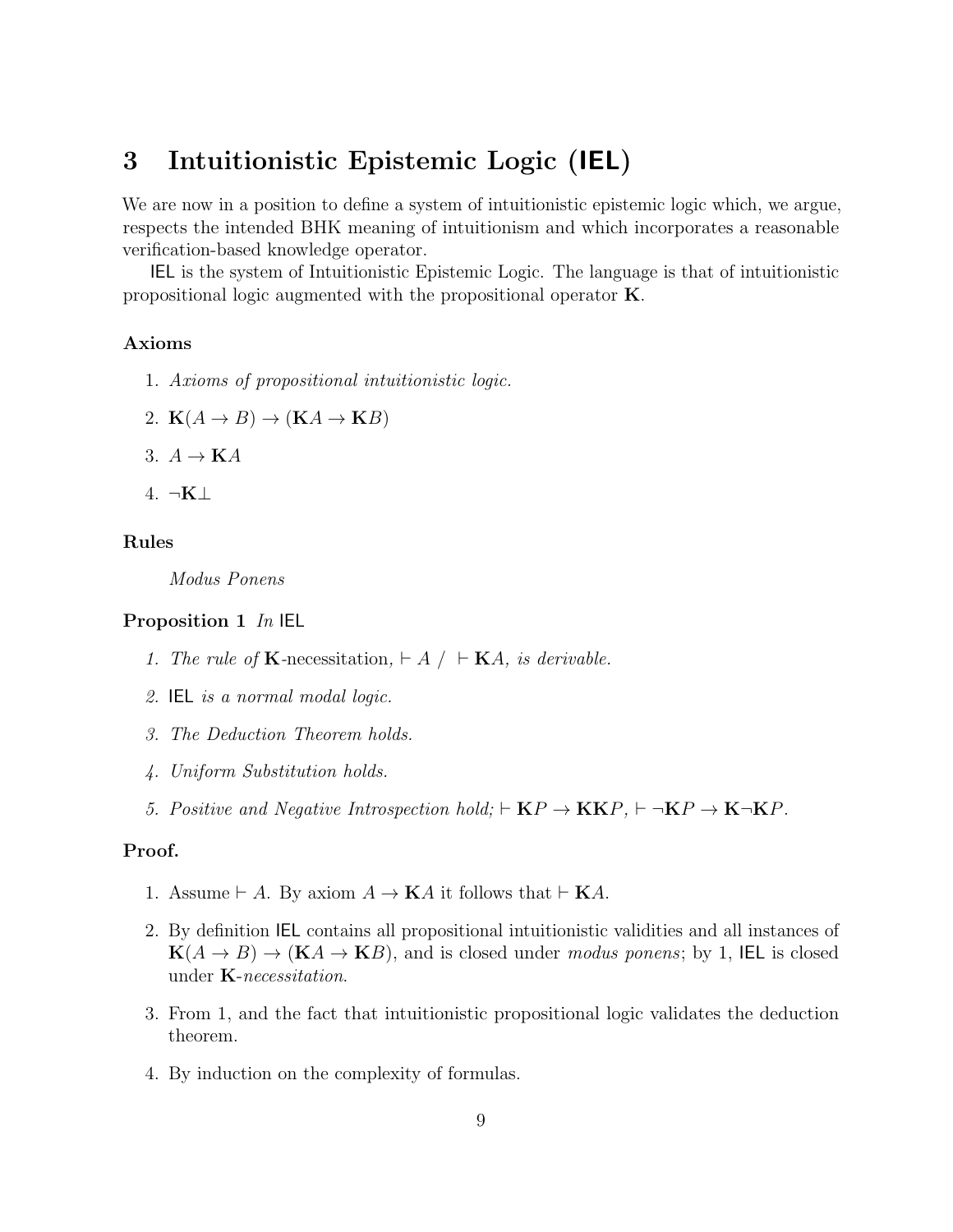5. Both are instances of axiom  $A \to \mathbf{K}A$ , with  $\mathbf{K}P$  and  $\neg \mathbf{K}P$  for A respectively.

#### <span id="page-10-1"></span>Theorem 1 The following are all theorems of IEL

1. 
$$
\vdash \neg(\mathbf{K}A \land \neg A);
$$
  
\n2.  $\vdash \mathbf{K}A \rightarrow \neg \neg A;^{11}$   
\n3.  $\vdash \neg \neg(\mathbf{K}A \rightarrow A);$   
\n4.  $\vdash \neg A \rightarrow \neg \mathbf{K}A.$ 

#### Proof.

For 1:

1.  $\mathbf{K}A \wedge \neg A$  - assumption; 2.  $\neg A \rightarrow \mathbf{K}(\neg A)$  - axiom 3; 3.  $\mathbf{K}A \wedge \mathbf{K}(\neg A)$  - from 1 and 2; 4.  $\mathbf{K}(A \wedge \neg A)$  - from 3; 5. K⊥ - from 4; 6.  $K \perp \rightarrow \perp$  - axiom 4; 7.  $\perp$  5, 6 MP; 8.  $(KA \wedge \neg A) \rightarrow \bot$  i.e.  $\neg(KA \wedge \neg A)$ .

For 2, continue with:

9. KA  $\rightarrow (\neg A \rightarrow \bot)$  - from 8; 10.  $KA \rightarrow (\neg\neg A)$ .

For 3, continue with:

11.  $\neg\neg\neg A \rightarrow \neg KA$  contrapositive of 10; 12.  $\neg A \rightarrow \neg KA$  by  $\neg X \leftrightarrow \neg \neg \neg X$ ; 13.  $\neg\neg \mathbf{K}A \rightarrow \neg\neg A$  contrapositive of 12; 14.  $\neg\neg(KA \rightarrow A)$  by  $(\neg\neg X \rightarrow \neg\neg Y) \leftrightarrow \neg\neg(X \rightarrow Y)$ .

For 4:

1. ¬(**K** $A \wedge \neg A$ ) Part 1; 2.  $\neg(\neg A \land \mathbf{K}A);$ 3.  $\neg A \rightarrow \neg \mathbf{K} A$ .

 $\Box$ 

<span id="page-10-0"></span><sup>&</sup>lt;sup>11</sup>With Axiom 2 this gives us  $A \rightarrow K A \rightarrow \neg \neg A$  in IEL, i.e. intuitionistic truth is stronger than knowledge is stronger than classical truth.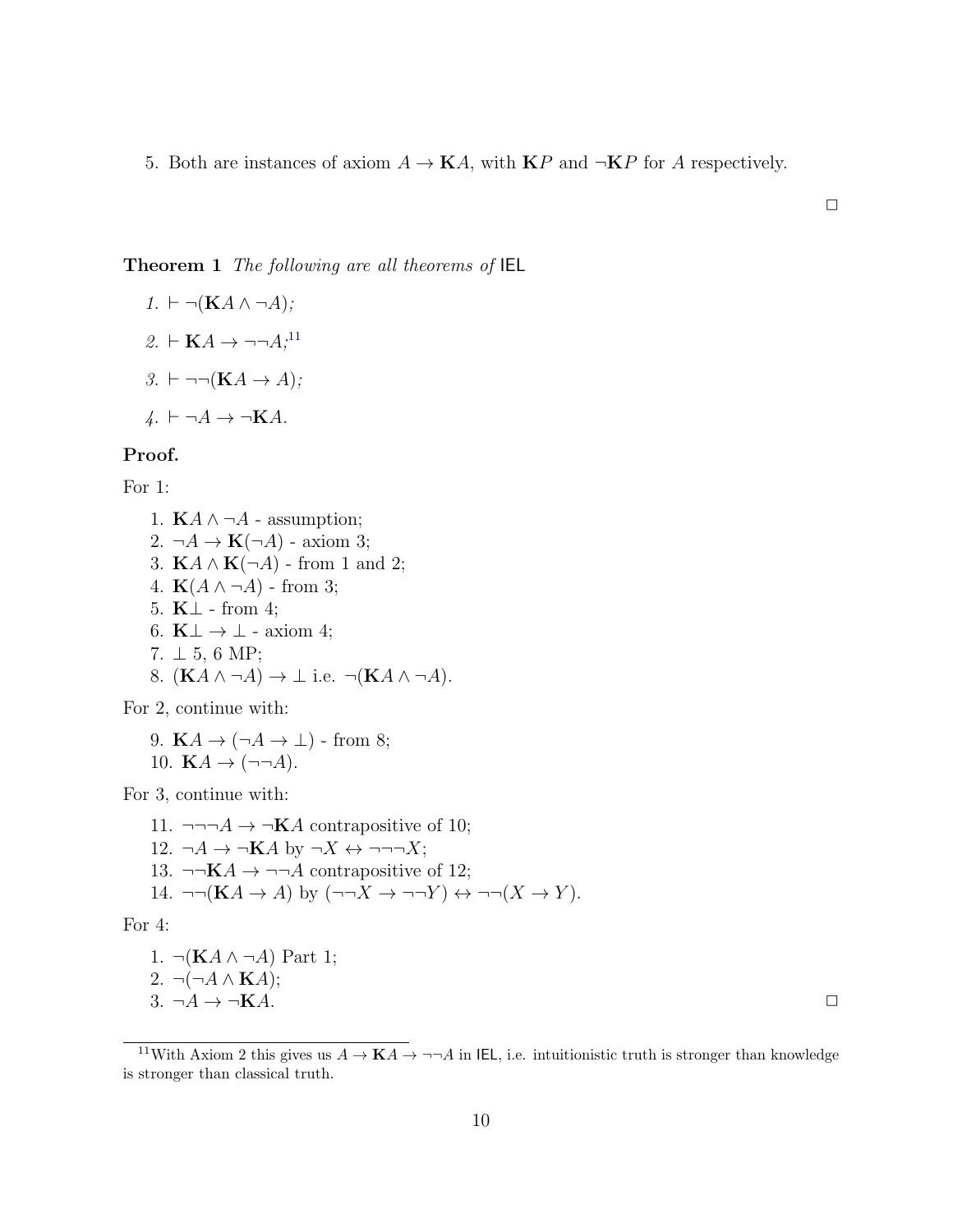Consider the system  $\text{IEL}^0$  which is IEL without axiom  $\neg K \bot$ . It turns out that IEL<sup>0</sup> with each of  $\neg(KA \land \neg A)$ ,  $KA \rightarrow \neg\neg A$ ,  $\neg\neg(KA \rightarrow A)$ ,  $\neg A \rightarrow \neg KA$  as additional axioms is equivalent to IEL.

<span id="page-11-0"></span>Theorem 2 Each of  $IEL^{0} + \neg(KA \wedge \neg A),$  $IEL^0 + KA \rightarrow \neg\neg A$ ,  $IEL^{0} + \neg\neg(KA \rightarrow A)$  and  $IEL^{0} + \neg A \rightarrow \neg KA$ 

proves  $\neg K\bot$ , hence each is equivalent to IEL.

#### Proof.

 $\mathsf{IEL}^0$  +  $\neg(\mathbf{K}A \land \neg A)$   $\vdash \neg \mathbf{K} \bot$ 1.  $\neg(K \perp \wedge \neg \perp)$ , instance of  $\neg(K A \wedge \neg A)$ ; 2.  $\neg(K \bot \wedge (\bot \rightarrow \bot));$ 3.  $(K \perp \wedge (\perp \rightarrow \perp)) \rightarrow \perp;$ 4. K $\perp \rightarrow ((\perp \rightarrow \perp) \rightarrow \perp);$ 5.  $K \perp \rightarrow \perp$ , i.e.  $\neg K \perp$ , by  $((\perp \rightarrow \perp) \rightarrow \perp) \leftrightarrow \perp$ .  $IEL^{0} + KA \rightarrow \neg\neg A \vdash \neg K \bot$ 1.  $K \perp \rightarrow \neg \neg \perp$ , instance of  $KA \rightarrow \neg \neg A$ ; 2. K $\perp \rightarrow ((\perp \rightarrow \perp) \rightarrow \perp);$ 3.  $K \perp \rightarrow \perp$ , i.e.  $\neg K \perp$ .  $IEE^0$  + ¬¬ $(KA \rightarrow A)$   $\vdash \neg K\bot$ 1. ¬¬ $(K \perp \rightarrow \perp)$  instance of ¬¬ $(KA \rightarrow A);$ 2. ¬¬¬ $K\perp$  equivalent to 1; 3.  $\neg K \perp$  by  $\neg\neg\neg X \leftrightarrow \neg X$ .  $\mathsf{IEL}^0$  +  $\neg A \rightarrow \neg \mathbf{K}A \vdash \neg \mathbf{K} \bot$ 1.  $\neg \bot \rightarrow \neg \mathbf{K} \bot$  instance of  $\neg A \rightarrow \neg \mathbf{K} A$ ; 2.  $\neg \bot$  tautology; 3. ¬K⊥.

 $\Box$ 

Since each of  $\neg(KA \land \neg A)$ ,  $KA \rightarrow \neg\neg A$ ,  $\neg\neg(KA \rightarrow A)$  and  $\neg A \rightarrow \neg KA$  can be regarded as expressing the truth condition on knowledge, we see that the axiom  $\neg K \bot$  is an adequate intuitionistic expression of this idea. (For further discussion of the intuitionistic truth condition and the justification for adopting  $\neg K\perp$  as the proper intuitionistic formulation of the condition see Appendix [B\)](#page-31-0).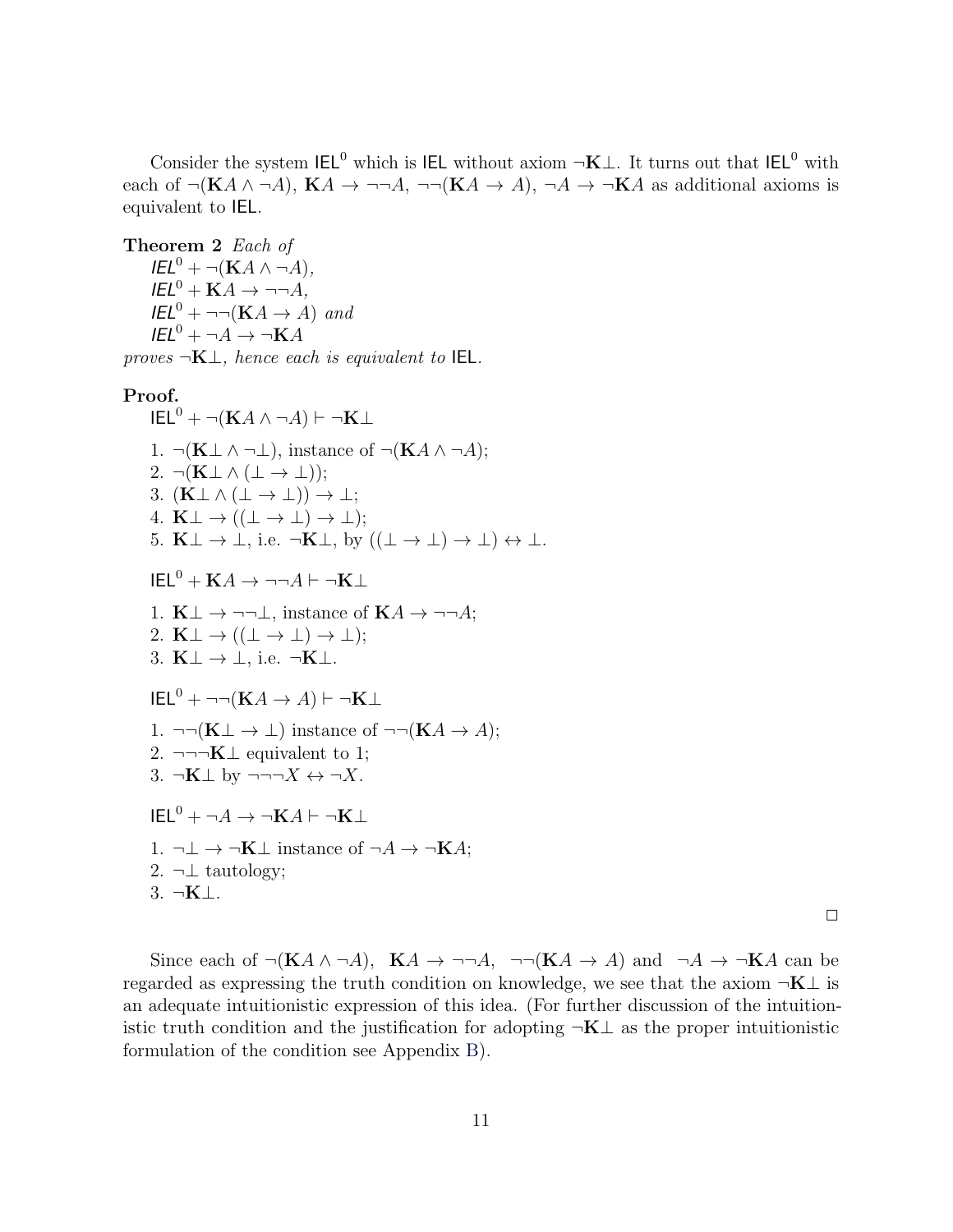### <span id="page-12-2"></span>3.1 K as  $\neg$

Došen [\[19\]](#page-33-12) proposes an intuitionistic modal logic,  $\mathsf{Hdn}\Box$ , in which  $\Box$  is read as intuitionistic  $\neg\neg$ , i.e.

$$
\Box A \leftrightarrow \neg\neg A.
$$

Hdn□ validates  $A \to \Box A$  and invalidates  $\Box A \to A$ . Could Dosen's  $\Box$  be an intuitionistic epistemic operator?

We argue not. If it were it would follow that all classical theorems are known intuitionistically. By Glivenko's Theorem, if  $Cl \vdash A$  then  $Int \vdash \neg \neg A$ , and hence  $H d n \Box \vdash K A$ . Such a K is not intuitionistic knowledge but rather a simulation of classical knowledge within  $Int[4]$  $Int[4]$ .

## <span id="page-12-0"></span>4 Models for IEL

**Definition 1 (IEL Model)** A model for IEL is a quadruple  $\lt W, R, E, \Vdash >$  such that:

- 1. W is a non-empty set of states;
- 2.  $R$  is a transitive and reflexive binary relation on  $W$ , a standard intuitionistic 'cognition relation';
- 3. E is a binary 'knowledge' relation s.t.
	- $E(u)$  is non-empty;<sup>[12](#page-12-1)</sup>
	- $E \subseteq R$ , i.e.  $E(u) \subseteq R(u)$  for any state u;
	- $R \circ E \subseteq E$ , i.e.  $u R v$  yields  $E(v) \subseteq E(u)$ ;
- 4.  $\mathbb{F}$  is an evaluation function such that
	- $u \nvDash \bot$ ;
	- for atomic p if  $u \Vdash p$  and  $uRv$  then  $v \Vdash p$ .

Given a model  $\lt W, R, E, \Vdash >$ , the evaluation ' $\Vdash$ ' extends to all IEL-formulas by the standard Kripke conditions for intuitionistic models:

- $u \Vdash A \land B$  iff  $u \Vdash A$  and  $u \Vdash B$ ;
- $u \Vdash A \vee B$  iff  $u \Vdash A$  or  $u \Vdash B$ ;
- $u \Vdash A \to B$  iff for each  $v \in R(u)$ ,  $v \Vdash B$  or  $v \not\Vdash A$ ;

<span id="page-12-1"></span><sup>&</sup>lt;sup>12</sup>Let  $R(u)$  and  $E(u)$  denote the R-successors and the E-successors, respectively, of some state u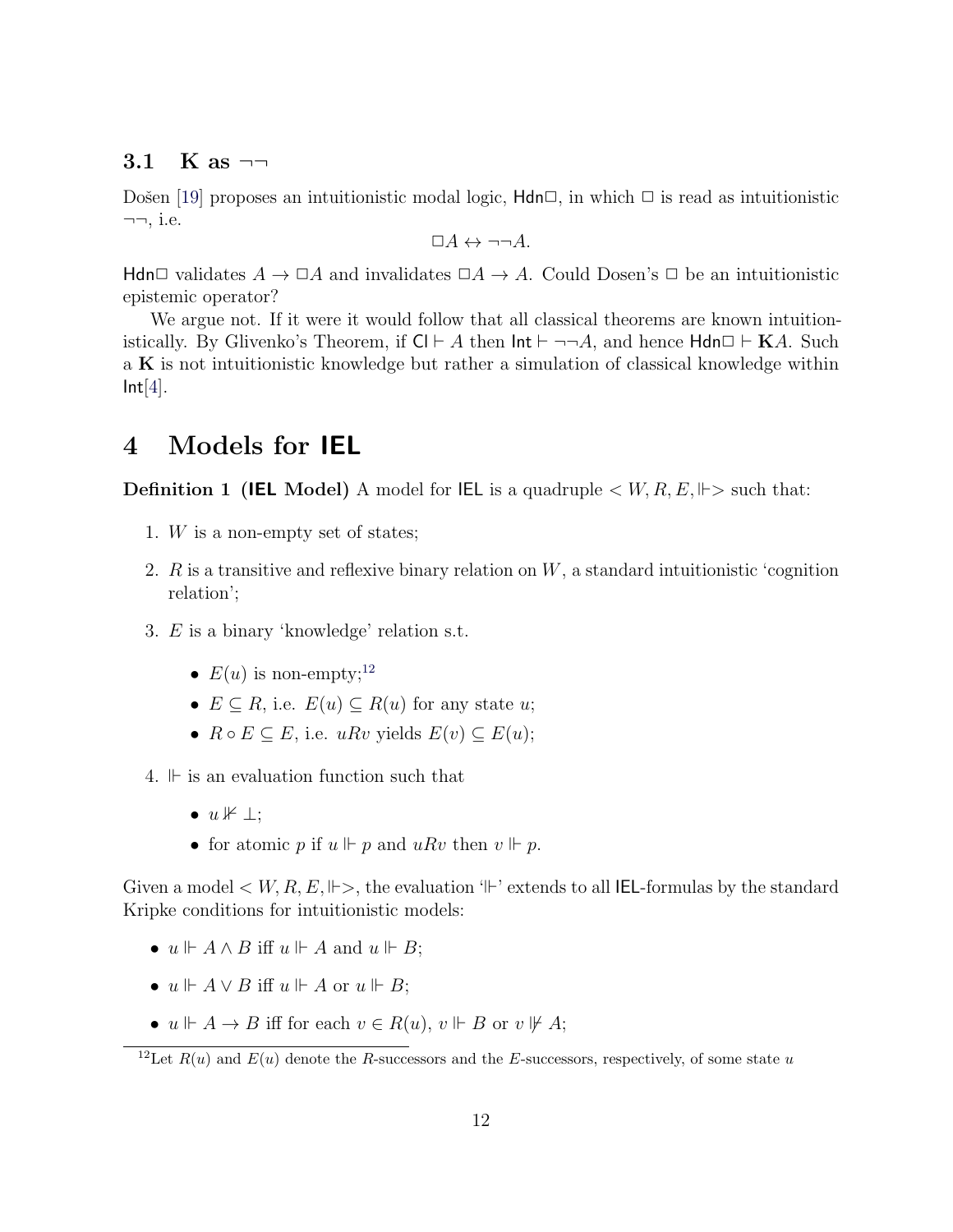along with the Kripkean knowledge condition with respect to the 'knowledge' relation E:

•  $u \Vdash \mathbf{K}A$  iff  $v \Vdash A$  for all  $v \in E(u)$ .

A formula F is true in a model, if F holds at each world of this model,  $\mathsf{IEL} \Vdash F$ , or  $\Vdash F$  for short, means that  $F$  holds in each IEL-model.

In Kripke model-theoretic terms the intuitionistic truth of A is represented as the impossibility of a situation in which  $A$  does not hold. To represent  $\bf{K}$  in the same modeltheoretic terms we suggest the following: in a given world  $u$ , there is an "audit" set of possible worlds  $E(u)$ , the set of states E-accessible from u, in which verifications, though not necessarily strict proofs, could possibly occur. An  $R$ -successor of a state  $u$  can be thought of as an "in principle (logically) possible" cognition state given  $u$ , and an E-successor can be thought of as a "possible" state of verification. Knowledge, hence, is "truth in any audit set," i.e. no matter when and how an audit occurs, it should confirm A.

That such audits are correct is reflected in the condition that the audit set for any given u,  $E(u)$ , cannot be empty since in such u's K $\perp$  would hold vacuously, hence  $\neg K\perp$ , no verification can certify a false statement.

Note that  $E(u)$  does not necessarily contain u, hence the truth of  $KA$  at u does not guarantee that A holds at u. Therefore,  $\mathbf{K}A \rightarrow A$  does not necessarily hold. In the extreme  $E(u)$  can coincide with  $R(u)$ , hence an audit can take place in any situation, in which case  $KA \rightarrow A$  would hold. Furthermore, the condition  $E \subseteq R$  coupled with the monotonicity of R ensures the validity of  $A \to \mathbf{K}A$ .

The condition  $R \circ E \subseteq E$  expresses the set-theoretical monotonicity of audit sets with respect to intuitionistic accessibility. This corresponds to the Kripkean ideology that R denotes the discovery process (of the ideal researcher), and that things become more and more certain in the process of discovery. As the set of intuitionistic possibilities,  $R(u)$ , shrink, audit sets,  $E(u)$ , shrink as well. In the limit case where  $R(u) = \{u\}$ , the audit set  $E(u)$  is also  $\{u\}$ , and hence coincides with  $R(u)$ . Note that at such "leaf" worlds, intuitionistic evaluation behaves classically; at such a  $u, u \Vdash **K**A \rightarrow A$  for all A's. In the epistemic case, at leaf worlds the reflexivity of  $\mathbf{K}$  – a typical classical epistemic principle – holds.

As for intuitionistic logic, we can think of IEL models as representing the states of information of an ideal researcher, with each state representing the stock of propositions which are verified at that state. The monotonicity of truth represents the idealization of the researcher's memory; once a proposition becomes true, its truth at that state is retained forever.[13](#page-13-0)

<span id="page-13-0"></span><sup>&</sup>lt;sup>13</sup>Our language cannot express this, but we can think of the objects of the ideal researcher's beliefs as eternal sentences, stating that 'A holds at state  $x$ ', a model models when the researcher discovers its truth, and their subsequent retention of it.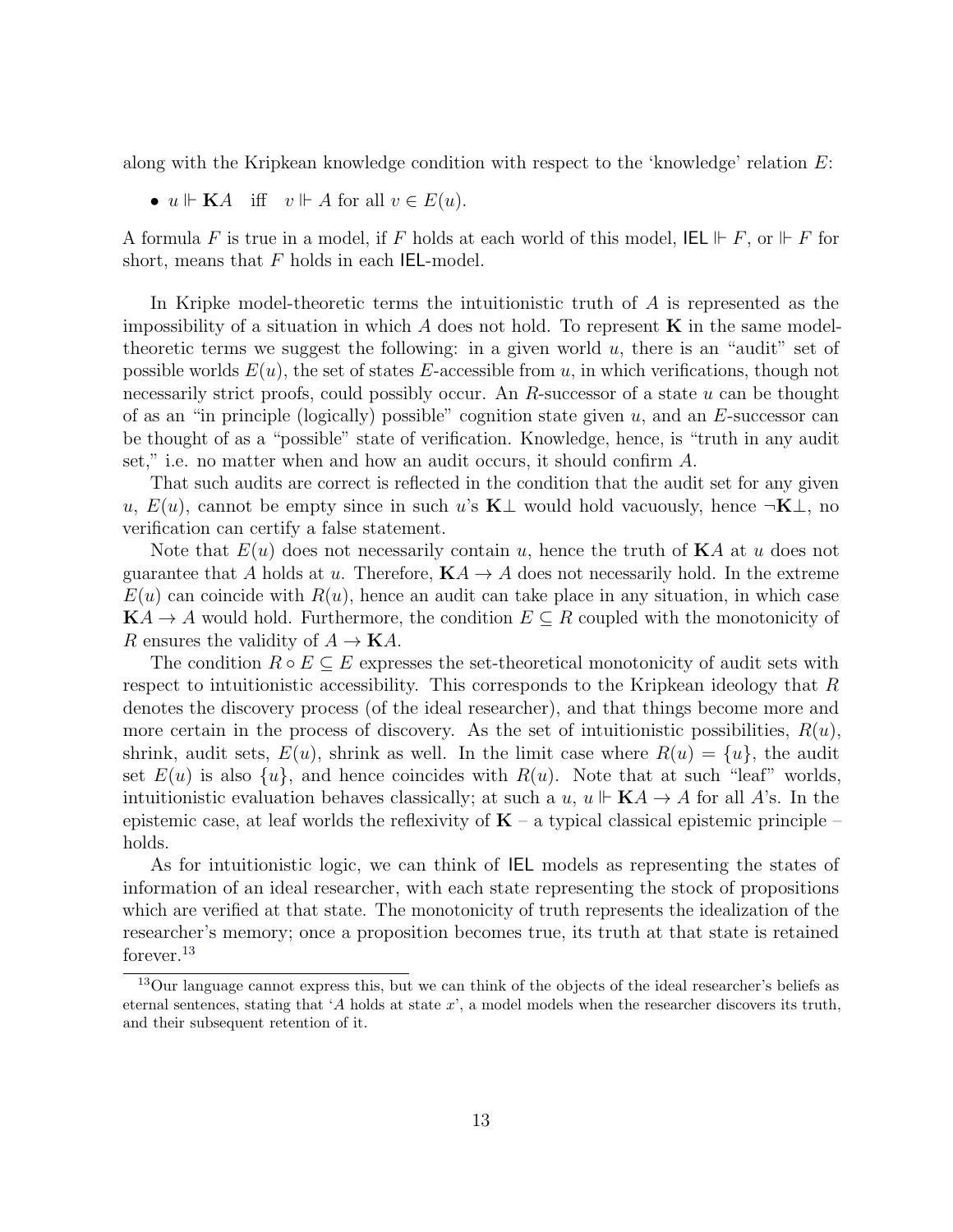## <span id="page-14-4"></span><span id="page-14-0"></span>5 Properties of IEL models

**Lemma 1** (Monotonicity) For each formula A, if  $u \Vdash A$  and  $uRv$  then  $v \Vdash A$ .

Proof. Monotonicity holds for the propositional connectives, we show this just for **K**. Assume  $u \Vdash \mathbf{K} p$ , then  $x \Vdash p$  for each  $x \in E(u)$ . Take an arbitrary v such that  $u R v$  and arbitrary w such that vEw. By the condition on  $R \circ E$  in the model,  $uRvEw$  yields  $uEw$ , hence  $w \in E(u)$ . Therefore,  $w \Vdash p$  and hence  $v \Vdash \mathbf{K}p$ .

#### Theorem 3 (Soundness) If  $\mathsf{IEL} \vdash A$  then  $\mathsf{IEL} \vdash A$ .

**Proof.** By induction on derivations in **IEL**. We check the epistemic clauses only.

1)  $A \to \mathbf{K}A$ . Assume  $x \Vdash A$  for some arbitrary state in an IEL model. Hence, by monotonicity of  $\mathbb{H}$ , for all  $y \in R(x)$ ,  $y \mathbb{H}$ . Since  $E(x) \subseteq R(x)$ , for any  $z \in E(x)$ ,  $z \mathbb{H}$ , but then  $x \Vdash$  **K***A* as well.

2)  $K(A \rightarrow B) \rightarrow (K\mathcal{A} \rightarrow K\mathcal{B})$ . Due to monotonicity, it suffices to check that  $x \Vdash$  $K(A \rightarrow B)$  and  $x \Vdash K A$  yields  $x \Vdash K B$ . Assume  $x \Vdash K(A \rightarrow B)$  and  $x \Vdash K A$ , then all  $y \in E(x)$ ,  $y \Vdash A \to B$  and  $y \Vdash A$ , hence  $y \Vdash B$ . By definition, this means that  $x \Vdash KB$ .

3) ¬K⊥. Take a state x and  $y \in E(x)$ . This can be done since  $E(x)$  is not empty. Since  $y \nvDash \bot, x \nvDash \mathbf{K} \bot.$ 

Theorem 4 (Completeness) If  $\mathsf{IEL} \Vdash A$  then  $\mathsf{IEL} \vdash A$ .

<span id="page-14-3"></span>**Proof.** See Appendix [A.](#page-28-0) ◯

#### Theorem 5 IEL  $\forall$  KA  $\rightarrow$  A

**Proof.** Consider the following model:  $1R2$ , R is reflexive (and vacuously transitive),  $E(1) = E(2) = \{2\}, p$  is atomic and  $2 \Vdash p$ . Clearly,  $1 \Vdash \mathbf{K} p$  and  $1 \nvDash p$ .

$$
\begin{array}{ccc}\n & E & E \\
\hline\n & R & p\n\end{array}
$$

Figure 1: Model  $\mathcal{M}_1$ 

 $\Box$ 

<span id="page-14-1"></span>Though reflection does not hold generally it does hold for negative formulas.<sup>[14](#page-14-1)</sup>

<span id="page-14-2"></span><sup>&</sup>lt;sup>14</sup>This is no surprise since a corollary of Glivenko's Theorem is that  $Cl \vdash \neg A \Leftrightarrow \text{Int} \vdash \neg A$ , see [\[8,](#page-32-7) [35\]](#page-34-12), and FK holds of classical truths.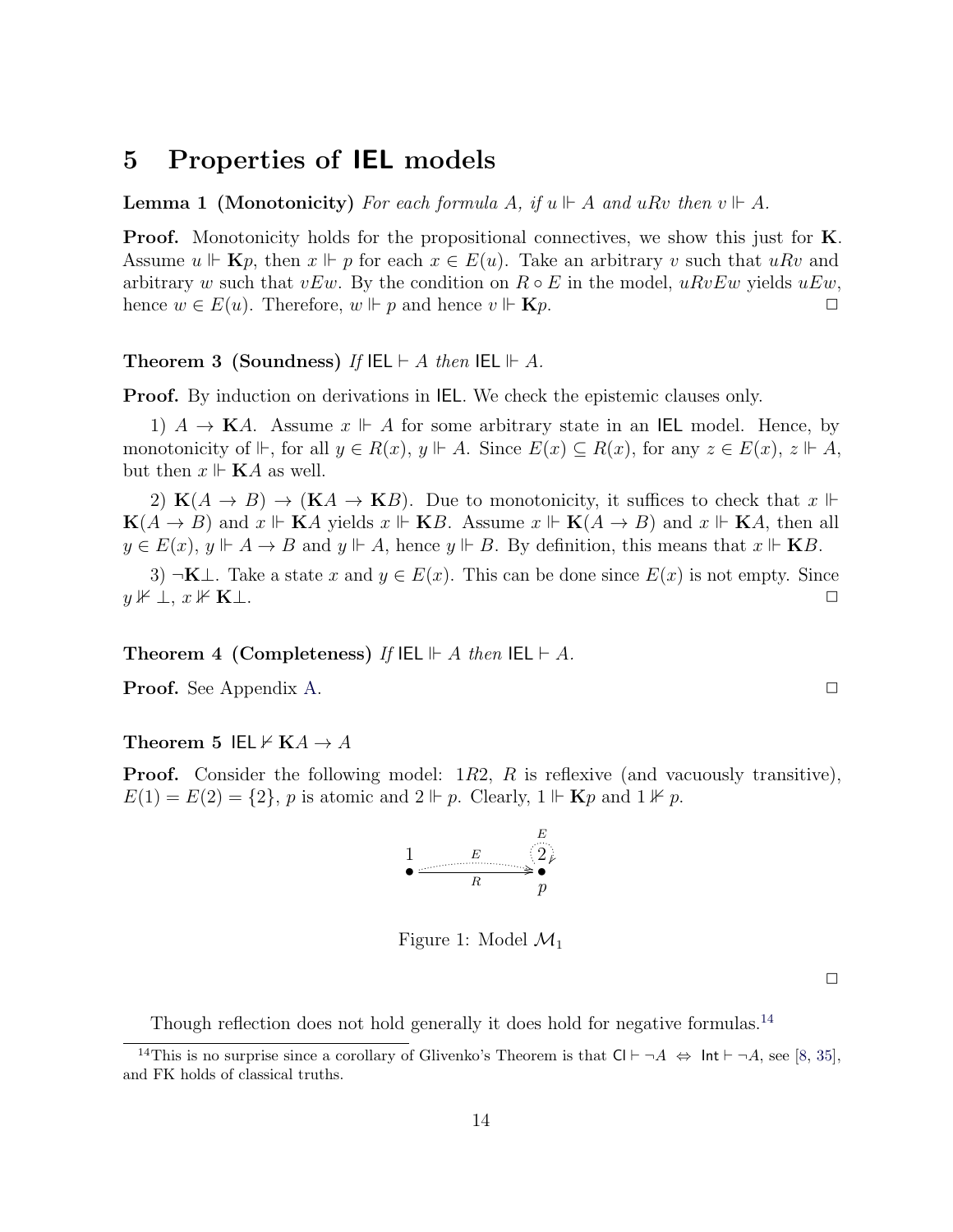Theorem 6 IEL  $\vdash$  K $\neg A \rightarrow \neg A$ .

#### Proof.

1.  $\mathbf{K} \neg A \wedge A$ , assumption;

- 2.  $A \rightarrow \mathbf{K}A$ , Axiom;
- 3. KA, from 1, 2;
- 4.  $\mathbf{K}A \wedge \mathbf{K} \neg A$ , from 1, 3;
- 5.  $\mathbf{K}(A \wedge \neg A)$ , from 4;
- 6. K⊥, from 5;
- 7. ¬K⊥, Axiom;
- 8. ⊥, from 6, 7;
- 9.  $\neg(K\neg A \land A)$ , from 1–8;
- 10.  $\mathbf{K} \neg A \rightarrow \neg A$ , from 9, by standard intuitionistic reasoning.

In IEL knowledge and negation commute: the impossibility of verifying A is equivalent to verifying that A cannot possibly hold.

<span id="page-15-0"></span>Theorem 7 IEL  $\vdash \neg K A \leftrightarrow K \neg A$ 

**Proof.** ' $\leftarrow$ ' follows by Theorem [6](#page-14-2) and Theorem [1](#page-10-1) part 4. Let us check ' $\rightarrow$ ':

- 1.  $\neg$ **K***A*, hypothesis;
- 2.  $A \rightarrow \mathbf{K}A$ , Axiom 3;
- 3.  $\neg K A \rightarrow \neg A$ , from 2;
- 4.  $\neg A$ , from 2 and 3;
- 5.  $\neg A \rightarrow \mathbf{K}\neg A$ , Axiom 3;
- 6.  $K\neg A$ , from 4 and 5.

In IEL the impossibility of verification is equivalent to the impossibility of proof, see section [7.4](#page-26-0) for discussion.

<span id="page-15-1"></span>Theorem 8 IEL  $\vdash \neg K A \leftrightarrow \neg A$ 

#### Proof.

- 1.  $\neg$ **K***A*, assumption;
- 2.  $K\neg A$ , from 1 and Theorem [7;](#page-15-0)
- 3.  $\neg A$ , from 2 and Theorem [6;](#page-14-2)

1.  $\neg A$ , assumption;

- 2.  $K\neg A$ , from 1 and Axiom 1;
- 3.  $\neg$ **K***A*, from 2 and Theorem [7.](#page-15-0)

<span id="page-15-2"></span>Within the IEL-framework, no truth is unverifiable, see section [7.4](#page-26-0) for discussion.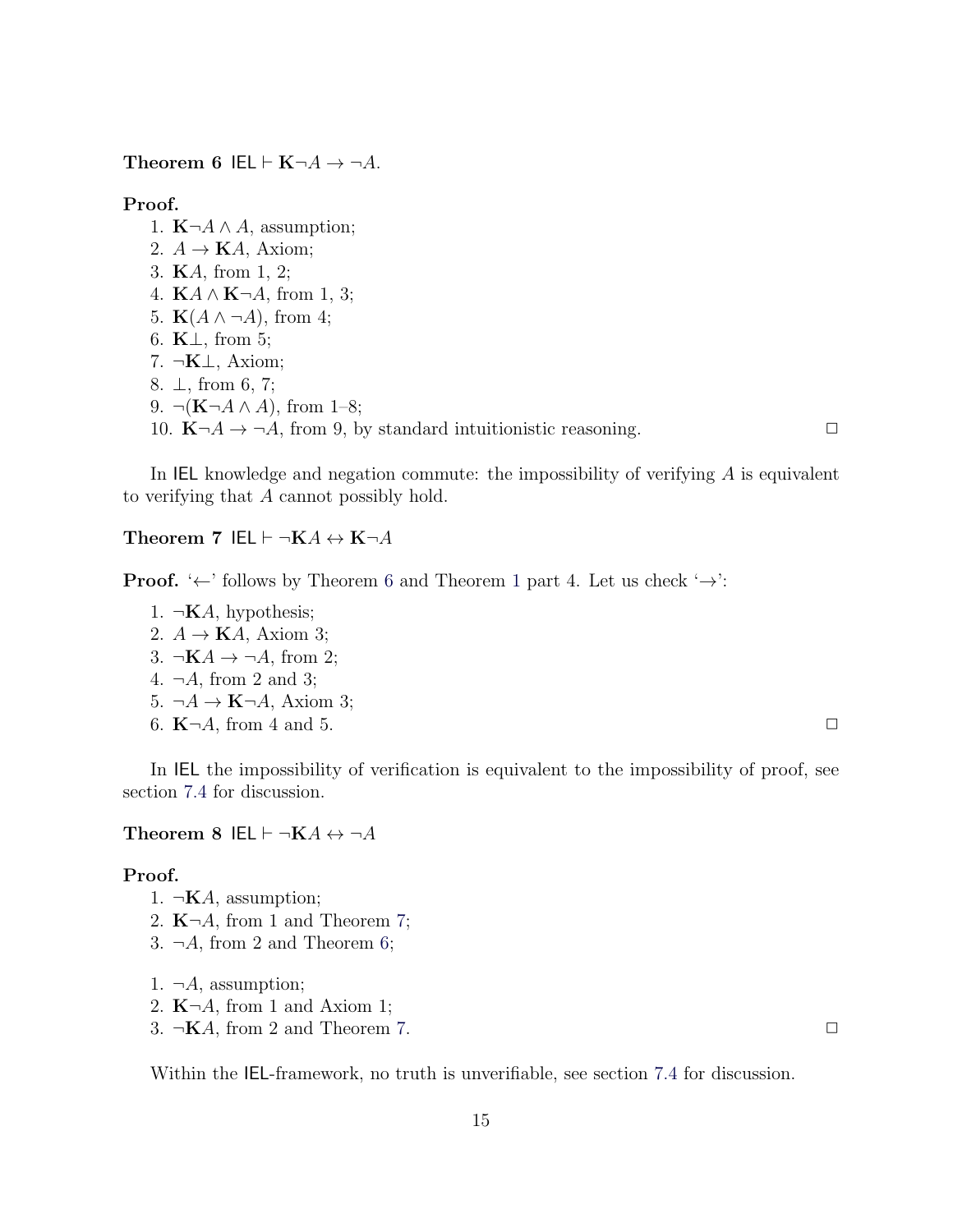Theorem 9 IEL  $\vdash \neg(\neg K A \land \neg K \neg A)$ 

Proof.

1. ¬KA  $\land$  ¬K¬A, assumption; 2.  $K\neg A \wedge K\neg\neg A$ , by Theorem [7;](#page-15-0) 3. ¬ $A \wedge \neg\neg A$ , by Theorem [6;](#page-14-2) 4.  $\perp$  3;  $5. \ \neg(\neg \mathbf{K} A \land \neg \mathbf{K} \neg A), \ 1-4.$ 

Intuitionistic verifications do not have the disjunction property.

#### <span id="page-16-0"></span>Theorem 10 IEL  $\forall$  K( $A \lor B$ )  $\rightarrow$  (K $A \lor KB$ )

**Proof.** Consider the following model.  $1R2, 1R3$  (R is reflexive);  $1E2, 1E3, 2E2, 3E3$ ; p is atomic and  $3 \Vdash p$ .



Figure 2: Model  $\mathcal{M}_2$ 

Since  $2 \nVdash p$ ,  $2 \Vdash \neg p$ , hence  $2 \Vdash p \lor \neg p$ . Since  $3 \Vdash p$ ,  $3 \Vdash p \lor \neg p$ . Hence  $1 \Vdash \mathbf{K}(p \lor \neg p)$ . However,  $1 \nVdash$  **K** $p$ , and  $1 \nVdash$  **K** $\neg p$ .

While verifying a disjunction does not require verification of one of the disjuncts, it does require that verification of one of the disjuncts be possible.

Theorem 11 K( $A \vee B$ )  $\wedge (\neg K A \wedge \neg K B)$  is inconsistent in IEL.

#### Proof.

- 1. **K** $(A \vee B) \wedge (\neg \mathbf{K} A \wedge \neg \mathbf{K} B)$ , assumption; 2.  $\neg$ **K***A*, from 1; 3.  $\neg$ **K***B*, from 1; 4.  $\neg$ **K** $A \rightarrow$ **K** $\neg$  $A$ , Theorem [7;](#page-15-0) 5.  $\neg$ **K** $B \rightarrow$ **K** $\neg$ *B*, Theorem [7;](#page-15-0) 6.  $K\neg A$ , from 1 and 4; 7.  $K\neg B$ , from 2 and 5;
- 8.  $\mathbf{K}(\neg A \wedge \neg B)$ , from 6 and 7;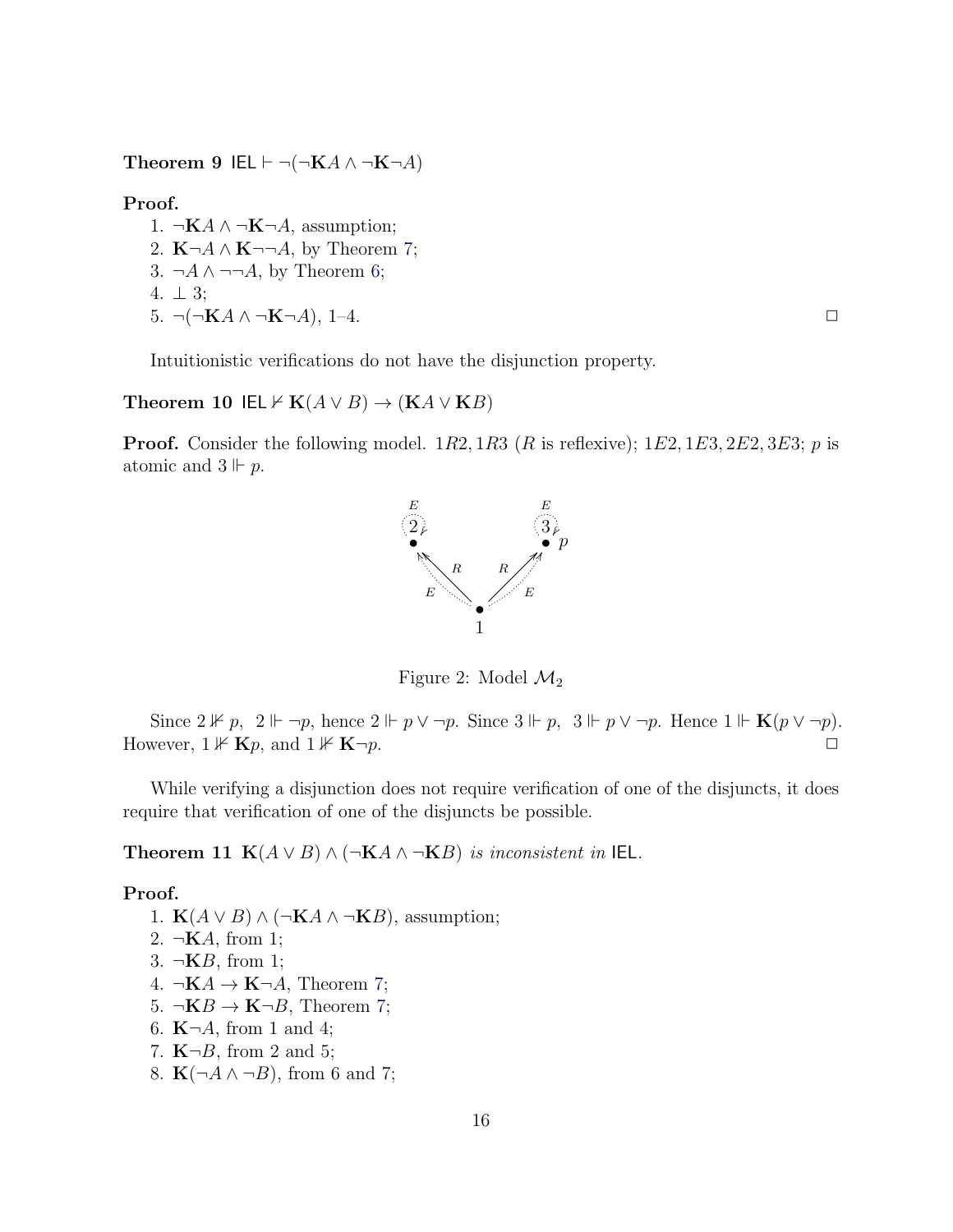9. **K** $\neg$ (*A* ∨ *B*), intuitionistic De Morgan; 10 ¬**K** $(A ∨ B)$ , Theorem [7;](#page-15-0) 11.  $\perp$ , from 1 and 7.  $\Box$ 

<span id="page-17-0"></span>**Theorem 12** The rule  $\vdash$  **K**A  $\mid \vdash$  A is admissible.

**Proof.** Suppose  $\nvdash A$ , hence, by completeness, there is a model  $\mathcal{M} = \langle W, R, E, \Vdash \rangle$  with a node  $x \in W$  s.t.  $x \not\vdash A$ . Construct a new model,  $\mathcal{N} = \langle W', R', E', \Vdash' \rangle$  such that

- $W' = W \cup \{x_0\}$   $(x_0 \text{ is a new node});$
- $x_0 R'u$  and  $x_0 E'u$  for all  $u \in W'$ , R' coincides with R and E' coincides with E on W;
- $x_0 \not\vdash' p$  for each atomic sentence p and  $\vdash'$  coincides with  $\vdash$  on W.

Clearly N is an IEL-model. Moreover, M is a generated submodel of N, hence  $\mathbb{H}'$  coincides with  $\Vdash$  on W. Furthermore,  $x_0 \nvDash' \mathbf{K}A$ , since  $x \nvDash' A$  and  $x_0 Ex$ . Therefore, IEL  $\nvdash \mathbf{K}A$  also.  $\Box$ 

#### Theorem 13 (Disjunction Property) If  $\mathsf{IEL} \vdash A \lor B$  then either  $\mathsf{IEL} \vdash A$  or  $\mathsf{IEL} \vdash B$ .

**Proof.** Assume  $\nvdash A$  and  $\nvdash B$ . By completeness,  $\not\Vdash A$  and  $\not\Vdash B$ . Hence there are models  $\mathcal{M}_1 = \langle W_1, R_1, E_1, \Vdash_1 \rangle$  and  $\mathcal{M}_2 = \langle W_2, R_2, E_2, \Vdash_2 \rangle$  with nodes  $x_1 \in W_1$  and  $x_2 \in W_2$ such that  $x_1 \nVdash_1 A$  and  $x_2 \nVdash_2 B$ . We define a new model  $\mathcal{M} = \langle W, R, E, \Vdash \rangle$  such that

- $W = W_1 \cup W_2 \cup \{x_0\}$  where  $x_0 \notin W_1$  and  $x_0 \notin W_2$ .
- $x_0Ru$  and  $x_0Eu$  for all  $u \in W$ , R coincides with  $R_i$  on  $W_i$ , and E coincides with  $E_i$ on  $i = 1, 2$ .
- $x_0 \nVdash p$  for each atomic sentence  $p, \Vdash$  coincides with  $\Vdash_i$  on  $W_i$ ,  $i = 1, 2$ .

It is easy to check that for each  $i = 1, 2$  and each  $x \in W_i$ ,

$$
x\Vdash F\ \textit{iff}\ \ x\Vdash_i F.
$$

We claim that  $x_0 \nVdash A \vee B$ , hence  $\nvdash A \vee B$ . Indeed, if  $x_0 \Vdash A \vee B$ , then  $x_0 \Vdash A$  or  $x_0 \Vdash B$ . If  $x_0 \Vdash A$  then, by monotonicity,  $x_1 \Vdash A$ , hence  $x_1 \Vdash A$  which contradicts our assumptions. Case  $x_0 \Vdash B$  is symmetric.

 $\Box$ 

Despite Theorem [10,](#page-16-0) IEL has a weak disjunction property for verifications.

Corollary 1 If  $\vdash$  K(A  $\vee$  B) then either  $\vdash$  KA or  $\vdash$  KB.

**Proof.** Assume IEL  $\vdash$  K( $A \lor B$ ) then, by Theorem [12,](#page-17-0)  $\vdash A \lor B$ , hence  $\vdash A$  or  $\vdash B$ . In which case  $\vdash$  KA or  $\vdash$  KB by K-necessitation.  $\Box$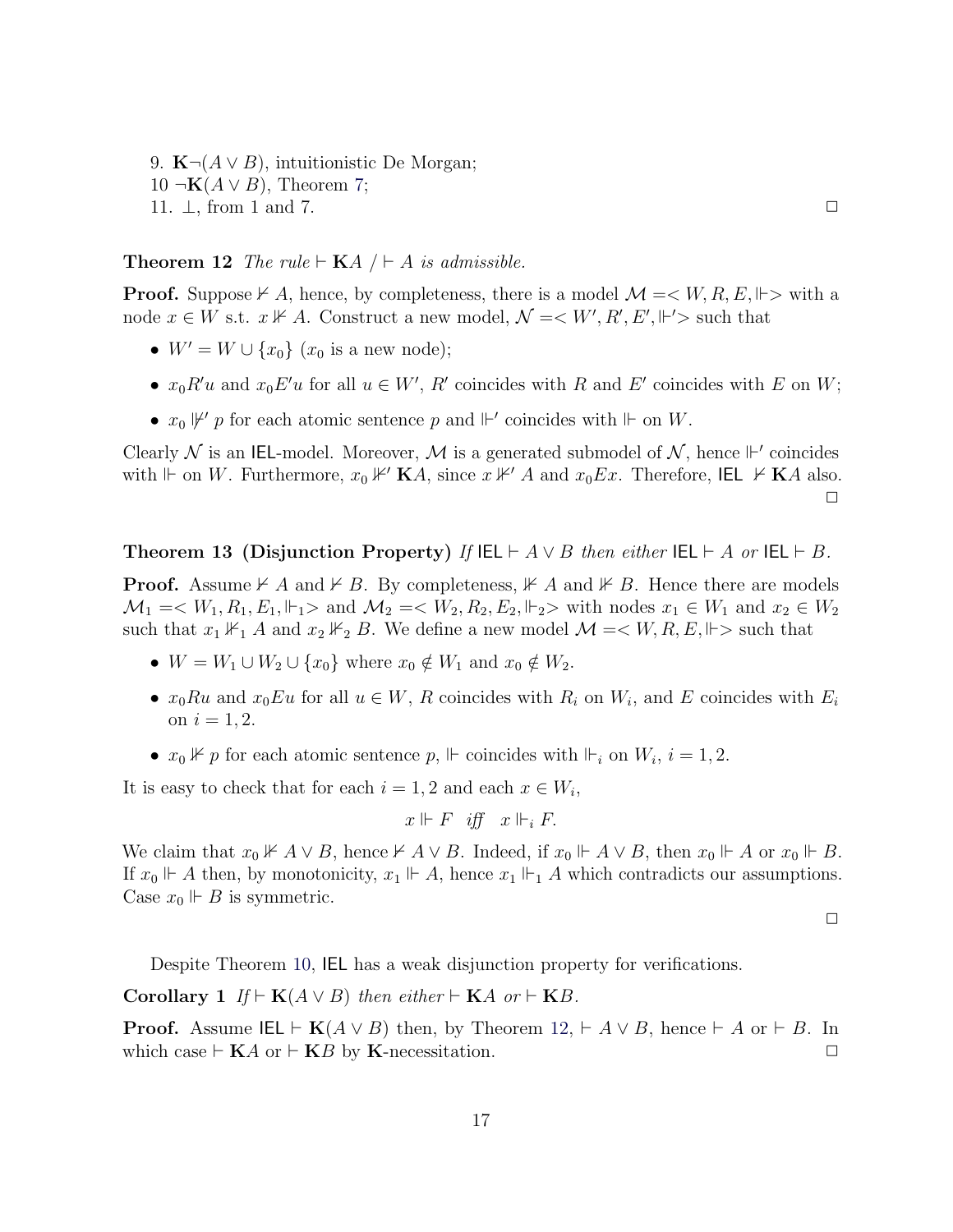## <span id="page-18-2"></span><span id="page-18-0"></span>6 Modeling IEL via Provability and Verification.

In [\[36\]](#page-34-8), Gödel offered a provability semantics for intuitionistic logic IPC by means of a syntactical embedding of IPC into the modal logic S4 which he considered a calculus for classical provability. Gödel's embedding later became a key ingredient of the BHK-style semantics of classical proofs for intuitionistic logic via the Logic of Proofs, cf. [\[1\]](#page-32-5). Though a faithful intuitionist may question the merits of the very goal of finding a classical semantics for intuitionistic systems, others, e.g. those who stay within the position of classical mathematics, could find useful insights from such semantics.<sup>[15](#page-18-1)</sup>

We will establish the embedding/interpretation of IEL into a natural version of Gödel's provability logic S4 augmented by a verification modality, which we suggest calling S4V. Basically, we will explain IEL via classical provability and verification coded in S4V the way Gödel explained intuitionistic logic by interpreting it in the logic of provability S4 [\[36\]](#page-34-8).

System S4V is a classical logic with two modalities,  $\Box$  for the S4-type provability modality, and  $\bf{K}$  for a verification modality. The logical principles of  $S4V$  include the axioms and rules of modal logic S4 for  $\Box$  and of the modal logic D for  $\mathbf{K}$ :  $\mathbf{K}(A \rightarrow B) \rightarrow (\mathbf{K}A \rightarrow \mathbf{K}B)$ ,  $\neg K\bot$ . The latter principle reflects our assumption that the verification procedure is sound, i.e. does not verify false statement. Naturally, S4V includes the connection axiom

$$
\Box A \to \mathbf{K}A,
$$

stating that a proof of A counts as a verification of A.

Since we are in a classical setting why not assume  $KA \rightarrow A$  as an axiom? Why only just consistency,  $\neg K \bot$ ? This turns out to be a delicate issue. If we assume K-reflection, then we have  $K\square A \to \square A$ ,  $\square(K\square A \to \square A)$ , by  $\square$ -necessitation, and then, by straightforward modal reasoning,

$$
\Box \mathbf{K} \Box A \to \Box A,
$$

which is a classical version (supported by Gödel's translation) of

if  $A$  is intuitionistically known, then  $A$  is intuitionistically true.

So, adopting  $\Box$ -necessitation of **K**-reflection leads to the collapse of intuitionistic knowledge into intuitionistic truth, which is not acceptable within our framework.

One way to save K-reflection would be to remove it from the scope of  $\Box$ -necessitation. This would lead to a non-normal modal logic and will open many new natural questions, interesting in themselves but which we leave to future work. As a first step we begin with a minimalistic, "vanilla", logic of provability and verification, S4V, all the principles of which are non-controversial, and which is sufficient both for Gödel's embedding of IEL and for distinguishing reflection from co-reflection of intuitionistic knowledge. Certainly we have no a priori objection to the study of other bi-modal logics of classical provability and

<span id="page-18-1"></span><sup>&</sup>lt;sup>15</sup>After all, the paradigmatic Kripke semantics for intuitionistic logic is itself classical [\[14\]](#page-33-0), which does not make it any less useful and insightful as a tool for studying intuitionistic logic.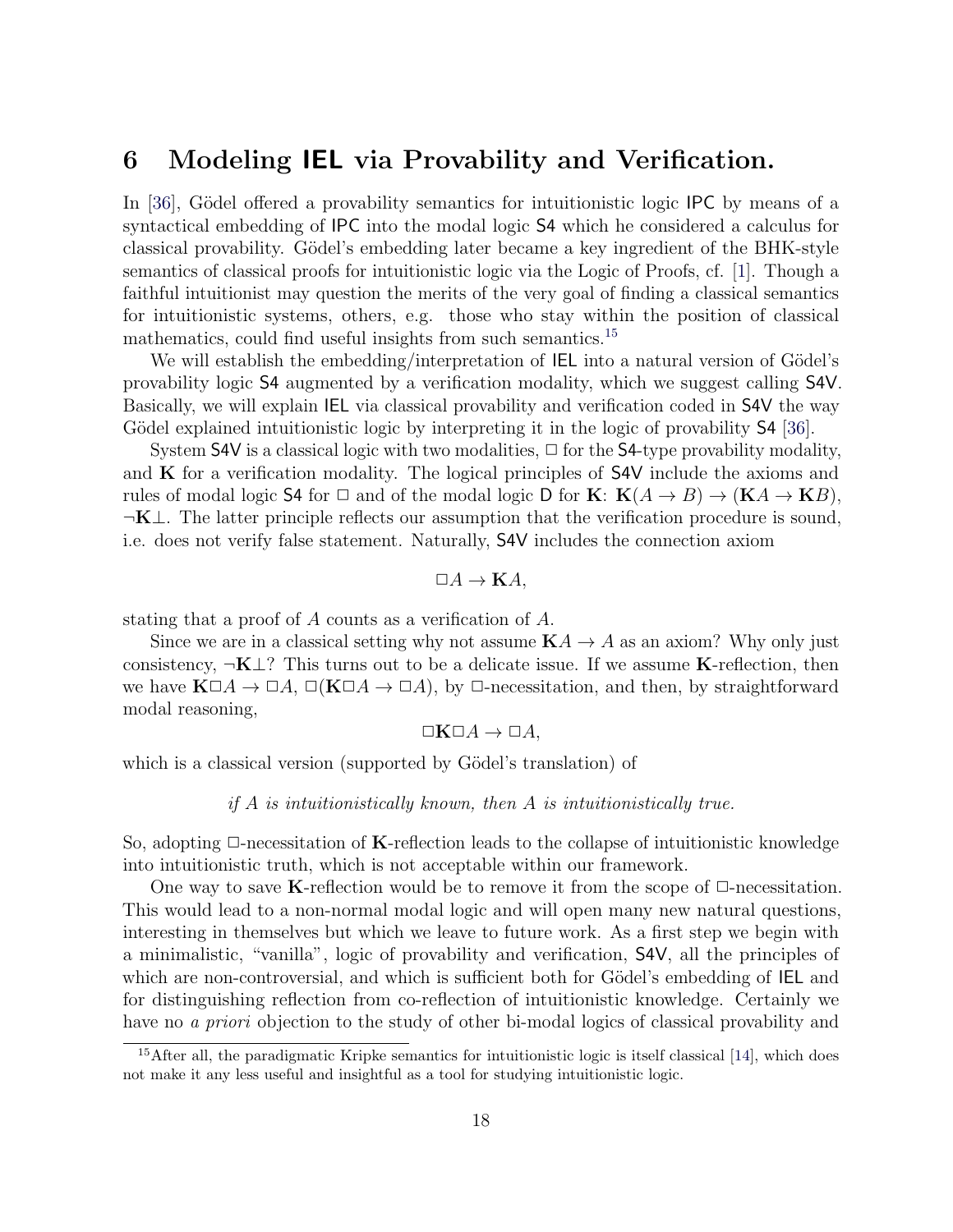knowledge (which may or may not incorporate reflection) both as a topic interesting in itself and in virtue of its connections to intuitionistic epistemology.

Definition 2 The list of postulates of S4V consists of

- axioms and rules of modal logic  $\mathsf{S4}$  for  $\Box$ ;
- axioms and rules of modal logic  $D$  for  $K$ ;
- $\Box A \rightarrow \mathbf{K}A$ .

<span id="page-19-0"></span>**Example 1** The following is derivable in  $S4V: \Box A \rightarrow \Box KA \rightarrow KA$ . Indeed,

- 1.  $\Box A \rightarrow \Box \Box A$ ,  $\Box$ -transitivity;
- 2.  $\Box A \rightarrow \mathbf{K}A$ , connection;
- 3.  $\Box \Box A \rightarrow \Box \mathbf{K}A$ ,  $\Box$ -necessitation and distributivity;
- 4.  $\Box A \rightarrow \Box \mathbf{K}A$ , from 1,3 by propositional reasoning;
- 5.  $\Box$ KA  $\rightarrow$  KA,  $\Box$ -reflection.

Now we focus on spelling out how exactly IEL can be interpreted in S4V. Gödel in [\[36\]](#page-34-8) offered translating intuitionistic formulas into the classical language with a provability modality, essentially equivalent in  $S4$  to the rule "box each subformula." Since  $\square$  denotes provability, this was for Gödel an elegant syntactical way of representing the truth is provability paradigm. Gödel's translation suggests reading  $Kp$  in S4V as  $\Box K\Box p$  "there is a proof that provability of p is verified." Since "provability of  $X$ " is the classical approximation to "X holds intuitionistically," Gödel's translation supports IEL's reading of  $\mathbf{K}p$  as

"it is intuitionistically true that intuitionistic truth of p has been verified."

**Definition 3**  $tr(F)$  is the result of prefixing each subformula in F with a  $\Box$ .

Example 2 Here are some examples of the translation. For brevity, we do not distinguish equivalent formulas  $\perp$  and  $\Box \perp$ :

- $tr(p) = \Box p$ , for an atomic p;
- $tr(\mathbf{K}p) = \Box \mathbf{K} \Box p$ ;
- $tr(\neg K \bot) = \Box \neg \Box K \bot;$
- $tr(p \to \mathbf{K}p) = \Box(\Box p \to \Box \mathbf{K} \Box p).$
- $tr(\mathbf{K}p \to \mathbf{K}q) = \Box(\Box \mathbf{K} \Box p \to \Box \mathbf{K} \Box q).$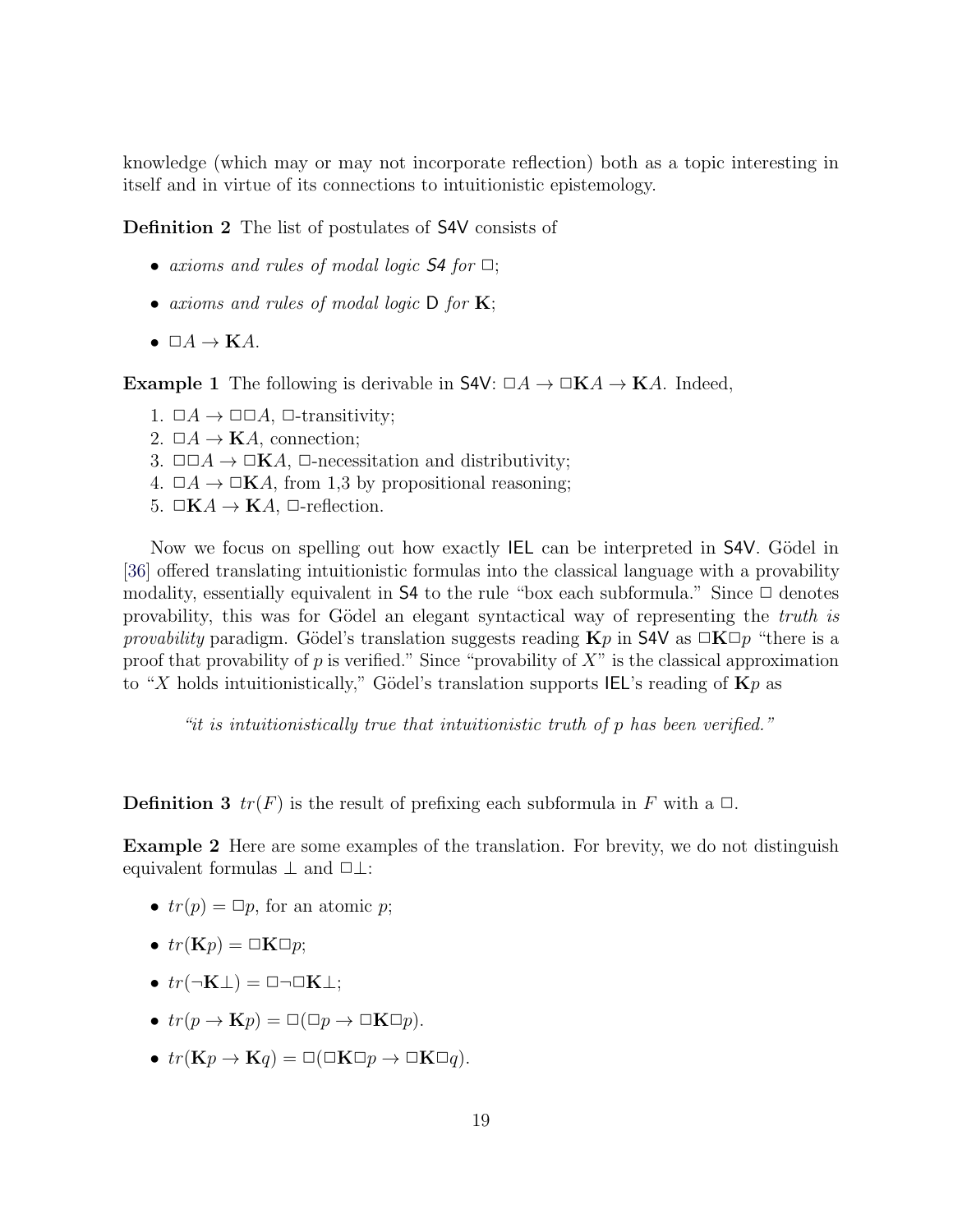<span id="page-20-0"></span>Theorem 14 (Provability/verification soundness of IEL).

$$
IEL \vdash F \;\; \Rightarrow \;\; \mathsf{SAV} \vdash tr(F).
$$

**Proof.** By induction on derivations of  $F$  in IEL.

Case 1. F is an axiom of  $IPC$  – this has been checked by Gödel, since our translation coincides with Gödel's on intuitionistic atoms and connectives.

Case 2. F is  $K(A \to B) \to (K A \to K B)$ . Without loss of generality, we can make a simplifying assumption that A and B are propositional letters. Then  $tr(F)$  is

$$
tr(F) = \Box(\Box K \Box (\Box A \to \Box B) \to \Box(\Box K \Box A \to \Box K \Box B))
$$

which is derivable in S4V:

- 1.  $\square(\square A\rightarrow\square B)\rightarrow (\square\square A\rightarrow\square\square B)$ , S4 theorem;
- 2.  $\mathbf{K}\Box(\Box A\rightarrow\Box B)\rightarrow\mathbf{K}(\Box\Box A\rightarrow\Box\Box B)$ , K-necessitation and distribution;
- 3.  $K\square(\square A\rightarrow\square B)\rightarrow K(\square A\rightarrow\square B)$ , by  $\square A\leftrightarrow\square\square A$ ;
- 4.  $K\square(\square A\rightarrow\square B)\rightarrow (K\square A\rightarrow K\square B)$ , from 3, K-distribution;
- 5.  $\Box K\Box(\Box A\rightarrow\Box B)\rightarrow \Box(K\Box A\rightarrow K\Box B)$ ,  $\Box$ -necessitation and distribution;
- 6.  $\Box K\Box(\Box A \rightarrow \Box B) \rightarrow (\Box K\Box A \rightarrow \Box K\Box B)$ , from 5,  $\Box$ -distribution;
- 7.  $\Box\Box K\Box(\Box A\rightarrow \Box B)\rightarrow \Box(\Box K\Box A\rightarrow \Box K\Box B)$ ,  $\Box$ -necessitation and distribution;
- 8.  $\Box K\Box(\Box A \rightarrow \Box B) \rightarrow \Box(\Box K\Box A \rightarrow \Box K\Box B)$ , by  $\Box X \leftrightarrow \Box \Box X$ ;
- 9.  $\Box(\Box K\Box(\Box A\rightarrow \Box B)\rightarrow \Box(\Box K\Box A\rightarrow \Box K\Box B)).$

Case 3. F is  $A \to \mathbf{K}A$ . Then  $tr(F) = \Box(\Box A \to \Box \mathbf{K} \Box A)$ . The proof is as for Example [1](#page-19-0) with  $\Box A$  for A.

Case 4. F is  $\neg K \bot$ . Then  $tr(F) = \Box(\Box K \bot \rightarrow \Box \bot)$ 

- 1.  $K \perp \rightarrow \perp$ , D Axiom;
- 2.  $\Box K \bot \rightarrow \Box \bot \rightarrow \bot$ , by  $\Box$ -necessitation and distribution;
- 3.  $\Box(\Box K\bot \rightarrow \bot)$ , by  $\Box$ -necessitation.

Induction step – modus ponens, covered by Gödel in [\[36\]](#page-34-8).  $\Box$ 

As we saw, the co-reflection principle  $p \to \mathbf{K}p$  in IEL is valid in the provability-verification logic S4V (Case 3 above). However, reflection in IEL,  $\mathbf{K}p \to p$ , is not valid in S4V.

Theorem 15 S4V  $\forall$  tr(Kp  $\rightarrow$  p).

**Proof.** First we calculate  $tr(\mathbf{K}p \to p)$ :

$$
tr(\mathbf{K}p \to p) = \Box(\Box \mathbf{K} \Box p \to \Box p)
$$

Consider again the model  $\mathcal{M}_1$  from Theorem [5.](#page-14-3)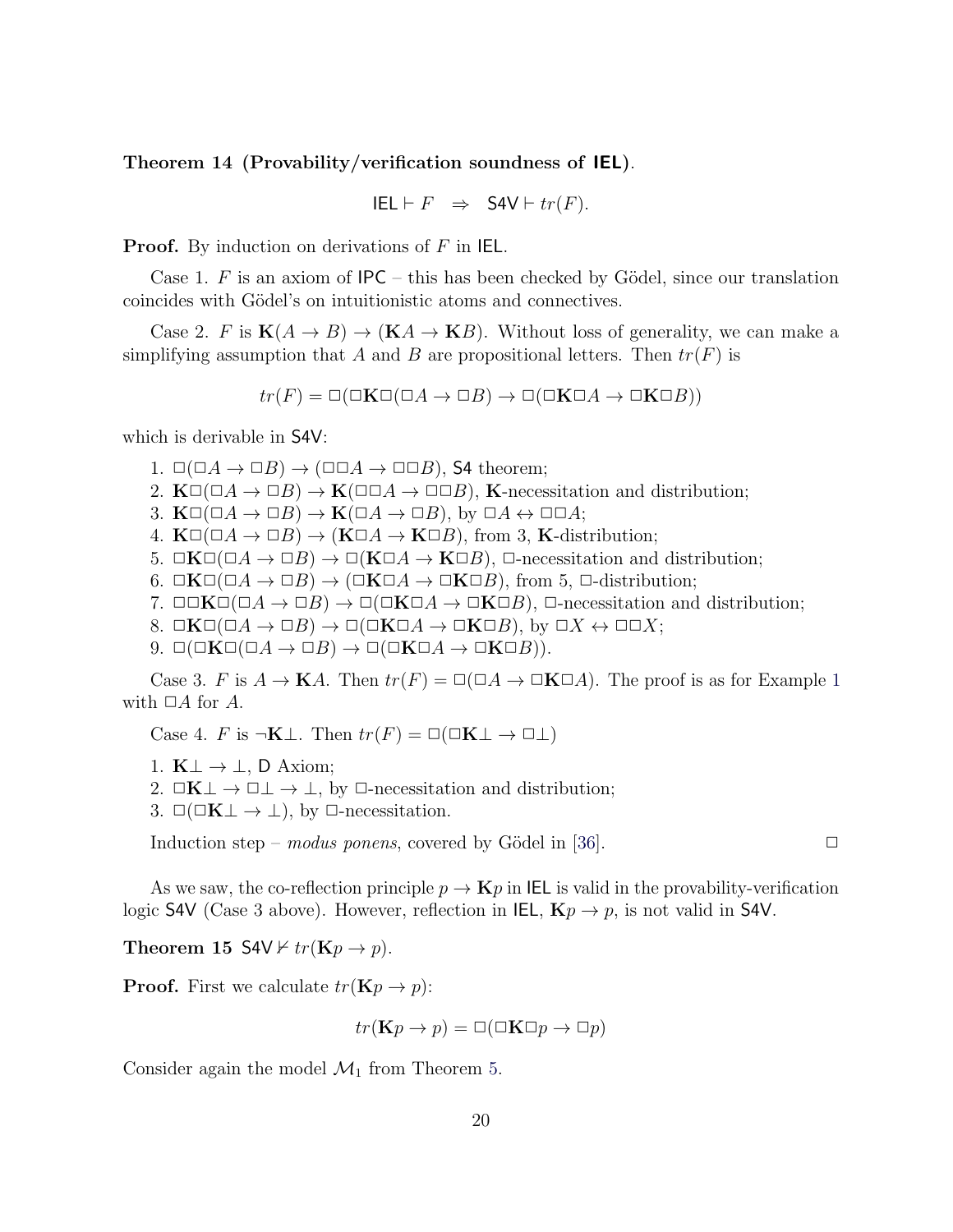

Figure 3: Model  $\mathcal{M}_1$ 

It can be regarded as a Kripke model for a bi-modal language in which  $R$  is the accessibility relation for  $\Box$  and E the accessibility relation for **K**. Since R is reflexive and transitive, all  $\mathsf{S4}$  axioms are valid. Since E is serial, all axioms of D are valid. Axiom  $\Box A \to \mathbf{K}A$  is valid because  $E \subset R$ . So, any theorem of S4V is true at each node of  $\mathcal{M}_1$ .

It suffices to check that  $\Box K \Box p \rightarrow \Box p$  does not hold at node 1. Indeed,  $2 \Vdash p$ , hence  $1, 2 \Vdash \mathbf{K} \Box p$ . Hence  $1 \Vdash \Box \mathbf{K} \Box p$ , but  $1 \nvDash \Box p$ .

How faithful is this translation to IEL? What does  $\mathbf{K}p$  mean in IEL? There are two senses which IEL can accommodate:

- 1. It is verified that  $p$  holds in some non-intuitionistic, "constructive," sense.<sup>[16](#page-21-0)</sup>
- 2. It is verified that p holds intuitionistically, i.e. that p has a proof, not necessarily specified in the process of verification.

Our examples (section [2.1.2\)](#page-6-0) of highly probable verification and zero-knowledge protocols suggest the first sense, while the other examples suggest the second: IEL is faithful to both.

However, the bi-modal language of provability and verification is more expressive and allows us to distinguish these readings. S4V, clearly, incorporates the second sense above, by having  $tr(\mathbf{K}p) = \Box \mathbf{K} \Box p$ .

However the first sense also appears to be a natural understanding of intuitionistic verification and a constructive notion of knowledge. Following 1 then we would have that  $tr(\mathbf{K}p) = \Box \mathbf{K}p$ . However on this reading, Gödel's translation does not embed IEL into S4V. The translation of the IEL axiom  $\mathbf{K}(p \to q) \to (\mathbf{K}p \to \mathbf{K}q)$  is

$$
\Box \mathbf{K}(\Box p \to \Box q) \to \Box (\Box \mathbf{K} p \to \Box \mathbf{K} q),
$$

which is not provable in S4V. The matter of how to capture reading 1 of  $Kp$  in classical terms appears to require a different treatment.

The converse of the embedding also holds.

Theorem 16 S4V  $\vdash tr(F) \Rightarrow$  IEL  $\Vdash F$ .

**Proof.** See Appendix [C](#page-31-1)  $\Box$ 

<span id="page-21-0"></span><sup>&</sup>lt;sup>16</sup>i.e. is not necessarily a BHK-compliant proof, but constructive in a more general sense.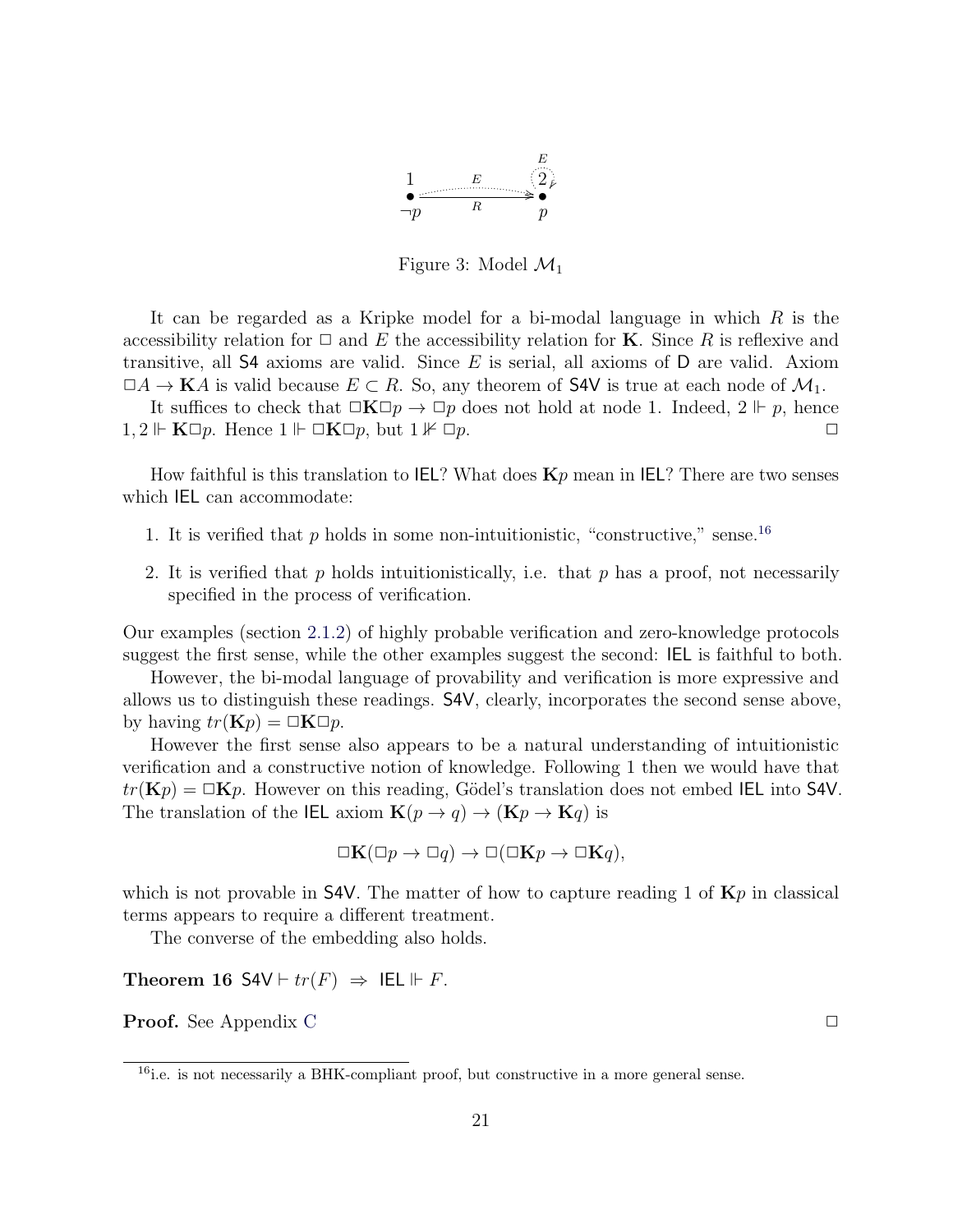# <span id="page-22-4"></span><span id="page-22-0"></span>7 IEL and Intuitionistic Responses to the Knowability Paradox

What of the knowability paradox? Does it not show the intuitionistic conception of truth to be absurd?[17](#page-22-1) Accordingly, must not an intuitionistic conception of knowledge be committed to rejecting CT, as have intuitionist approaches thus far, e.g. [\[64,](#page-36-13) [75,](#page-36-11) [77\]](#page-36-0)? We argue not. The proper intuitionistic response is that there is no paradox, see e.g.  $[28, 46, 53, 67]$  $[28, 46, 53, 67]$  $[28, 46, 53, 67]$  $[28, 46, 53, 67]$  $[28, 46, 53, 67]$  $[28, 46, 53, 67]$ .<sup>[18](#page-22-2)</sup> The 'knowability paradox' is a paradox only when CT is read as 'all truths are known' – but that holds only on a classical reading of CT and when the idea that "all truths are knowable" is taken to be the fundamental property of constructive truth. On a proper intuitionistic view of truth and its relation to knowledge neither of these holds.

Informally the Church-Fitch [\[9,](#page-32-8) [29\]](#page-34-13) 'knowability paradox' shows that

all truths are knowable

implies

all truths are known.

Formally,

implies

$$
A \to \mathbf{K}A \tag{CT}
$$

 $A \to \Diamond \mathbf{K} A$  (VK)

The premise is taken to be definitive of constructive truth, so clearly this is a problem for such ideas. But only from a classical point of view. From an intuitionistic point of view the reasoning of the knowability paradox goes in the wrong direction. The fundamental property of intuitionistic truth is its constructivity, that proof yields knowledge, from which it follows that indeed all (constructive) truths are knowable. But that is completely unexceptionable. Intuitionistically the proper order of explanation is that CT implies VK, which depends on the principle that "what holds is possible," which appears to be valid on an intuitionistic reading of  $\diamond$ .

The same holds for the intuitionistic response<sup>[19](#page-22-3)</sup> to the paradox which holds that the proper intuitionistic manner to express the informal idea that all truths are knowable is

$$
A \to \neg \neg \mathbf{K} A. \tag{IK}
$$

As we have seen (Theorem [1\)](#page-10-1) IK is a simple consequence of a fundamental property of intuitionistic truth; it is not itself the fundamental property.

<span id="page-22-1"></span><sup>&</sup>lt;sup>17</sup>For an overview of the paradox and responses to it see [\[5\]](#page-32-9), see also [\[47,](#page-35-15) [68,](#page-36-15) [69\]](#page-36-16).

<span id="page-22-2"></span> $^{18}[53]$  $^{18}[53]$  and [\[46\]](#page-35-11) in particular make this point by giving the intuitionistic reading of CT its due.

<span id="page-22-3"></span> $19$ [\[16,](#page-33-14) [28,](#page-33-13) [67\]](#page-36-14)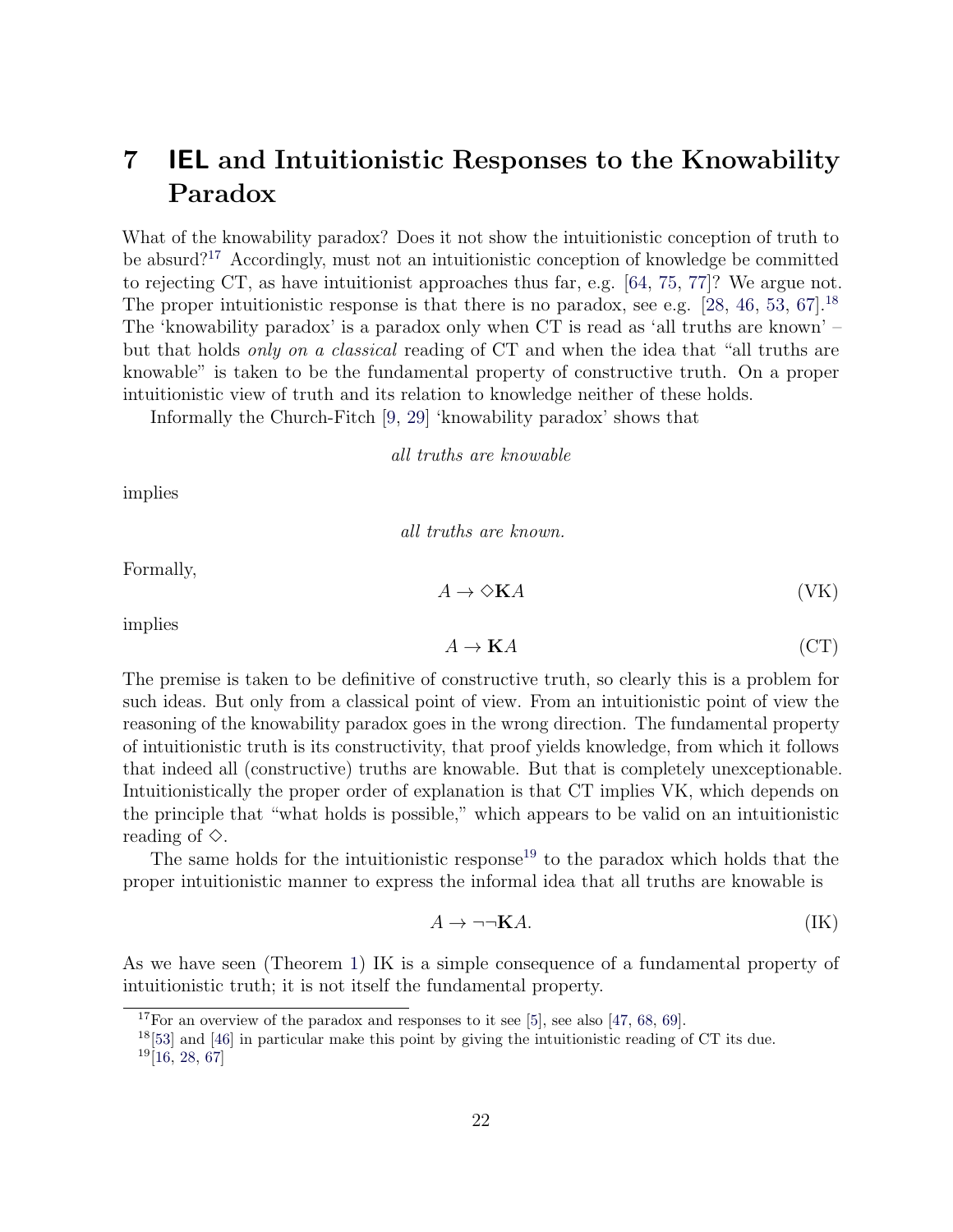<span id="page-23-0"></span>There is no need to show that the Church-Fitch construction is invalid, or that intuitionistically it has acceptable consequences. Indeed intuitionistically the Church-Fitch construction is valid, but trivially – since  $CT$  is valid it is implied by anything; but all it proves is the constructivity of intuitionistic truth.

The knowability paradox is the product of a doubly mishandled attempt to formalize in classical logic an intuitionistic idea. First by treating the informal principle "all truths are knowable" as definitive of constructive truth and its relation to knowledge, and then formalizing it as VK. When the idea is properly translated into classical logic, by taking the constructive nature of truth properly into account, see [\[2,](#page-32-10) [3\]](#page-32-11), no unwanted conclusions follow.

This means that the intuitionistic responses to the paradox so far are insufficiently intuitionistic because they commit themselves to the classical reading of  $A \to \mathbf{K}A$ , and take it as their task to show it is invalid, when it is in fact central to a properly intuitionistic account of knowledge and its relation to truth. Moreover these rejections of CT are usually accompanied by explicit endorsement of the reflection principle for knowledge, which holds only of classical knowledge. We contend that these intuitionistic responses are not intuitionistic enough in their view of truth, and classical in their view of knowledge.

### 7.1 Hart

Hart's [\[37\]](#page-34-7) sets the pattern for intuitionistic responses – though Hart himself thinks such a response is mistaken. On the one hand he canvases an argument that  $A \to \mathbf{K}A$  is intuitionistically valid and, on the other hand, rejects the conclusion since he takes the argument to justify that every truth is known. He writes

Incidentally, on an intuitionist reading, it just might be that every truth is known. For being in an intuitionist position to assert that  $\forall x (Fx \rightarrow Gx)$  requires a method which given an object and a proof that it is  $F$ , yields a proof that it is G. In the present instance this means: suppose we are given a sentence . . . and a proof that it is true. Read the proof; thereby you come to know that the sentence is true. Reflecting on your recent learning, you recognize that the sentence is now known by you; this shows that the truth is known. If this argument is intuitionistically acceptable . . . then I think that fact reflects poorly on intuitionism; surely we have good inductive grounds for believing that there are truths as yet unknown [\[37,](#page-34-7) p.165].

Hart has all the elements for a proper intuitionistic response, and he gives an argument to the effect that proof (intuitionistic truth) yields knowledge. However he does not apply the argument to the reading of CT, instead treating his argument that "proof yields knowledge" as a justification for "all truths are known." This is unstable, since it requires reading CT classically; a reading which is intuitionistically incorrect, hence inapplicable to the intuitionist. One can reject intuitionism altogether and the argument for the validity of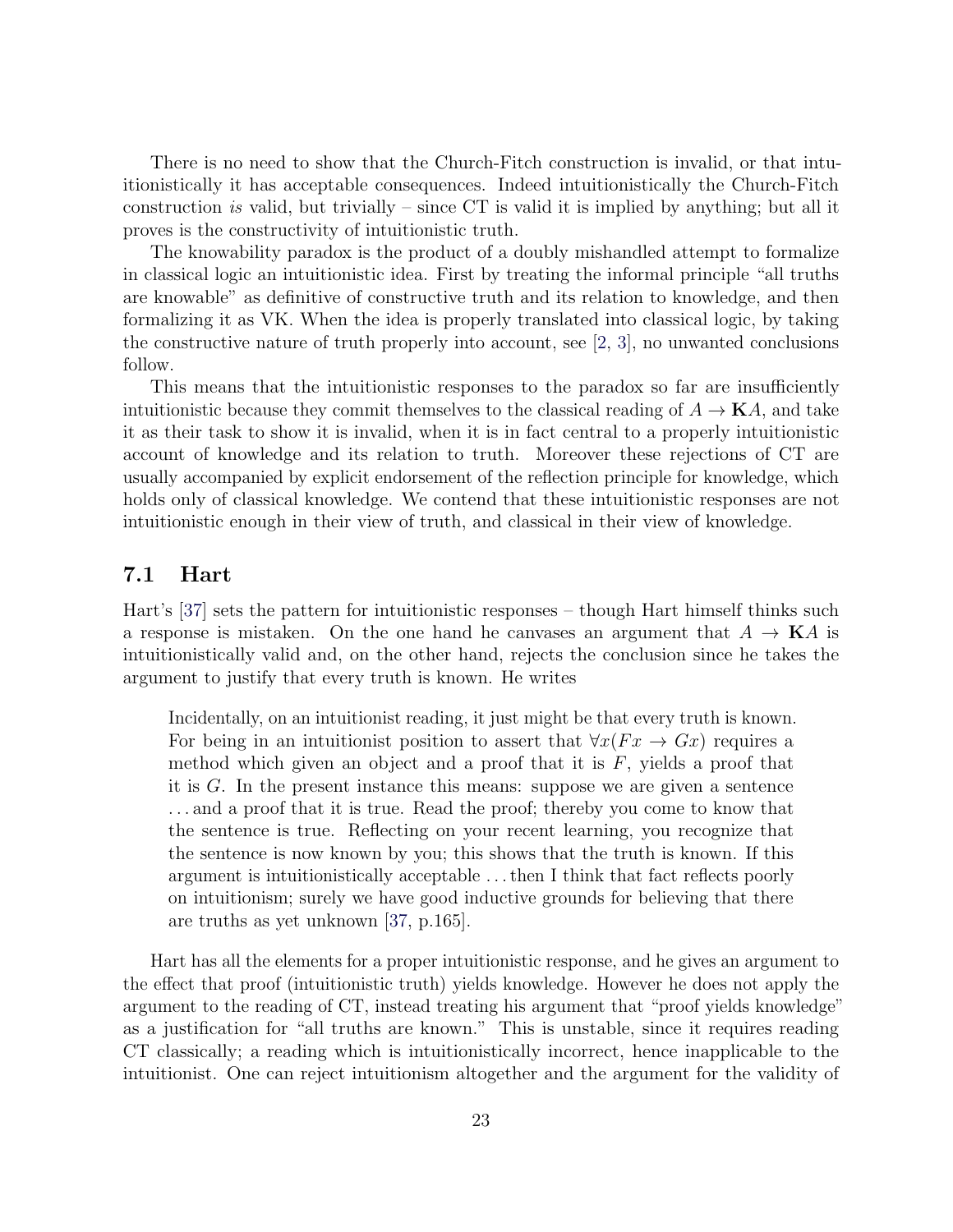<span id="page-24-1"></span>CT with it, of course, but one cannot argue that a classical understanding of a principle invalidates an intuitionistic reading of it.

### 7.2 Williamson

Williamson, in [\[75,](#page-36-11) [76\]](#page-36-12), develops Hart's argument supporting  $A \to \mathbf{K}A$ , but likewise assumes that CT is invalid, and seeks to devise a form of intuitionistic semantics which invalidates it.

To do this Williamson distinguishes between proof-tokens and proof-types. Proof-tokens are of the same type just if they have the same structure and conclusion, though they may be effected at different times. Williamson argues that CT holds for proof-tokens; in this case  $A \to \mathbf{K}A$  says that any proof-token of A can be turned into a proof-token of  $\mathbf{K}A$ . But CT does not hold for proof-types. In the case of proof-types  $A \to \mathbf{K}A$  says that there is a function which takes a proof-type of A to a proof-type of  $\mathbf{K}A$ , which in this context is read as 'there exists a time t such that  $A$  is will have been proved at  $t'$ . Moreover, the validity of CT requires that this function be *unitype*, meaning that if inputs,  $p$  and  $q$ , into the function are of the same type then the outputs,  $f(p)$  and  $f(q)$ , are of the same type also. Hence "a proof of  $A \to \mathbf{K}A$  is a unitype function that evidently takes any proof token of A to a proof token, for some time t, of the proposition that A is proved at  $t^{\prime\prime}$ , [\[76,](#page-36-12) p.430]. Williamson's contention is that such a function does not exist in all cases. It exists where we already have an input for the function, i.e. a proof of A. But in the cases where we do not already have an input for the function we cannot prove  $A \to \mathbf{K}A$  holds by deriving  $\mathbf{K}A$  from A; in this case all we have to work with is the function  $f$  itself, which takes us from hypothetical proof-tokens of A to proof-tokens of  $\mathbf{K}A$ . But such a function is not unitype. Assume that p and q are token-proofs of A of the same type carried out at different times, then  $f(p)$  and  $f(q)$  will be proof tokens of different types.  $f(p)$  is a proof that **K**A is proved at time t and  $f(q)$  is a proof that **K**A is proved at time t'. Hence CT is not generally valid.<sup>[20](#page-24-0)</sup>

In response, we point out that the BHK semantics has no temporal component. Williamson's reading of  $K$  and CT introduces a temporal aspect which is extraneous to the BHK semantics and hence is not one the intuitionist has to accept. It is clear that Williamson interprets CT as asserting a kind of universal proof-checking (as do we, see Section [2.1.1\)](#page-5-3), but the time at which the proposition was proved is, normally, not essential to checking a proof's correctness. Williamson seems to endorse CT for the original BHK semantics (e.g. for proof-tokens) but then modifies it by adding an alien temporal component to devise a reading under which CT could fail. The latter modification is rather non-standard and consequently does not impugn the BHK understanding of CT.

<span id="page-24-0"></span>CT asserts correctly that given a proof, x, of  $A$  proof-checking produces another proof,

<sup>&</sup>lt;sup>20</sup>See [\[53\]](#page-35-10) for an argument that such a function does exist; f cannot operate on hypothetical proof tokens, since they do not exist; so f can still be defined as a unitype function taking a proof of A and returning a proof of KA. For an objection to this see [\[54\]](#page-35-12). On the debate about the status of hypothetical reasoning in intuitionism see [\[14,](#page-33-0) p.30] and the references contained therein.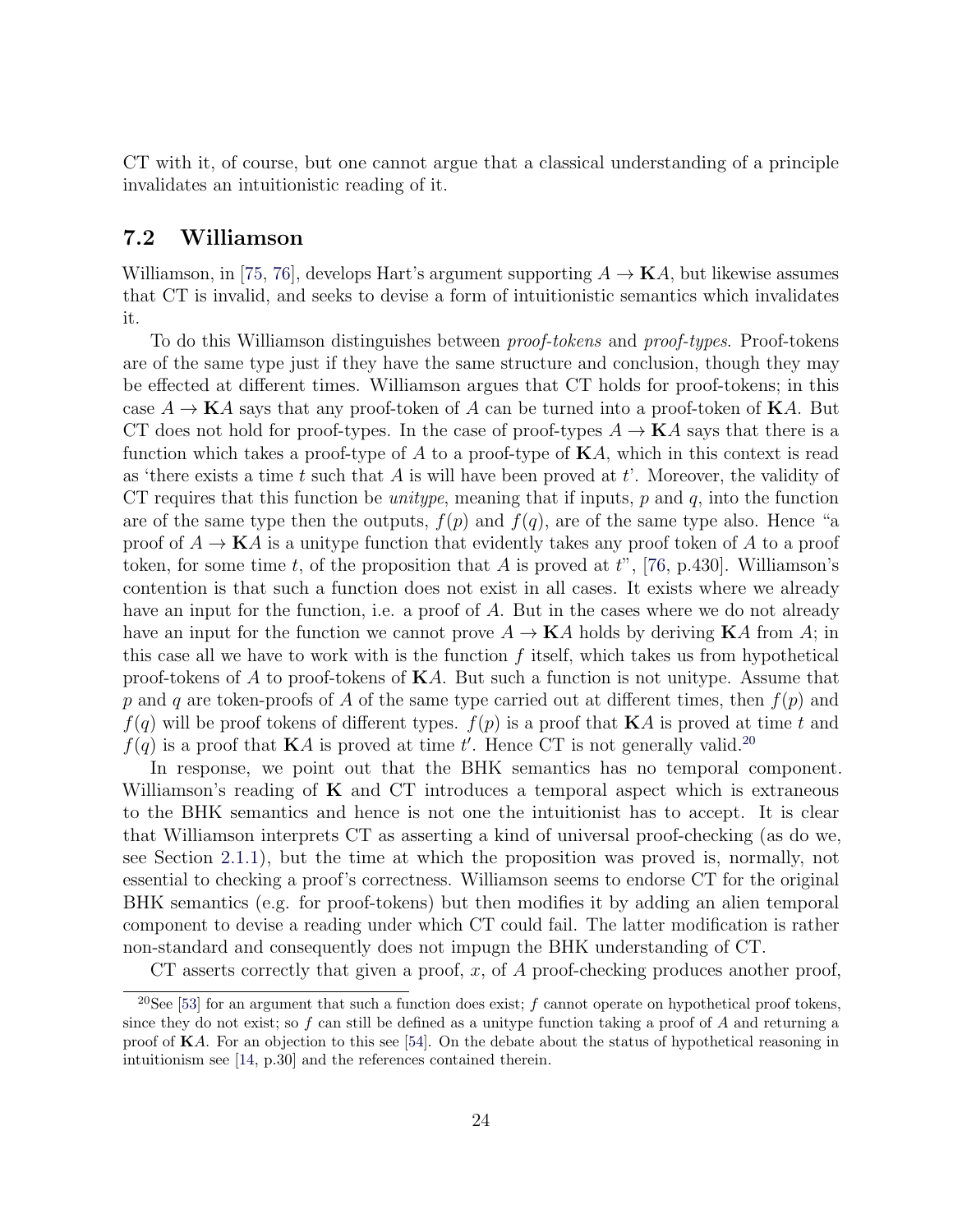<span id="page-25-3"></span>y, that there exists a verification of A, namely a proof x of A. As we see CT holds independent of the time  $x$  is carried out or of whether it has already been constructed or is only hypothetical: proof-checking is a correct procedure that exists independent of any assumptions about specific proofs. Accordingly, proof-checking does not require any information about the time at which  $x$  was carried out and does not produce such information.

More fundamentally, we again find the insistence that  $A \to \mathbf{K}A$  is intuitionistically invalid<sup>[21](#page-25-0)</sup> in the presence of arguments justifying the principle that proof yields knowledge, which can be attributed to a classical understanding of CT. The commitment to a classical conception of knowledge is even more in evidence in Williamson's formulation of an intuitionistic modal epistemic logic [\[77\]](#page-36-0) in which FK,  $\mathbf{K}A \rightarrow A$ , is endorsed explicitly.

On the other hand, Williamson acknowledges that in an intuitionistic statement  $KA$ need not require strict proof to hold; intuitionistic knowledge is weaker than intuitionistic truth, i.e. proof yields verification but not vice versa. Accordingly, this exhibits the same instability found in Hart's prototype intuitionistic response, which is attributable to working in an intuitionistic context without achieving a complete liberation from a classical conception of knowledge.

### 7.3 Proietti

A more recent development of the basic approach taken in [\[16\]](#page-33-14) is found in Proietti [\[64\]](#page-36-13), who develops an intuitionistic epistemic logic with a Kripkean semantics. Along with Williamson's [\[77\]](#page-36-0) this is the only attempt at a formulation of an intuitionistic epistemic logic.

Proietti's basic assumptions follow the pattern for intuitionistic responses to the knowability paradox: that even under intuitionistic assumptions  $A \to \mathbf{K}A$  is invalid. At the same time he assumes explicitly that  $K\mathcal{A} \to \mathcal{A}$  holds in the logic.<sup>[22](#page-25-1)</sup> With respect to FK, Proietti asks "...whether explicit knowledge should validate other, usual axioms of classical epistemic logic such as T . . . In the case of T the answer is affirmative: the explicit knowledge of an agent in some given state is likely to imply truth at the same time" [\[64,](#page-36-13) p.4]. We have already argued that this set of commitments is the hallmark of the classical conception of the relation between knowledge and truth.[23](#page-25-2)

It should be noted, however, that Proietti is not trying to analyze Brouwer's original intuitionistic paradigm of "truth as provability." Proietti's starting point is rather the later Kripke semantics of intuitionistic logic, which is not ideologically and technically faithful to the original intuitionistic foundations. The relationship between truth, proof and knowledge

<span id="page-25-0"></span> $21\%$ ...the assertibility of P, being a decidable condition, seems to guarantee the assertibility of the assertibility of P, which would then make ' $P \rightarrow$  it is assertible that P' itself assertible; K in [CT] can be interpreted as 'it is assertible that', and [CT] remains absurd on this reading" [\[76,](#page-36-12) p.429].

<span id="page-25-1"></span> $22$ Indeed, the intuitionistic epistemic logic he endorses is  $Int<sub>S4</sub>$ , which is intuitionistic propositional logic with the S4 axioms for K.

<span id="page-25-2"></span><sup>&</sup>lt;sup>23</sup> Even for an ideal reasoner, one cannot equate explicit knowledge and truth" [p.3].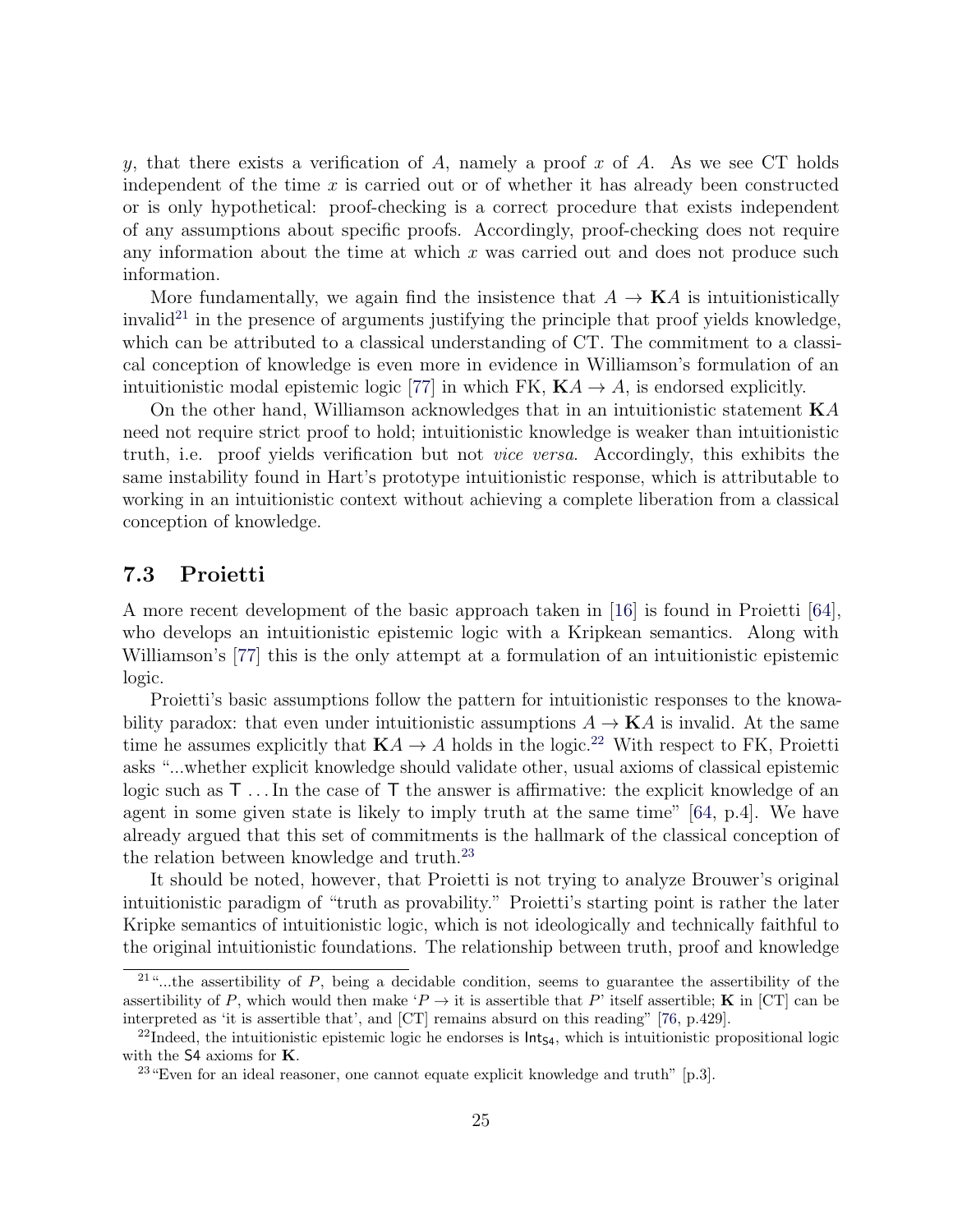<span id="page-26-3"></span>does not arise in a Kripkean semantic context, since proof is not part of the picture, but for this very reason the intuitionistic considerations in favor of CT and against FK cannot come up.

### <span id="page-26-0"></span>7.4 Percival

Another intuitionistic response, [\[75\]](#page-36-11), has been to point out that in intuitionistic logic the Church-Fitch proof yields only  $A \to \neg\neg K A$ . This is acceptable on an intuitionistic reading, indeed as mentioned some argue it serves as a better intuitionistic expression of the constructivist's view than does the classical VK, see [\[16,](#page-33-14) [28,](#page-33-13) [67\]](#page-36-14). Percival argues that IK is bad enough since it intuitionistically implies  $\neg K A \leftrightarrow \neg A$  and  $\neg (\neg K A \land \neg K \neg A)$ , both of which, he argues, are intuitionistically unacceptable [\[55,](#page-35-13) p.183].

The first Percival reads as claiming that the falsehood of A and ignorance of A are logically equivalent in lnt. But, he argues, this cannot be. Assume that  $\neg A$  is a mathematical proposition, hence necessarily true. Whether A is not known,  $\neg K A$ , is a contingent matter. Hence there must be some state of some model where  $\neg A$  holds and  $\neg K A$  does not. The second Percival reads as claiming that no statement is forever undecided. This is the 'undecidedness paradox of knowability' [\[5\]](#page-32-9). He claims that this second consequence is just obviously false; there exists a p for which  $\neg Kp \wedge \neg K\neg p$  holds.

We argue that both Percival's 'counterexamples' are valid epistemic principles within the BHK-based IEL paradigm (see Theorems [8](#page-15-1) and [9\)](#page-15-2) and hence do not serve as decisive arguments against the intuitionistic response to the knowability paradox, or the incorporation of verification-based knowledge into an intuitionistic framework.

First, in terms of intuitionistic knowledge (IEL)  $\neg K A \leftrightarrow \neg A$  claims a proof of  $\neg A$  is equivalent to a proof of  $\neg$ **K** $A$ . If we can show that a proof of  $A$  reduces to a contradiction then A cannot possibly hold, hence neither can  $\mathbf{K}A$ . Conversely, if a proof of  $\mathbf{K}A$  reduces to a contradiction then there cannot be a verification of  $A$ , but every proof is also a verification, hence there cannot be a proof of A. The contingency or necessity of  $\neg A$  and  $\neg K A$  is not relevant because intuitionistically these are statements about proofs and verifications of statements – whatever their modal status (cf. [\[16,](#page-33-14) p.325]).<sup>[24](#page-26-1)</sup>

In IEL,  $\neg(\neg \mathbf{K} A \wedge \neg \mathbf{K} \neg A)$  claims that no truth is unverifiable, not that no truth remains forever undecided.<sup>[25](#page-26-2)</sup> Indeed, by the previous principle if  $\neg$ **K**A held then so does  $\neg$ A, i.e. there is a proof of  $\neg A$ , hence  $\neg A$  is verified and  $\mathbf{K}\neg A$ . Once again, the contingency of some agent's ignorance is beside the point.

Percival's conclusion that since "[VK] has consequences that are plainly unacceptable we do know in advance that no intuitionistic defense  $\dots$  with a specific semantics  $\dots$  is going

<span id="page-26-1"></span><sup>&</sup>lt;sup>24</sup>Moreover, it is not clear this argument works in its own terms. If  $\neg A$  is necessarily true, then A is necessarily false, in which case A cannot be known, since for a necessarily false A ignorance of A is also necessary. Hence there is no state of any model where  $\neg K A$  does not hold. Percival's assumptions appear to be inconsistent and his argument to violate the truth condition on knowledge.

<span id="page-26-2"></span> $25$ Again see [\[16\]](#page-33-14).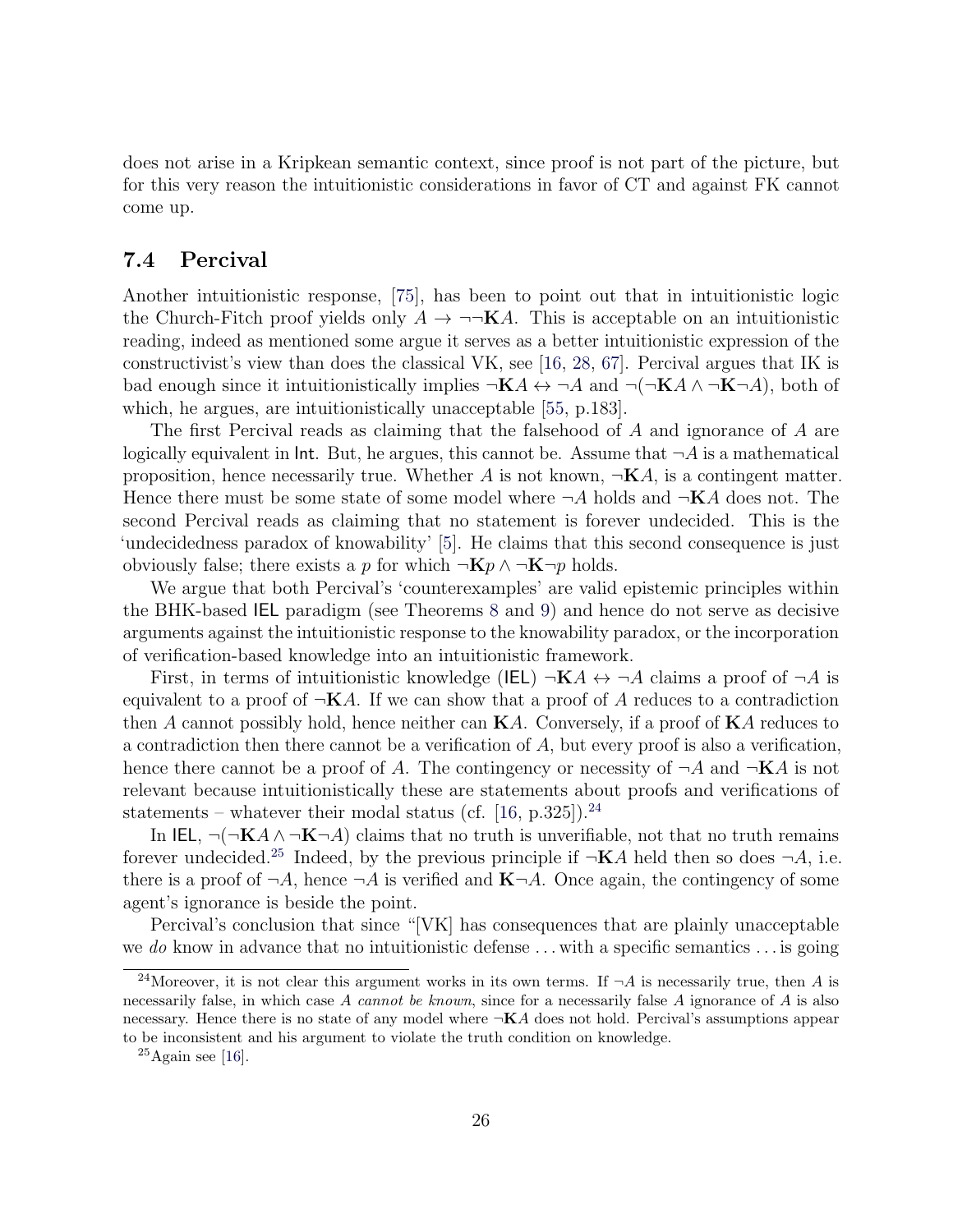<span id="page-27-2"></span>to work" is false. The intended intuitionistic semantics, BHK, as extended to IEL, is such a semantics, and in its terms the consequences are quite acceptable.

### 7.5 IEL and Non-Mathematical Propositions

But there is a further, more general, premise that Percival assumes which he uses to support his conclusion, and which seems to apply to any attempt to enunciate an intuitionistic view of knowledge. He argues that "as anti-realist sympathizers . . . admit, non-mathematical statements aren't susceptible to *proof* and a proof-conditional interpretation of  $\rightarrow$  isn't generally viable. So an intuitionistic defense can't appeal to it" [\[55,](#page-35-13) p. 183]. According to this line of reasoning an intuitionistic view of knowledge cannot be put in terms of BHK, because BHK does not apply to all kinds of propositions. A legitimate intuitionistic defense must give a semantics that holds for all kinds of propositions, not just mathematical ones, and be "independently plausible."

We respond that this is an illegitimate constraint on an intuitionistic view of knowledge. BHK is the intended semantics of intuitionistic logic, indeed the intuitionistic calculus was constructed to capture the BHK semantics not the other way around. There are, of course, many non-BHK semantics for Int, but it is acknowledged that they are more or less artificial, not true to the intentions of intuitionism, precisely because they do not represent the BHK view.[26](#page-27-0) To demand an intuitionistic semantics which rules out BHK is, to some extent, to demand an intuitionistic theory which is not intuitionistic. An intuitionistic semantics which is acceptable to the non-intuitionist will be either a non-intuitionistic semantics or be accompanied by an argument guaranteed to convert the non-intuitionist. Neither demand is legitimate.

The point of the objection is that the BHK interpretation cannot accommodate nonmathematical truth. But **IEL** can do this: non-mathematical propositions are a subset of the verified propositions.

IEL allows us to distinguish two ways in which a proposition can hold: 1) being true and 2) being a fact. A proposition is intuitionistically true if there is a proof of it. A proposition is an intuitionistic fact if there is a verification of it. Being a fact is just being intuitionistically true, in a broad, more general, sense of 'true.'<sup>[27](#page-27-1)</sup> When it comes to knowledge, the intuitionistic universe is a mirror image of the classical universe. In the classical universe the set of known propositions is a subset of the classically true propositions, because knowledge is acquired/formed by adding something to truth. The classical universe is larger than what is known. In the intuitionistic universe the set of known propositions is a superset of the true propositions, because proofs are a kind of verification and verifications determine the extent of the facts. The intuitionistic universe is as big as what is known or knowable; i.e. the set of facts is "epistemically constrained."

<span id="page-27-1"></span><span id="page-27-0"></span> $26$ See [\[1,](#page-32-5) [13\]](#page-33-15)

 $27$ We are not supposing anything substantive about the existence or nature of facts. We could have as easily used the terms 'true<sub>1</sub>' and 'true<sub>2</sub>' for the distinction we are making.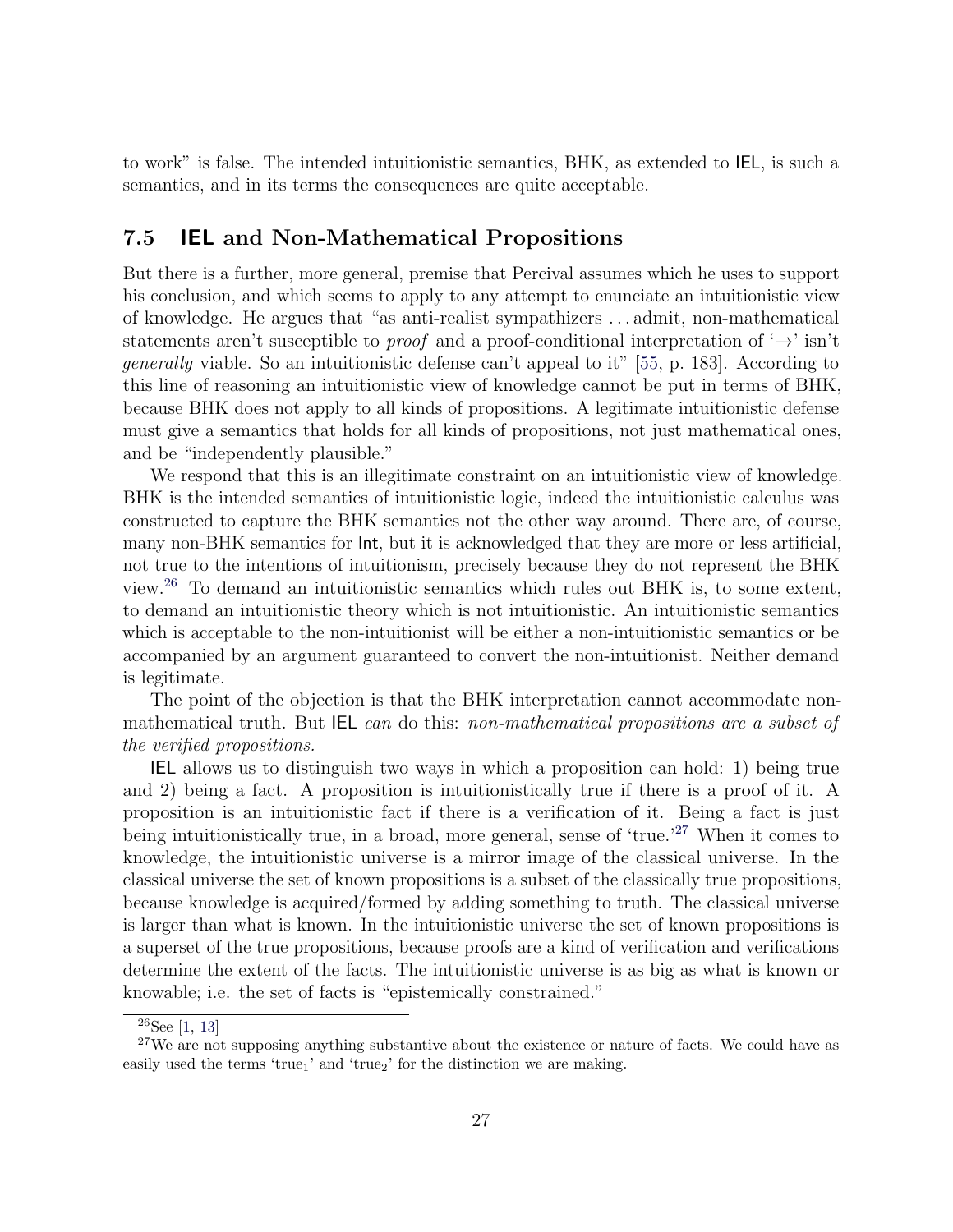Hence, in its own terms, a BHK conception of knowledge can make sense both of non-mathematical propositions and of the intuitionistic consequences of IK/Theorem [1.](#page-10-1) Whether those terms should be accepted by everyone, or are adequate for all purposes, is just the argument over the correctness of intuitionism. But that is a separate question from that of the nature of intuitionistic knowledge.

## 8 Conclusion

Since intuitionistic truth, proof, is stronger than intuitionistic knowledge based on verification, while classical knowledge is stronger than classical truth, intuitionistic knowledge is, in a sense, the 'mirror image' of classical knowledge. Intuitionistically

$$
A \to \mathbf{K}A
$$

is valid while

 $KA \rightarrow A$ 

is not. A proper understanding of the relation between intuitionistic truth and knowledge shows that the seeming absurdity of both commitments is just an artifact of a classical view, and justifies IEL as the epistemic logic reflecting the BHK view of knowledge

We would like to think that the system IEL reflects the logic of knowledge an intuitionist who accepts the possibility of non-mathematical knowledge should accept as best incorporating the intended BHK view of truth. But is this generally acceptable as a logic of knowledge? As with plain intuitionistic logic IEL involves idealizations which some may find implausibly strong, such as the total recall implicit in IEL models. That may be, but we do not seek to argue that IEL is better as an epistemic logic than some other, and undoubtedly just as refinements of basic classical epistemic logic, e.g. by introducing temporal elements or dynamics, make for more realism, refinements of IEL would too. We have sought only to outline what a thoroughgoing intuitionistic approach to knowledge looks like, and to point out that previous attempts so far were not as intuitionistic as they could have been.

# 9 Acknowledgments

The authors are grateful to Melvin Fitting, Graham Priest and Jinhua Yu for inspiring discussions and useful suggestions.

# <span id="page-28-0"></span>Appendix A Completeness of IEL

We show that IEL is complete with respect to IEL models. First we define what a *prime* theory is.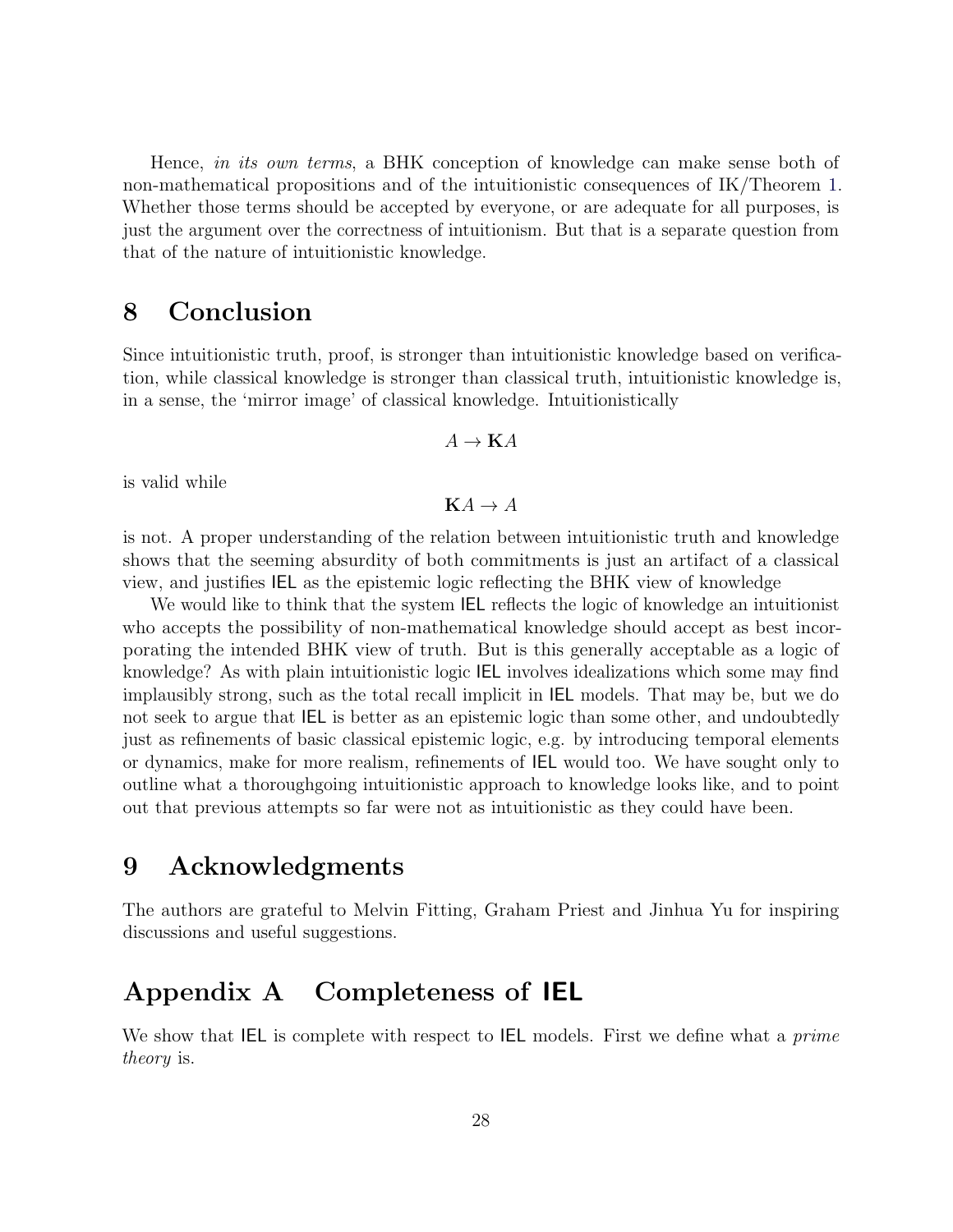**Definition 4** A set of formulas, Γ, is a *theory* if it is closed under  $\vdash$  in IEL. That is, for any F, if  $\Gamma \vdash F$  then  $F \in \Gamma$ .

**Definition 5** A set of formulas, Γ, is *prime* if  $F \lor G \in \Gamma$  implies that either  $F \in \Gamma$  or  $G \in \Gamma$ .

The key fact concerning prime theories is the following lemma.

**Lemma 2** For a set of formulas  $\Gamma$  and formula F, if  $\Gamma \nvdash F$  then there exists a prime theory  $\Delta$ , such that  $\Gamma \subset \Delta$  and  $F \notin \Delta$ .

**Proof.** Since the language of IEL is countable we can list the formulas of IEL  $X_1, X_2, X_3, \ldots$ Now, assume we have a set of formulas  $\Delta_0 = \Gamma$ , we define a sequence of sets of formulas,  $\Delta_1, \Delta_2, \Delta_3 \ldots$  thus:

$$
\Delta_{n+1} = \begin{cases} \Delta_n \cup \{X_{n+1}\} \text{ if } \Delta_n \cup \{X_{n+1}\} \nvdash F. \\ \Delta_n \text{ otherwise.} \end{cases}
$$

Since  $\Gamma \nvdash F$ , for all  $n \geq 0$ ,  $\Delta_n \nvdash F$ . Put

<span id="page-29-0"></span>
$$
\Delta = \bigcup \{ \Delta_n | n \geqslant 0 \}.
$$

It is obvious that  $\Delta$  extends  $\Gamma$  and that  $\Delta \nvdash F$ . Indeed, if  $\Delta \vdash F$  then, by compactness, for some  $n, \Delta_n \vdash F$  which is impossible. So,  $\Delta \nvdash F$  hence  $F \notin \Delta$ .

We have to show that  $\Delta$  is a prime theory.

1)  $\Delta$  is a theory. Assume for some  $X \Delta \vdash X$  but  $X \notin \Delta$ . Take k such that  $X = X_k$ , then  $\Delta_{k-1} \cup \{X_k\} \vdash F$ , since otherwise  $X_k \in \Gamma_{k+1}$  and  $X \in \Delta$ . In which case  $\Delta \cup \{X\} \vdash F$ , so  $\Delta \vdash X \to F$ , but since  $\Delta \vdash X$  it follows that  $\Delta \vdash F$ , which is a contradiction.

2)  $\Delta$  is prime. Suppose  $X \vee Y \in \Delta$  but  $X \notin \Delta$  and  $Y \notin \Delta$ . As in (1), both  $\Delta \vdash X \rightarrow F$ and  $\Delta \vdash Y \to F$  hold. Since  $X \lor Y \in \Delta$ ,  $\Delta \vdash F$ . Contradiction.

We now define the canonical model.

**Definition 6** The canonical model is a quadruple  $\lt W^C, R^C, E^C \Vdash^C$  such that:

- $W^C$  is the set of all consistent prime theories.
- $R^C$ : Γ $R^C\Delta$  iff  $\Gamma \subset \Delta$ .
- $E^C$ :  $\Gamma E^C \Delta$  iff  $\Gamma_E \subseteq \Delta$  where  $\Gamma_E = \{F | \mathbf{K} F \in \Gamma\}$
- $\mathbb{P}^C$ :  $\Gamma \Vdash^C p$  iff  $p \in \Gamma$ , for a propositional letter p.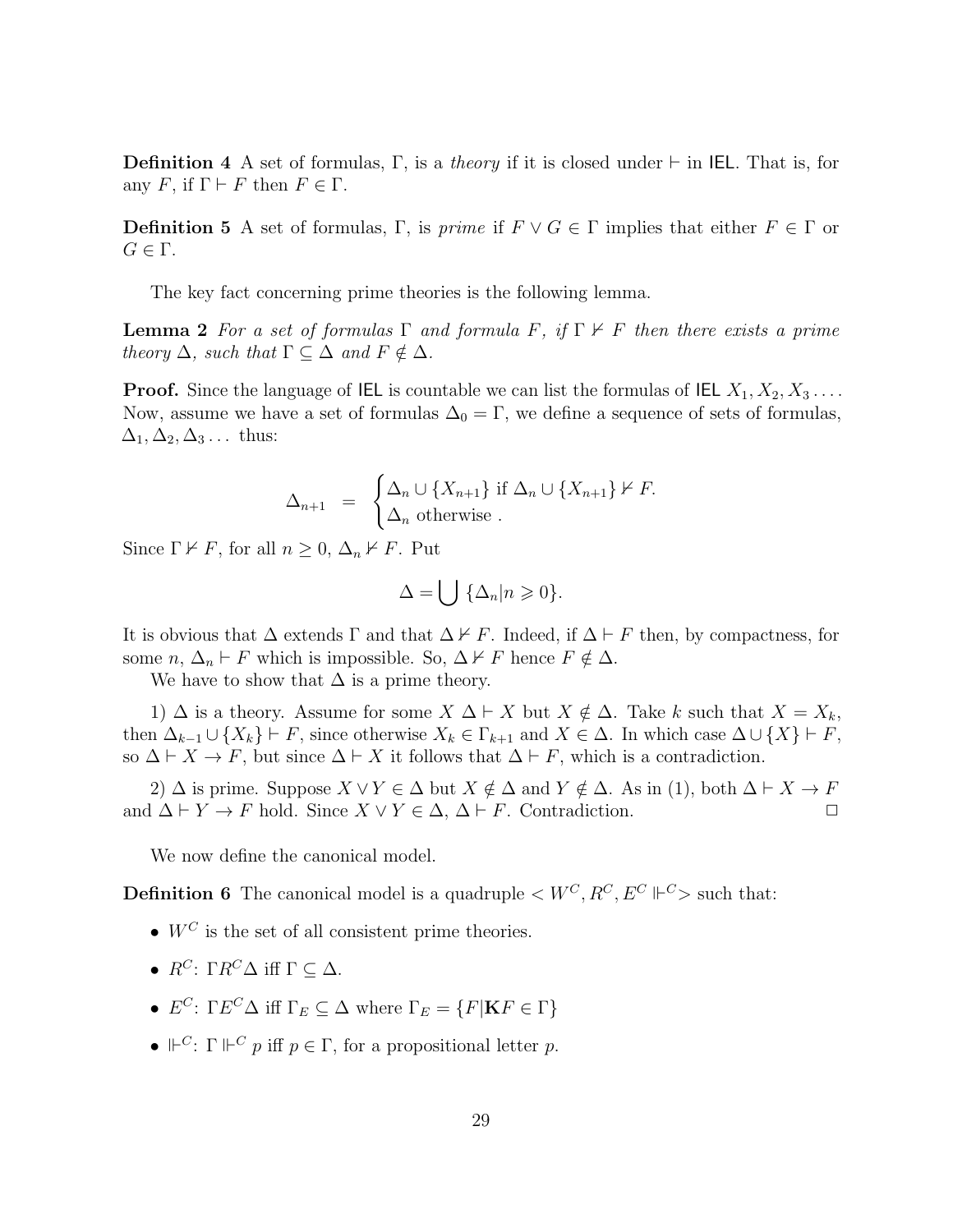#### Lemma 3 The canonical model is a model for IEL.

**Proof.** Clearly,  $\subseteq$  is transitive and reflexive, hence so is  $R^C$ . We need to show that  $E^C$  is a binary relation meeting the following conditions:

- 1. Γ $E^C \Delta \Rightarrow \Gamma R^C \Delta$
- 2. Γ $R^C \Delta E^C \Omega \Rightarrow \Gamma E^C \Omega$
- 3.  $E^C(\Gamma)$  is non-empty for each  $\Gamma$ .

1. Assume  $\Gamma E^C \Delta$  and  $X \in \Gamma$ , to show that  $X \in \Delta$ . Since  $\Gamma$  is closed under IEL,  $X \to \mathbf{K} X \in \Gamma$ , hence  $\mathbf{K} X \in \Gamma$ , but then  $X \in \Delta$ . Since X is arbitrary,  $\Gamma \subseteq \Delta$ .

2. Assume  $\Gamma R^C \Delta E^C \Omega$  and  $X \in \Gamma_E$ , to show that  $X \in \Omega$ . Since  $X \in \Gamma_E$  then  $\mathbf{K} X \in \Gamma$ . Since  $\Gamma R^C \Delta$   $\mathbf{K} X \in \Delta$ , hence  $X \in \Delta_E$ . Since  $\Delta E^C \Omega$  holds,  $\Delta_E \subseteq \Omega$ , hence  $X \in \Omega$ .

3. Now we have to check that  $E^C(\Gamma)$  is not empty for all  $\Gamma \in W^C$ , i.e. that for each  $\Gamma \in W^C$  there is  $\Delta \in W^C$  such that  $\Gamma E^C \Delta$ . For a given  $\Gamma$ , consider  $\Gamma_E$ . We claim that  $\Gamma_E$ is consistent. Indeed, suppose otherwise, i.e. that  $\Gamma_E \vdash \bot$ . Then  $\vdash X_1 \wedge \cdots \wedge X_n \to \bot$  for some  $X_1 \ldots X_n \in \Gamma_E$ . By the usual modal reasoning, this yields  $\vdash$  K $X_1 \wedge \cdots \wedge$  K $X_n \to$  K $\bot$ . Since all  $\mathbf{K}X_i$  are from  $\Gamma$ ,  $\mathbf{K} \perp \in \Gamma$  as well, which is impossible since  $\neg \mathbf{K} \perp \in \Gamma$  (as an axiom of IEL) and Γ is consistent. By Lemma [2,](#page-29-0) there is a prime theory  $\Delta$  such that  $\Gamma_E \subseteq \Delta$  and  $\Delta \not\vdash \bot$  (hence  $\Delta$  is consistent). From the definition of  $E^C$ ,  $\Gamma E^C \Delta$ .

### Lemma 4 (Truth Lemma) For any formula  $X, \Gamma \Vdash^C X \Leftrightarrow X \in \Gamma$ .

**Proof.** By induction on the construction of  $X$ . The propositional cases are standard, we check the epistemic case only, i.e. when  $X$  is  $KY$ .

 $\Rightarrow$ : Assume  $\mathbf{K}Y \in \Gamma$ , and  $\Gamma E^C \Delta$ , hence  $Y \in \Delta$ . By the induction hypothesis  $\Delta \Vdash Y$ . Since  $\Delta$  is arbitrary this holds for any state  $E^C$ -accessible from  $\Gamma$  hence  $\Gamma \Vdash \mathbf{K}Y$ .

 $\Leftarrow$ : Suppose **K***Y*  $\notin$  Γ, in which case Γ<sub>E</sub>  $\nvDash$  *Y*. Suppose otherwise (i.e. suppose Γ<sub>E</sub>  $\vdash$  *Y*), then  $\{A_1 \ldots A_n\} \vdash Y$  for some  $A_i \in \Gamma_E$ . By the deduction theorem  $\vdash A_1 \land \cdots \land A_n \to Y$ holds. Hence  $\vdash$  K $(A_1 \land \cdots \land A_n) \rightarrow$  KY. Hence  $\vdash$  (K $A_1 \land \cdots \land$  K $A_n$ )  $\rightarrow$  KY. Now  $\mathbf{K}A_1 \dots \mathbf{K}A_n \in \Gamma$ , hence  $\Gamma \vdash \mathbf{K}Y$ . Since  $\Gamma$  is a theory,  $\mathbf{K}Y \in \Gamma$ , which is a contradiction. Hence  $\Gamma_E \nvdash Y$ . By Lemma [2](#page-29-0) there is a prime  $\Delta$  such that  $\Gamma_E \subseteq \Delta$  and  $Y \notin \Delta$ . By the induction hypothesis  $\Delta \not\vdash Y$  hence  $\Gamma \not\vdash \mathbf{K} Y$ .

#### Theorem 17 (Completeness) If  $\mathbb{F} \mid X \text{ then } \vdash X$ .

**Proof.** By contrapositive. Assume  $\nvdash X$ , which can be read as  $\emptyset \nvdash X$ . By Lemma [2](#page-29-0) there is a prime  $\Delta$  s.t.  $X \notin \Delta$ ; such a  $\Delta$  is consistent. By the Truth Lemma, in the canonical model  $\Delta \not\vdash X$ , so  $\nvdash X$ .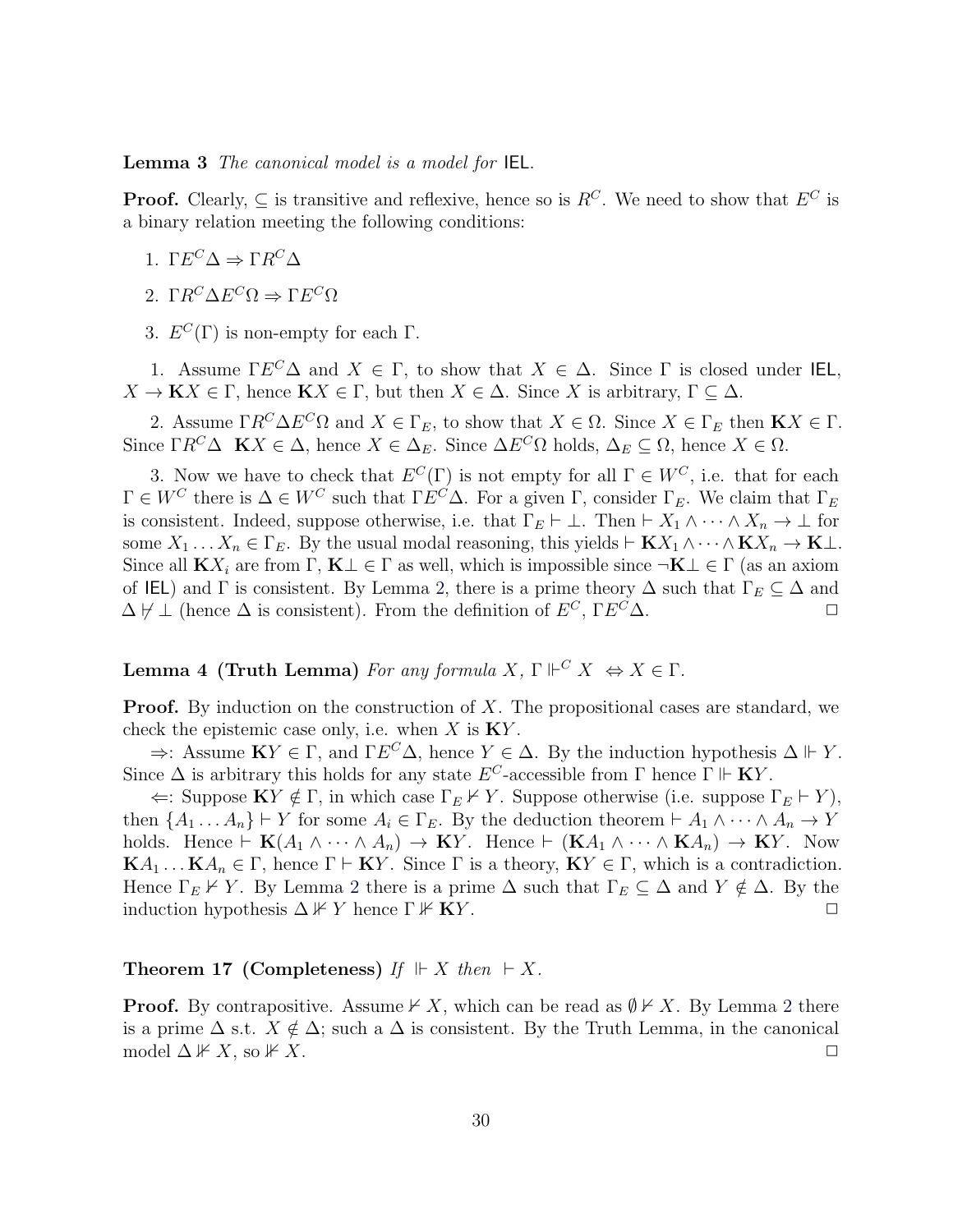## <span id="page-31-3"></span><span id="page-31-0"></span>Appendix B The Truth Condition on Knowledge

We stated above (Section [2.2\)](#page-7-0) that  $\neg K \bot$  is the minimal candidate for expressing the truth condition on knowledge in an intuitionistic manner. In the presence of CT each of the alternatives to FK are equivalent (Theorem [2\)](#page-11-0). It is easy to show that in the absence of CT we get the following hierarchy, from strongest to weakest.

$$
\mathbf{K}A \to A
$$
  

$$
\Downarrow
$$
  

$$
\neg(\mathbf{K}A \land \neg A) \Leftrightarrow (\mathbf{K}A \to \neg \neg A) \Leftrightarrow \neg \neg(\mathbf{K}A \to A) \Leftrightarrow (\neg A \to \neg \mathbf{K}A)
$$
  

$$
\Downarrow
$$
  

$$
\neg \mathbf{K} \perp
$$

Indeed, one can easily check all these dependencies in the logic  $Int_K$ , the intuitionistic analogue of the classical modal logic K. This is IEL with only axiom 2 and the rule of K-Necessitation.  $Int_{K}$ -models are like IEL-models with the exception that only condition 3 holds of the binary relation  $E: R \circ E \subseteq E$ . Int<sub>K</sub> is sound and complete for this class of models, see [\[4,](#page-32-6) [34\]](#page-34-14).

# <span id="page-31-1"></span>Appendix C Converse of S4V-IEL embedding

Consider an IEL model  $\mathcal{M} = \langle W, R, E, \Vdash \rangle$ . Clearly we can consider  $\mathcal M$  as an S4V model  $\langle W, R, E, \Vdash' \rangle$  by treating  $\Vdash'$  as the classical Kripkean forcing. R is transitive and reflexive, E is serial, and  $E \subseteq R$ , hence all axioms and rules of **S4V** hold in  $\lt W, R, E, \Vdash' \gt$ .

<span id="page-31-2"></span>**Lemma 5** For each IEL-formula F and each  $u \in W$ ,  $u \Vdash F$  iff  $u \Vdash' tr(F)$ .

**Proof.** A straightforward induction on formula  $F$ . We check only the case of epistemic modality, F is  $\mathbf{K}X$ . Let  $u \Vdash \mathbf{K}X$  and  $w \in R(u)$ . By monotonicity in IEL-models,  $w \Vdash \mathbf{K}X$ , hence for each  $v \in E(w)$ ,  $v \Vdash X$ . By the inductive hypothesis,  $v \Vdash' tr(X)$ . Since v is an arbitrary element of  $E(w)$ ,  $w \Vdash' \mathbf{K}tr(X)$ . Since w is an arbitrary element of  $R(u)$ ,  $u \Vdash' \Box \mathbf{K} tr(X)$ , i.e.  $u \Vdash' tr(\mathbf{K} X)$ .

Suppose now that  $u \Vdash' tr(KX)$ , i.e.  $u \Vdash' \square \mathbf{K} tr(X)$ . By reflexivity of R,  $u \Vdash' \mathbf{K} tr(X)$ hence for each  $v \in E(u)$ ,  $v \Vdash' tr(X)$ . By the induction hypothesis,  $v \Vdash X$  for each  $v \in E(u)$ , hence  $u \Vdash$  **KX**.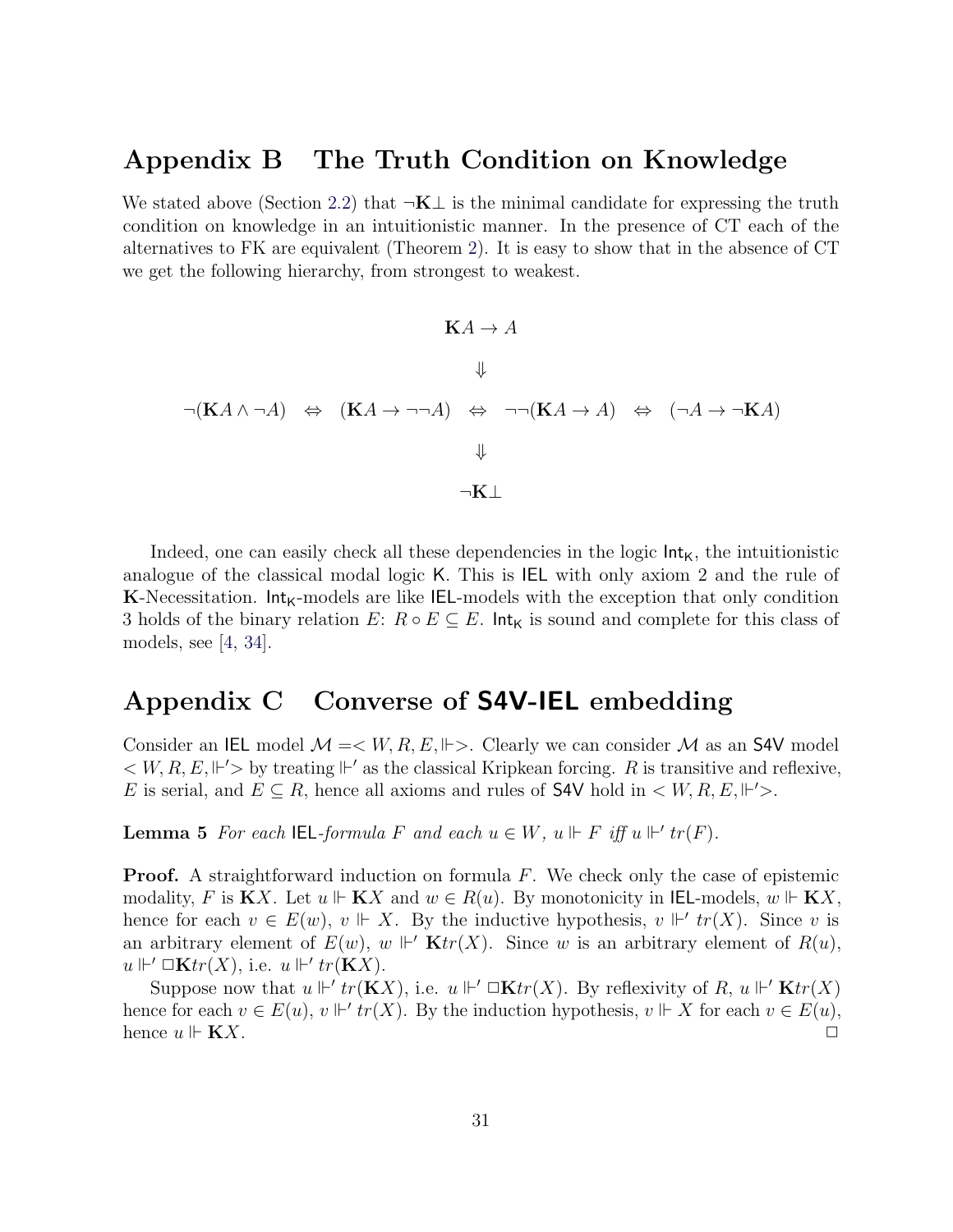Theorem 18 S4V  $\vdash tr(F) \Rightarrow \text{IEL} \vdash F$ 

**Proof.** Assume IEL  $\nvdash F$ . By IEL-completeness, there is a model  $\mathcal{M} = \langle W, R, E, \Vdash \rangle$  and a world  $u \in W$  such that  $u \not\vdash F$ . By Lemma [5,](#page-31-2)  $u \not\vdash tr(F)$ . By S4V-soundness, S4V  $\vdash tr(F)$ .  $\Box$ 

# References

- <span id="page-32-5"></span>[1] S. Artemov. "Explicit Provability and Constructive Semantics." In: Bulletin of Sym*bolic Logic* 7.1 (2001), pp.  $1-36$  (cit. on pp. [6,](#page-6-3) [18,](#page-18-2) [27\)](#page-27-2).
- <span id="page-32-10"></span>[2] S. Artemov and T. Protopopescu. Knowability from a Logical Point of View. Tech. rep. TR 2010008. CUNY Ph.D. Program in Computer Science, 2010 (cit. on p. [23\)](#page-23-0).
- <span id="page-32-11"></span>[3] S. Artemov and T. Protopopescu. "Discovering Knowability: A Semantical Analysis." In: Synthese 190.16 (2012) (cit. on p. [23\)](#page-23-0).
- <span id="page-32-6"></span>[4] M. Božić and K. Došen. "Models for Normal Intuitionistic Modal Logics." In: Studia Logica 43.3 (1984), pp. 217–245 (cit. on pp. [12,](#page-12-2) [31\)](#page-31-3).
- <span id="page-32-9"></span>[5] B. Brogaard and J. Salerno. "Fitch's Paradox of Knowability." In: The Stanford Encyclopedia of Philosophy. Ed. by Edward N. Zalta. Fall 2009. 2009 (cit. on pp. [22,](#page-22-4) [26\)](#page-26-3).
- <span id="page-32-1"></span>[6] L.E.J. Brouwer and D. van Dalen. Brouwer's Cambridge Lectures on Intuitionism. Cambridge University Press, 1981 (cit. on p. [4\)](#page-4-2).
- <span id="page-32-2"></span>[7] S. Buss. "Introduction to Proof Theory." In: Handbook of Proof Theory. Ed. by S. Buss. Elsevier, 1998. Chap. 1, pp. 1 –78 (cit. on p. [5\)](#page-5-4).
- <span id="page-32-7"></span>[8] A. Chagrov and M. Zakharyaschev. Modal Logic. Clarendon Press, Oxford, 1997 (cit. on p. [14\)](#page-14-4).
- <span id="page-32-8"></span>[9] A. Church. "Referee Reports on Fitch's "A Definition of Value"." In: New Essays on the Knowability Paradox. Ed. by J. Salerno. Oxford Univeristy Press, 2009, pp. 13–20 (cit. on p. [22\)](#page-22-4).
- <span id="page-32-3"></span>[10] E. M. Clarke and R. P. Kurshan. "Computer-aided Verification." In: Spectrum, IEEE 33.6 (1996), pp. 61–67 (cit. on p. [5\)](#page-5-4).
- <span id="page-32-4"></span>[11] R. Constable. "Types in Logic, Mathematics and Programming." In: Handbook of Proof Theory. Ed. by S. Buss. Elsevier, 1998, pp. 683 –786 (cit. on p. [5\)](#page-5-4).
- <span id="page-32-0"></span>[12] P. Contu. "The Justification of the Logical Laws Revisited." English. In: Synthese 148.3 (2006), pp. 573–588 (cit. on p. [3\)](#page-3-2).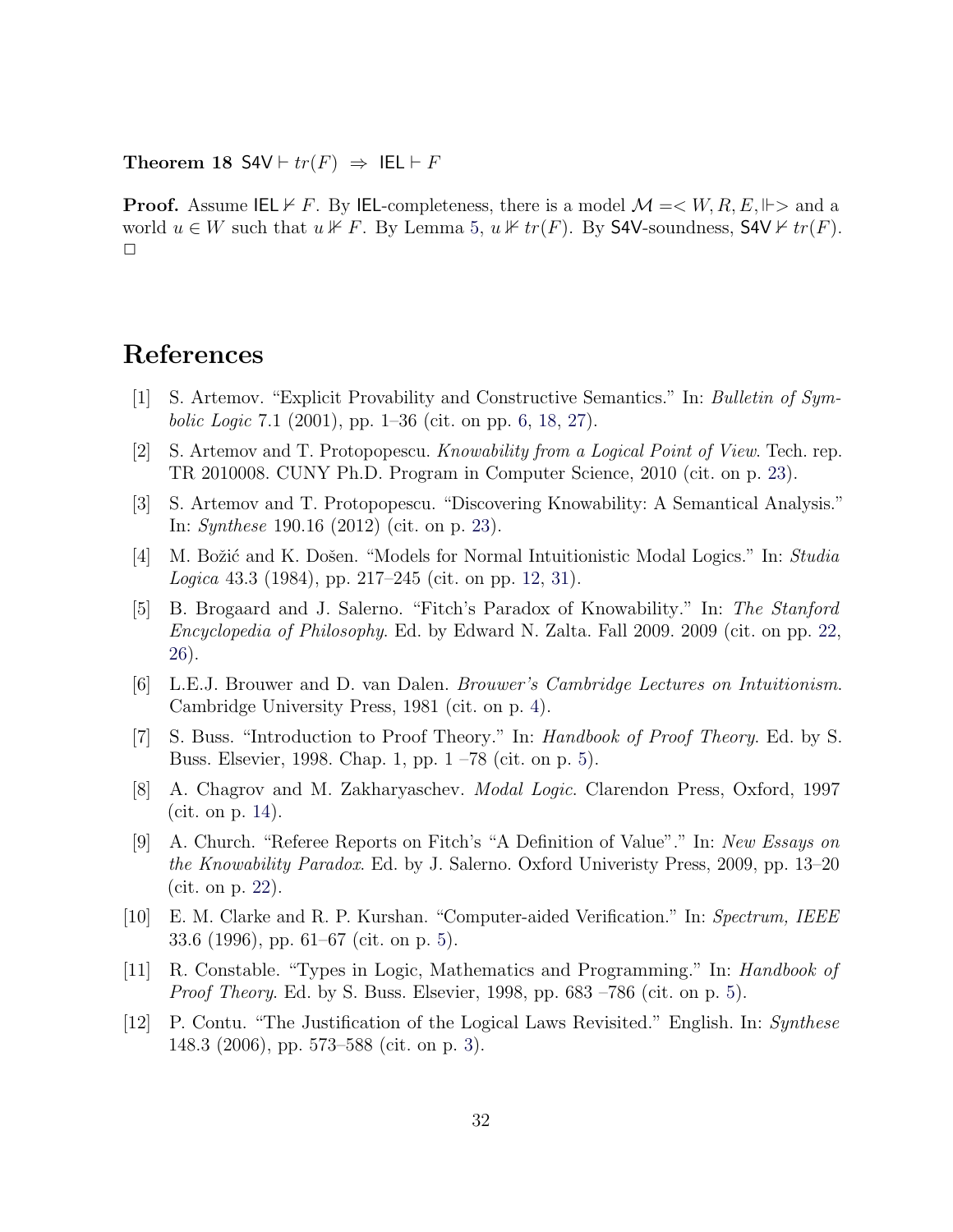- <span id="page-33-15"></span>[13] D. van Dalen. "Intuitionistic Logic." In: Handbook of Philosophical Logic. 2nd edition. Vol. 5. Springer, 2002, pp. 1–114 (cit. on p. [27\)](#page-27-2).
- <span id="page-33-0"></span>[14] D. van Dalen and A.S. Troelstra. Constructivism in Mathematics An Introduction, vol. I. Studies in Logic and the Foundations of Mathematics vol. 121. Elsevier, 1988 (cit. on pp. [3,](#page-3-2) [18,](#page-18-2) [24\)](#page-24-1).
- <span id="page-33-1"></span>[15] D. van Dalen and A.S. Troelstra. Constructivism in Mathematics An Introduction, vol. II. Studies in Logic and the Foundations of Mathematics vol. 121. Elsevier, 1988 (cit. on p. [3\)](#page-3-2).
- <span id="page-33-14"></span>[16] D. De Vidi and G. Solomon. "Knowability and Intuitionistic Logic." In: Philosophia 28.1 (2001), pp. 319–334 (cit. on pp. [22,](#page-22-4) [25,](#page-25-3) [26\)](#page-26-3).
- <span id="page-33-11"></span>[17] W. Dean and H. Kurakawa. "From the Knowability Paradox to the Existence of Proofs." In: Synthese (2009) (cit. on p. [6\)](#page-6-3).
- <span id="page-33-10"></span>[18] R. Descartes. "Meditations on First Philosophy." In: The Philosophical Writings of Descartes. Vol. II. Cambridge: Cambridge University Press, 1642, pp. 3–62 (cit. on p. [5\)](#page-5-4).
- <span id="page-33-12"></span>[19] K. Došen. "Intuitionistic Double Negation as a Necessity Operator." In: *Publications* de L'Institute Mathématique (Beograd)(NS) 35.49 (1984), pp. 15–20 (cit. on p. [12\)](#page-12-2).
- <span id="page-33-2"></span>[20] M. Dummett. "Realism." In: Truth and Other Enigmas. Cambridge: Harvard University Press, 1963, pp. 145–165 (cit. on p. [3\)](#page-3-2).
- <span id="page-33-8"></span>[21] M. Dummett. "Enforcing the Encyclical." In: New Blackfriars 51.600 (1970), pp. 229  $-234$  (cit. on p. [5\)](#page-5-4).
- <span id="page-33-3"></span>[22] M. Dummett. "The Philosophical Basis of Intuitionistic Logic." In: Truth and Other Enigmas. Cambridge, Mass.: Harvard University Press, 1973, pp. 215–247 (cit. on pp. [3,](#page-3-2) [4\)](#page-4-2).
- <span id="page-33-4"></span>[23] M. Dummett. "What is a Theory of Meaning II." In: The Seas of Language. New York: Oxford University Press, 1976, pp. 34–93 (cit. on p. [3\)](#page-3-2).
- <span id="page-33-5"></span>[24] M. Dummett. Elements of Intuitionism. Clarendon Press Oxford, 1977 (cit. on pp. [3,](#page-3-2) [4\)](#page-4-2).
- <span id="page-33-9"></span>[25] M. Dummett. "What does the Appeal to Use Do for the Theory of Meaning?" In: The Seas of Language. Oxford Univeristy Press, 1979. Chap. 4, pp. 106 –116 (cit. on p. [5\)](#page-5-4).
- <span id="page-33-6"></span>[26] M. Dummett. The Logical Basis of Metaphysics. The William James Lectures, 1976. Cambridge: Harvard University Press, 1991 (cit. on p. [3\)](#page-3-2).
- <span id="page-33-7"></span>[27] M. Dummett. "Truth From a Constructive Point of View." In: Theoria 64 (1998), pp. 122–138 (cit. on p. [4\)](#page-4-2).
- <span id="page-33-13"></span>[28] M. Dummett. "Fitch's Paradox of Knowability." In: New Essays on the Knwability Paradox. Ed. by Salerno. Oxford Univeristy Press, 2009. Chap. 4, pp. 51–52 (cit. on pp. [22,](#page-22-4) [26\)](#page-26-3).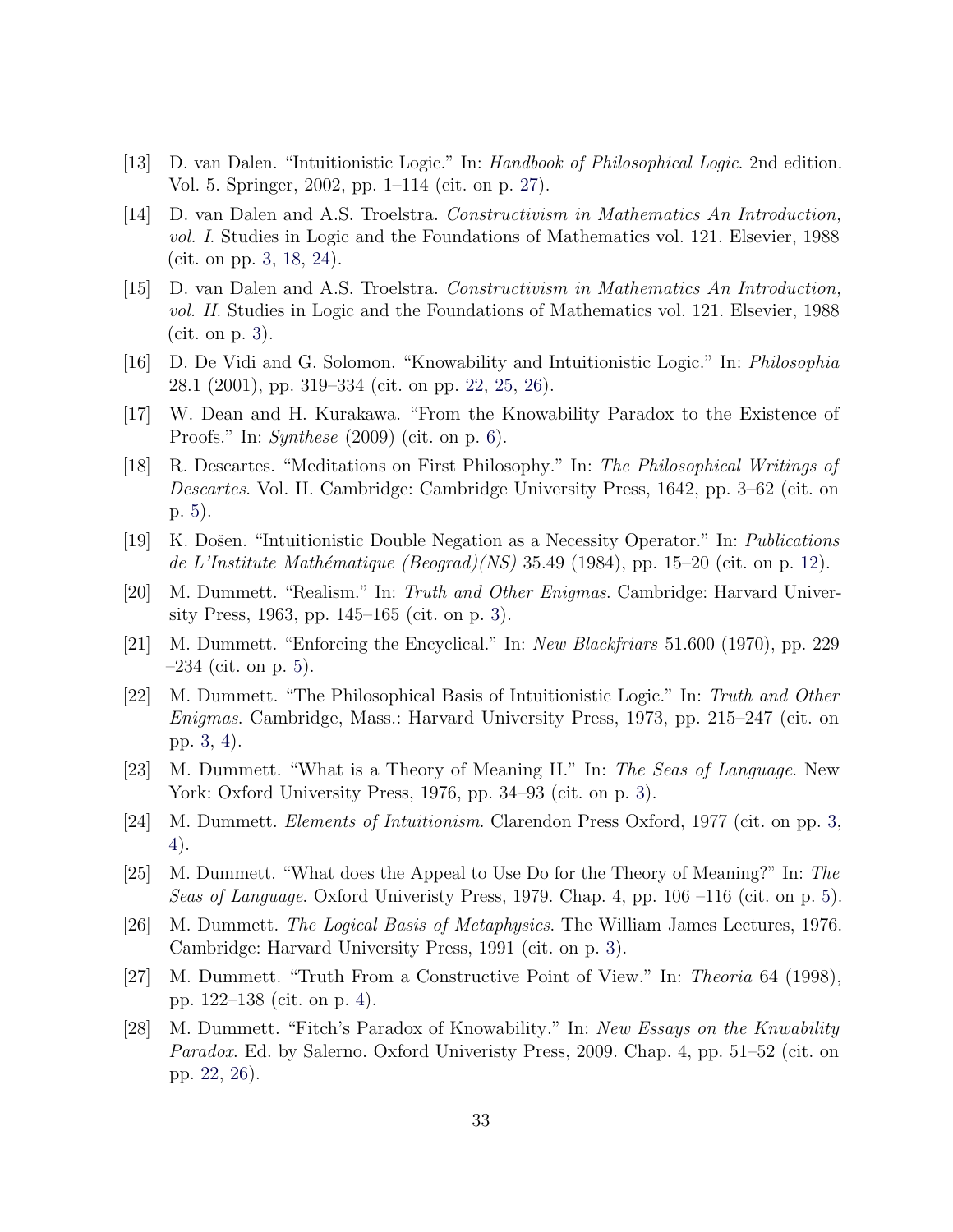- <span id="page-34-13"></span>[29] F. Fitch. "A Logical Analysis of Some Value Concepts." In: Journal of Symbolic Logic 28.2 (1963), pp. 135–142 (cit. on p. [22\)](#page-22-4).
- <span id="page-34-3"></span>[30] L. Floridi. "Mathematical Skepticism: a Sketch with Historian in Foreground." In: The Skeptical Tradition around 1800. Ed. by J. Zande and R. Popkin. Dordrecht: Kluwer, 1998, pp. 41–60 (cit. on p. [5\)](#page-5-4).
- <span id="page-34-4"></span>[31] L. Floridi. "Mathematical Skepticism." In: The Proceedings of the Twentieth World Congress of Philosophy 2000 (2000), pp. 217–265 (cit. on p. [5\)](#page-5-4).
- <span id="page-34-5"></span>[32] L. Floridi. "Mathematical Skepticism: The Debate Between Hobbes and Wallis." In: Skepticism in Renaissance and Post-Renaissance Thought: New Interpretations. Humanity Books, 2004 (cit. on p. [5\)](#page-5-4).
- <span id="page-34-6"></span>[33] G. Frege. The Foundations of Arithmetic: A Logical-Mathematical Investigation into the Concept of Number. Trans. by D. Jacquette. New York: Pearson Education, 1884 (cit. on p. [5\)](#page-5-4).
- <span id="page-34-14"></span>[34] D. M. Gabbay et al. Many-Dimensional Modal Logics: Theory and Applications. Studies in Logic and the Foundations of Mathematics. Elsevier, 2003 (cit. on p. [31\)](#page-31-3).
- <span id="page-34-12"></span>[35] V. Glivenko. "On Some Points of the Logic of Mr. Brouwer." In: From Brouwer to Hilbert: The Debate on the Foundations of Mathematics in the 1920's. Ed. by P. Mancosu. Oxford Univeristy Press, 1929. Chap. 22, pp. 301 –305 (cit. on p. [14\)](#page-14-4).
- <span id="page-34-8"></span>[36] K. Gödel. "An Interpretation of of the Intuitionistic Propositional Calculus." In: Collected Works. Ed. by S Feferman et al. Vol. 1. Oxford Univeristy Press, 1933, pp. 301–303 (cit. on pp. [6,](#page-6-3) [18–](#page-18-2)[20\)](#page-20-0).
- <span id="page-34-7"></span>[37] W. D. Hart. "Access and Inference." In: Proceedings of the Aristotelian Society LIII (1979), pp. 153–166 (cit. on pp. [6,](#page-6-3) [23\)](#page-23-0).
- <span id="page-34-10"></span>[38] A. Hazlett. "The Myth of Factive Verbs." In: Philosophy and Phenomenological Research 80.3 (2010), pp. 497–522 (cit. on p. [8\)](#page-8-3).
- <span id="page-34-11"></span>[39] A. Hazlett. "Factive Presupposition and the Truth Condition on Knowledge." In: Acta Analytica 27.4 (2012), pp. 461–478 (cit. on p. [8\)](#page-8-3).
- <span id="page-34-1"></span>[40] A. Heyting. "On Intuitionistic Logic." In: From Brouwer to Hilbert: The Debate on the Foundations of Mathematics in the 1920's. Ed. by P. Mancosu. Oxford Univeristy Press, 1930. Chap. 23, pp. 306 –310 (cit. on p. [4\)](#page-4-2).
- <span id="page-34-2"></span>[41] A. Heyting. "The Intuitionistic Foundations of Mathematics." In: Philosophy of Mathematics, Selected Readings. Ed. by H. Putnam and P. Benacerraf. 1st. Englewood Cliffs, NJ: Prentice-Hall, 1964, pp. 42 –49 (cit. on p. [4\)](#page-4-2).
- <span id="page-34-0"></span>[42] A. Heyting. Intuitionism: An Introduction. 2nd Revised. Vol. 41. Studies in Logic and the Foundations of Mathematics. Amsterdam: North-Holland, 1966 (cit. on p. [4\)](#page-4-2).
- <span id="page-34-9"></span>[43] Hilbert, D. and P. Bernays. Grundlagen der Mathematik II (Grundlehren der mathematischen Wissenschaften). Springer-Verlag, 1932 (cit. on p. [6\)](#page-6-3).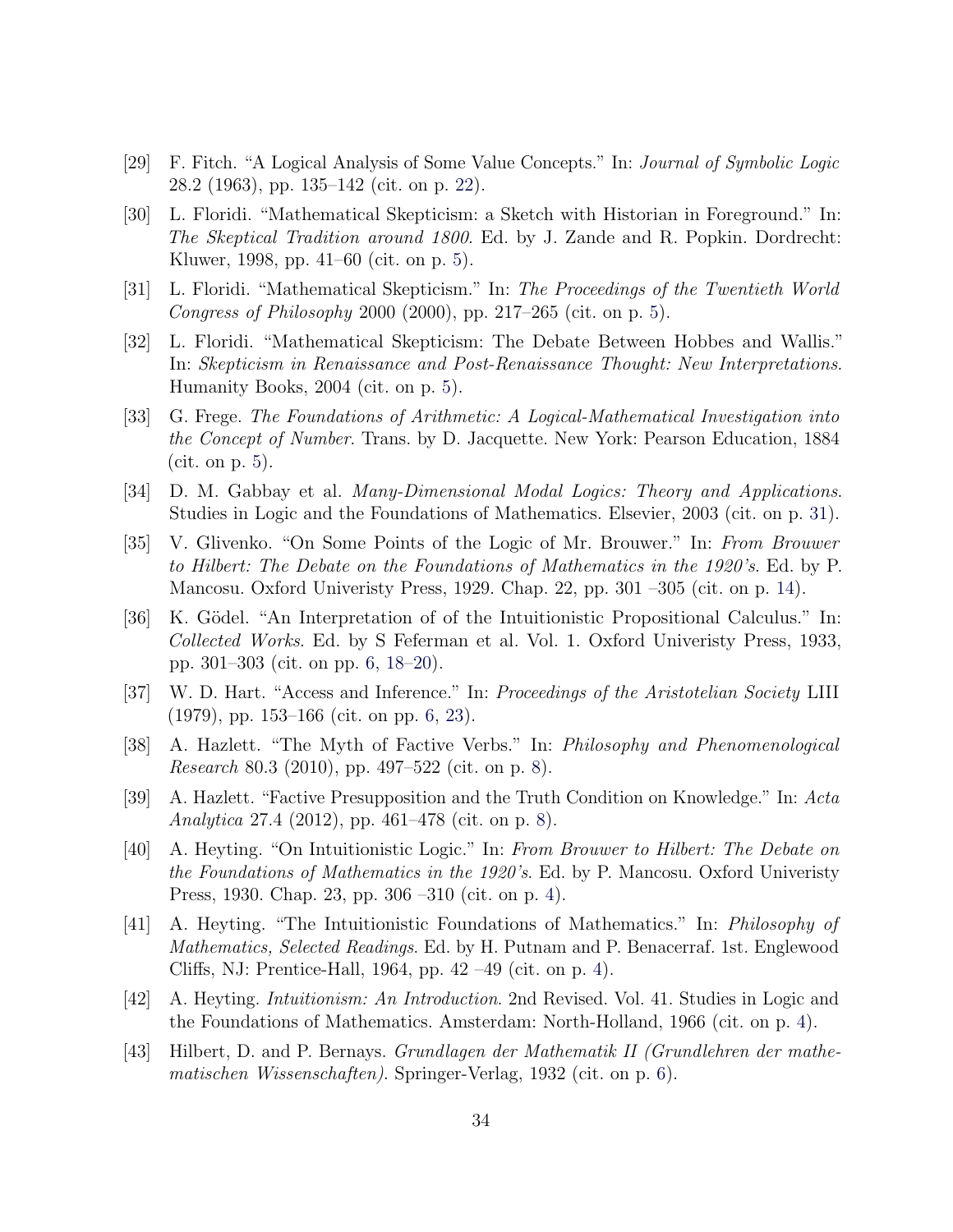- <span id="page-35-8"></span>[44] L. Horsten. "Philosophy of Mathematics." In: The Stanford Encyclopedia of Philosophy. Ed. by Edward N. Zalta. Spring 2014. 2014 (cit. on p. [5\)](#page-5-4).
- <span id="page-35-9"></span>[45] E. Husserl. Logical Investigations. 2nd. Routledge & Kegan Paul, 1901 (cit. on p. [5\)](#page-5-4).
- <span id="page-35-11"></span>[46] D. Khlentzos. Naturalistic Realism and the Anti-Realist Challenge. MIT Press, 2004 (cit. on pp. [6,](#page-6-3) [22\)](#page-22-4).
- <span id="page-35-15"></span>[47] J. Kvanvig. The Knowability Paradox. Oxford Univeristy Press, 2006 (cit. on p. [22\)](#page-22-4).
- <span id="page-35-14"></span>[48] M. H. Löb. "Solution of a Problem of Leon Henkin." In: *Journal of Symbolic Logic* 20.2 (1955), pp. 115–118 (cit. on p. [6\)](#page-6-3).
- [49] P. Mancosu, ed. From Brouwer to Hilbert: The Debate on the Foundations of Mathematics in the 1920's. Oxford Univeristy Press, 1998.
- <span id="page-35-6"></span>[50] P. Martin-Löf. "Truth of Proposition, Evidence of Judgement, Validity of a Proof." In: Synthese 73.3 (Dec. 1987), pp. 407–420 (cit. on p. [5\)](#page-5-4).
- <span id="page-35-7"></span>[51] P. Martin-Löf. "A Path from Logic to Metaphyiscs." In: Atti del Congresso Nuovi problemi della logica e della filosofia della scienza. Viareggio: Società Italiana di Logica e Filosofia delle Scienze, 1990, pp. 141 –149 (cit. on p. [5\)](#page-5-4).
- <span id="page-35-0"></span>[52] P. Martin-Löf. "Truth and Knowability on the Principles C and K of Michael Dummett." In: Truth in Mathematics. Ed. by H.G. Dales and G. Olivieri. Oxford Univeristy Press, 1998. Chap. 5, pp. 105 –114 (cit. on pp. [3,](#page-3-2) [5\)](#page-5-4).
- <span id="page-35-10"></span>[53] E. Martino and G. Usberti. "Temporal and atemporal truth in intuitionistic mathematics." In: Topoi 13.2 (1994), pp. 83 –92 (cit. on pp. [5,](#page-5-4) [6,](#page-6-3) [22,](#page-22-4) [24\)](#page-24-1).
- <span id="page-35-12"></span>[54] J. Murzi. "Knowability and Bivalence: Intuitionistic Solutions ot the Paradox of Knowability." In: Philosophical Studies 149 (2010) (cit. on pp. [6,](#page-6-3) [24\)](#page-24-1).
- <span id="page-35-13"></span>[55] P. Percival. "Fitch and Intuitionistic Knowability." In: Analysis 50.3 (1990), pp. 182– 187 (cit. on pp. [6,](#page-6-3) [26,](#page-26-3) [27\)](#page-27-2).
- <span id="page-35-1"></span>[56] D. Prawitz. "Intuitionistic Logic: A Philosophical Challenge." In: Logic and Philosophy. Ed. by G. H. von Wright. Hague: Martinus Nijhoff, 1980, pp. 1–10 (cit. on pp. [3,](#page-3-2) [5\)](#page-5-4).
- <span id="page-35-3"></span>[57] D. Prawitz. "Comments on Goran Sundholm's paper: "Proofs as Acts and Proofs as Objects"." In: Theoria 64 (1998), pp. 318 –329 (cit. on p. [5\)](#page-5-4).
- <span id="page-35-4"></span>[58] D. Prawitz. "Comments on Lars Bergström's paper: "Prawitz's Version of Verificationism"." In: Theoria 64 (1998), pp. 293 –303 (cit. on p. [5\)](#page-5-4).
- <span id="page-35-5"></span>[59] D. Prawitz. "Comments on Michael Dummett's Paper "Truth from a Constructive Point of View"." In: Theoria 64 (1998), pp. 283 –292 (cit. on p. [5\)](#page-5-4).
- <span id="page-35-2"></span>[60] D. Prawitz. "Truth and Objectivity from a Verificationist Point of View." In: Truth in Mathematics. Ed. by H.G. Dales and G. Olivieri. Oxford Univeristy Press, 1998. Chap. 2, pp. 41 –51 (cit. on pp. [3,](#page-3-2) [5\)](#page-5-4).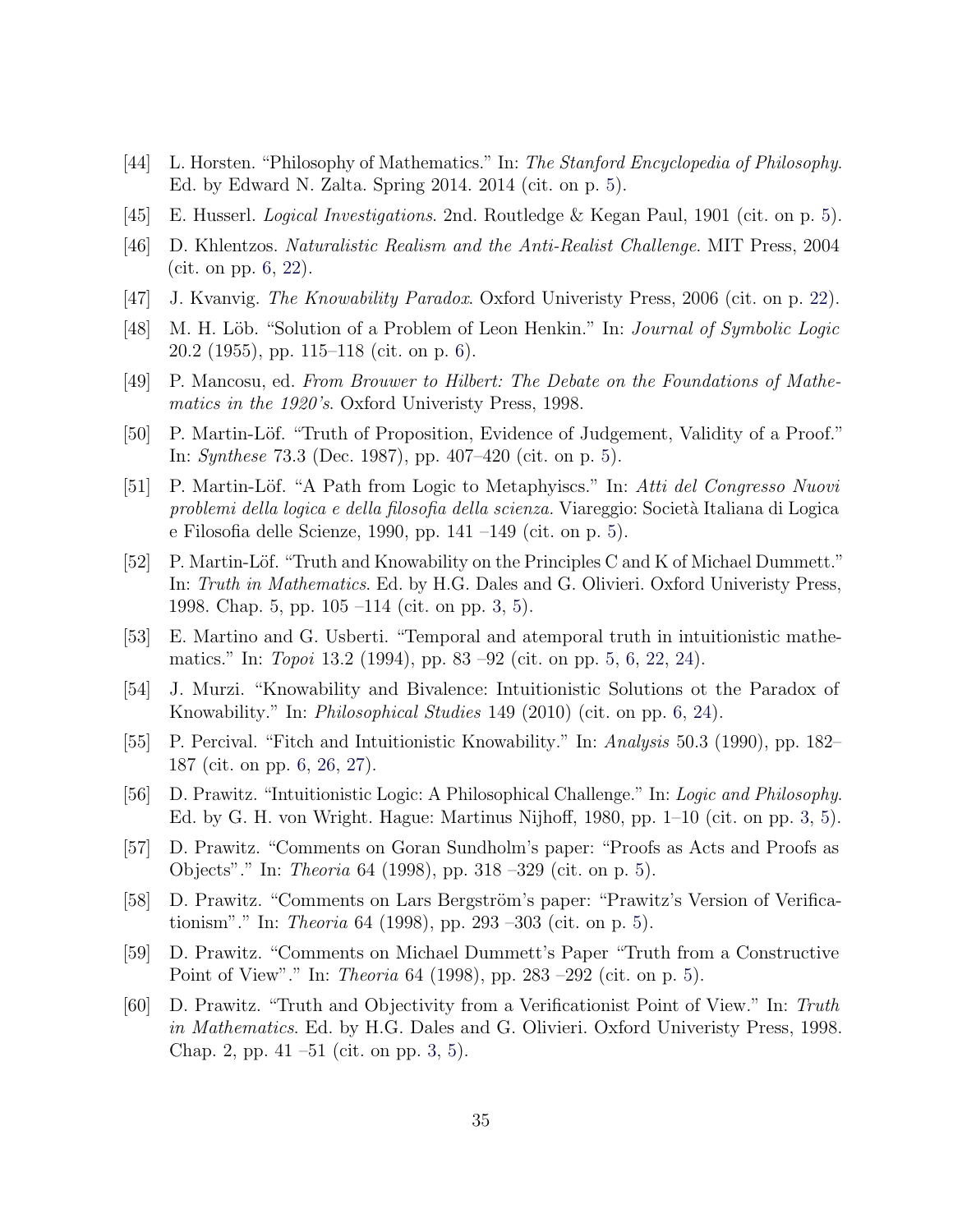- <span id="page-36-7"></span>[61] D. Prawitz. "Truth From a Constructive Perspective." In: Truth in Perspective, Recent Issues in Logic, Representation and Ontology. Ed. by C. Martinez, U. Rivas, and L. Villegas-Forero. Brookfield, Vermont: Ashgate, 1998. Chap. 2, pp. 23–35 (cit. on p. [5\)](#page-5-4).
- <span id="page-36-1"></span>[62] D. Prawitz. "Logical Consequence From a Constructive Point of View." In: The Oxford Handbook of Philosophy of Mathematics and Logic. Ed. by S. Shapiro. Oxford Univeristy Press, 2005. Chap. 22, pp. 671 –695 (cit. on p. [3\)](#page-3-2).
- <span id="page-36-2"></span>[63] D. Prawitz. "Meaning Approached via Proofs." English. In: Synthese 148.3 (2006), pp. 507–524 (cit. on p. [3\)](#page-3-2).
- <span id="page-36-13"></span>[64] C. Proietti. "Intuitionistic Epistemic Logic, Kripke Models and Fitch's Paradox." In: Journal of Philosophical Logic 41.5 (2012), pp. 877–900 (cit. on pp. [8,](#page-8-3) [22,](#page-22-4) [25\)](#page-25-3).
- <span id="page-36-8"></span>[65] "Proof." In: Encyclopedia Brittanica. 2014 (cit. on p. [5\)](#page-5-4).
- <span id="page-36-9"></span>[66] H. Putnam. "Realism and Reason." In: Proceedings and Addresses of the American Philosophical Association 50.6 (Aug. 1977), pp. 483 –498 (cit. on p. [5\)](#page-5-4).
- <span id="page-36-14"></span>[67] S.A. Rasmussen. "The Paradox of Knowability and the Mapping Objection." In: New Essays on the Knowability Paradox. Ed. by J. Salerno. Oxford University Press, 2009. Chap. 5, pp. 53–75 (cit. on pp. [22,](#page-22-4) [26\)](#page-26-3).
- <span id="page-36-15"></span>[68] J. Salerno, ed. New Essays on the Knowability Paradox. Oxford University Press, 2009 (cit. on p. [22\)](#page-22-4).
- <span id="page-36-16"></span>[69] J. Salerno, ed. Synthese 173.1 (Mar. 2010): Knowability and Beyond (cit. on p. [22\)](#page-22-4).
- <span id="page-36-3"></span>[70] P. Schroeder-Heister. "Validity Concepts in Proof-Theoretic Semantics." English. In: Synthese 148.3 (2006), pp. 525–571 (cit. on p. [3\)](#page-3-2).
- <span id="page-36-4"></span>[71] G. Sundholm. "Proof theory and Meaning." In: Handbook of Philosophical Logic. Ed. by D. Gabbay and F. Guenther. 2nd. Vol. 9. Kluwer, 2002, pp. 165–198 (cit. on p. [3\)](#page-3-2).
- <span id="page-36-10"></span>[72] A. Tarski. "Truth and Proof." In: Scientific American 220.6 (1969), pp. 63–77 (cit. on p. [5\)](#page-5-4).
- <span id="page-36-5"></span>[73] N. Tennant. The Taming of the True. Oxford Univeristy Press, 1997 (cit. on p. [3\)](#page-3-2).
- <span id="page-36-6"></span>[74] G. Usberti. "Towards a Semantics Based on the Notion of Justification." English. In: Synthese 148.3 (2006), pp. 675–699 (cit. on p. [3\)](#page-3-2).
- <span id="page-36-11"></span>[75] T. Williamson. "Intuitionism Disproved?" In: Analysis 42.4 (1982), pp. 203–207 (cit. on pp. [6,](#page-6-3) [22,](#page-22-4) [24,](#page-24-1) [26\)](#page-26-3).
- <span id="page-36-12"></span>[76] T. Williamson. "Knowability and Constructivism." In: Philosophical Quarterly 38.153 (1988), pp. 422–432 (cit. on pp. [6,](#page-6-3) [24,](#page-24-1) [25\)](#page-25-3).
- <span id="page-36-0"></span>[77] T. Williamson. "On Intuitionistic Modal Epistemic Logic." In: Journal of Philosophical Logic 21.1 (1992), pp. 63–89 (cit. on pp. [1,](#page-1-0) [3,](#page-3-2) [6,](#page-6-3) [7,](#page-7-1) [22,](#page-22-4) [25\)](#page-25-3).